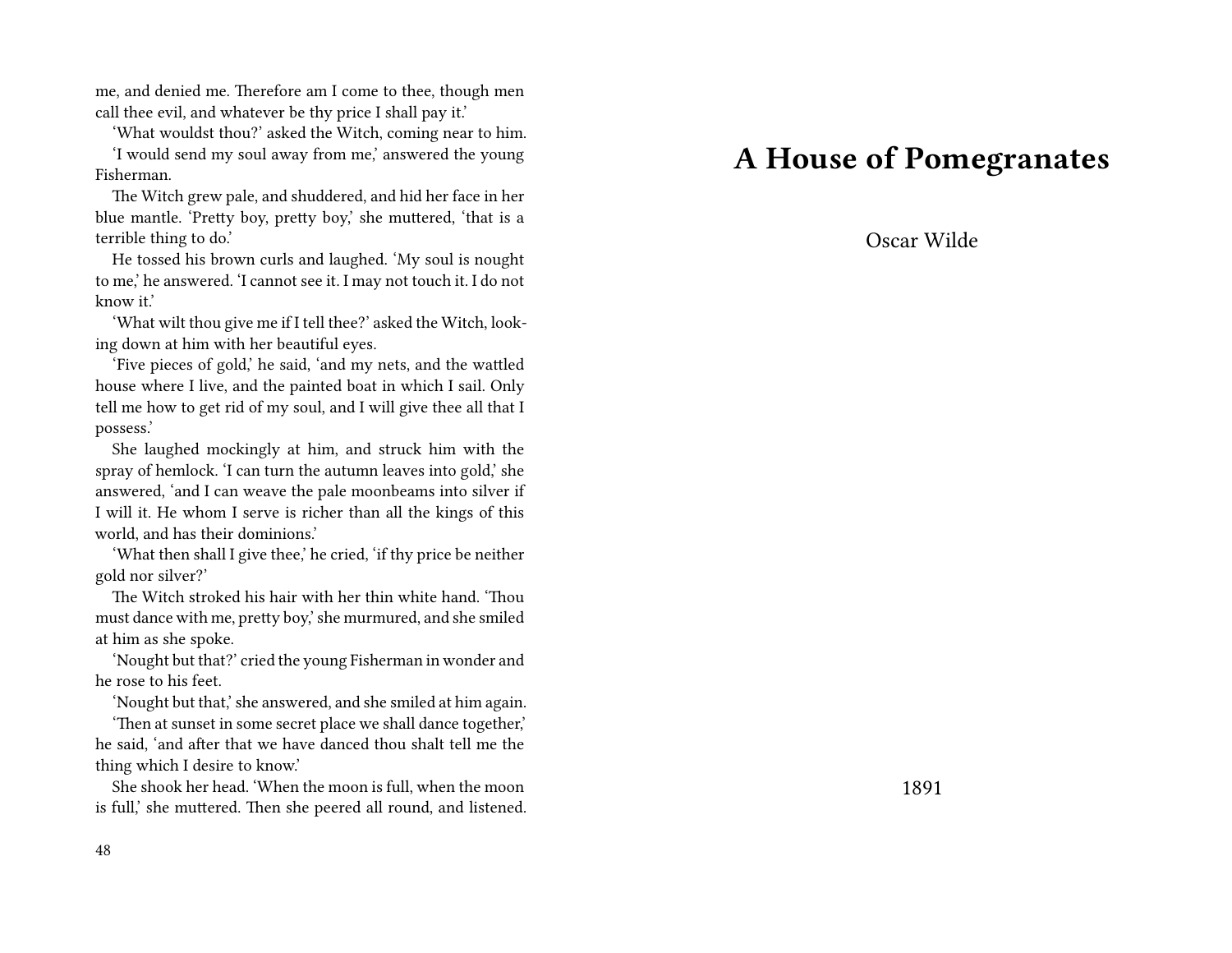was very cunning in her witcheries. And he set to and ran, so eager was he to get rid of his soul, and a cloud of dust followed him as he sped round the sand of the shore. By the itching of her palm the young Witch knew his coming, and she laughed and let down her red hair. With her red hair falling around her, she stood at the opening of the cave, and in her hand she had a spray of wild hemlock that was blossoming.

'What d'ye lack? What d'ye lack?' she cried, as he came panting up the steep, and bent down before her. 'Fish for thy net, when the wind is foul? I have a little reed-pipe, and when I blow on it the mullet come sailing into the bay. But it has a price, pretty boy, it has a price. What d'ye lack? What d'ye lack? A storm to wreck the ships, and wash the chests of rich treasure ashore? I have more storms than the wind has, for I serve one who is stronger than the wind, and with a sieve and a pail of water I can send the great galleys to the bottom of the sea. But I have a price, pretty boy, I have a price. What d'ye lack? What d'ye lack? I know a flower that grows in the valley, none knows it but I. It has purple leaves, and a star in its heart, and its juice is as white as milk. Shouldst thou touch with this flower the hard lips of the Queen, she would follow thee all over the world. Out of the bed of the King she would rise, and over the whole world she would follow thee. And it has a price, pretty boy, it has a price. What d'ye lack? What d'ye lack? I can pound a toad in a mortar, and make broth of it, and stir the broth with a dead man's hand. Sprinkle it on thine enemy while he sleeps, and he will turn into a black viper, and his own mother will slay him. With a wheel I can draw the Moon from heaven, and in a crystal I can show thee Death. What d'ye lack? What d'ye lack? Tell me thy desire, and I will give it thee, and thou shalt pay me a price, pretty boy, thou shalt pay me a price.'

'My desire is but for a little thing,' said the young Fisherman, 'yet hath the Priest been wroth with me, and driven me forth. It is but for a little thing, and the merchants have mocked at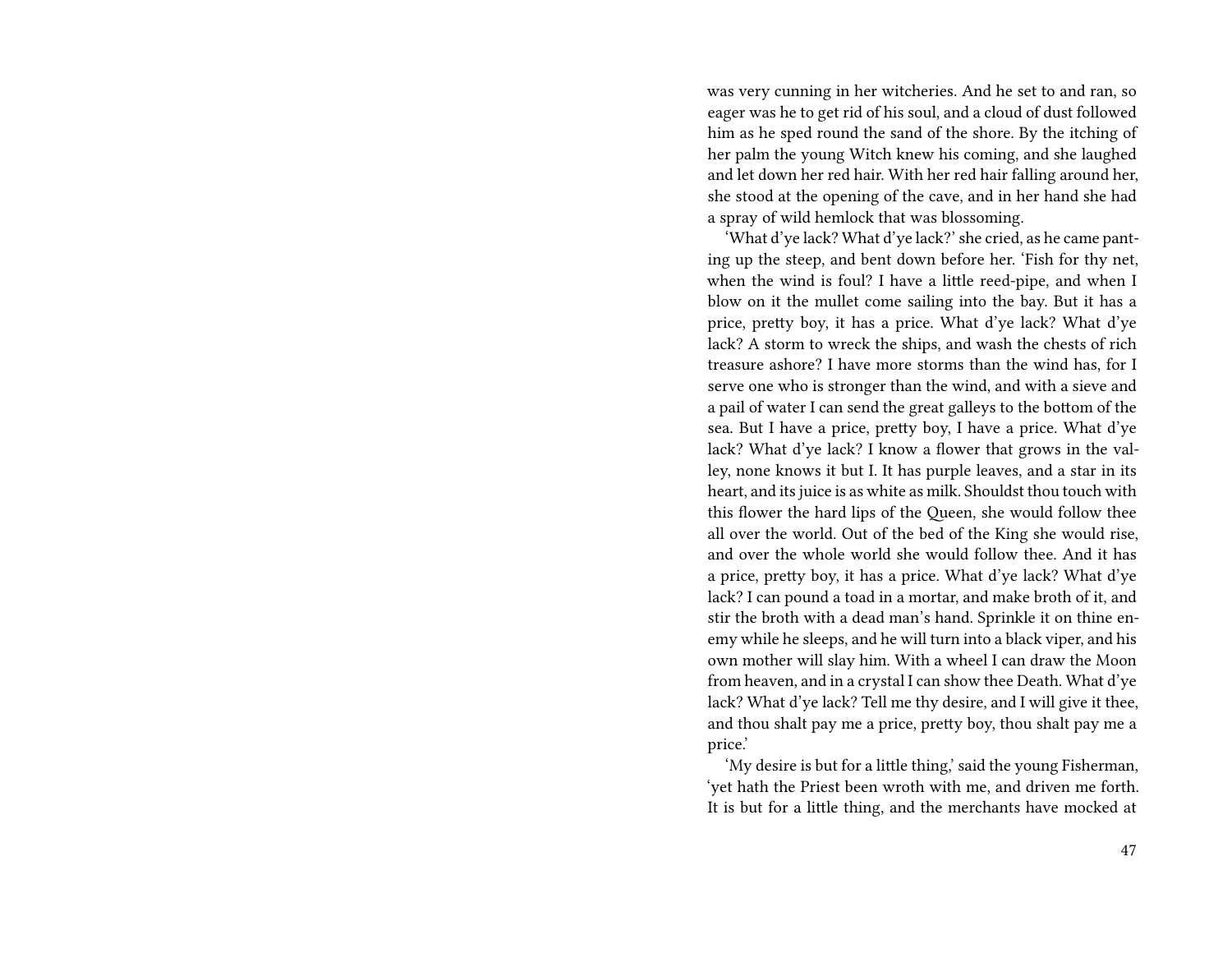'Father,' cried the young Fisherman, 'thou knowest not what thou sayest. Once in my net I snared the daughter of a King. She is fairer than the morning star, and whiter than the moon. For her body I would give my soul, and for her love I would surrender heaven. Tell me what I ask of thee, and let me go in peace.'

'Away! Away!' cried the Priest: 'thy leman is lost, and thou shalt be lost with her.'

And he gave him no blessing, but drove him from his door.

And the young Fisherman went down into the market-place, and he walked slowly, and with bowed head, as one who is in sorrow.

And when the merchants saw him coming, they began to whisper to each other, and one of them came forth to meet him, and called him by name, and said to him, 'What hast thou to sell?'

'I will sell thee my soul,' he answered. 'I pray thee buy it of me, for I am weary of it. Of what use is my soul to me? I cannot see it. I may not touch it. I do not know it.'

But the merchants mocked at him, and said, 'Of what use is a man's soul to us? It is not worth a clipped piece of silver. Sell us thy body for a slave, and we will clothe thee in sea-purple, and put a ring upon thy finger, and make thee the minion of the great Queen. But talk not of the soul, for to us it is nought, nor has it any value for our service.'

And the young Fisherman said to himself: 'How strange a thing this is! The Priest telleth me that the soul is worth all the gold in the world, and the merchants say that it is not worth a clipped piece of silver.' And he passed out of the market-place, and went down to the shore of the sea, and began to ponder on what he should do.

And at noon he remembered how one of his companions, who was a gatherer of samphire, had told him of a certain young Witch who dwelt in a cave at the head of the bay and

### **Contents**

| The Young King              | 5  |
|-----------------------------|----|
| The Birthday of the Infanta | 20 |
| The Fisherman and His Soul  | 41 |
| <b>The Star-Child</b>       | 78 |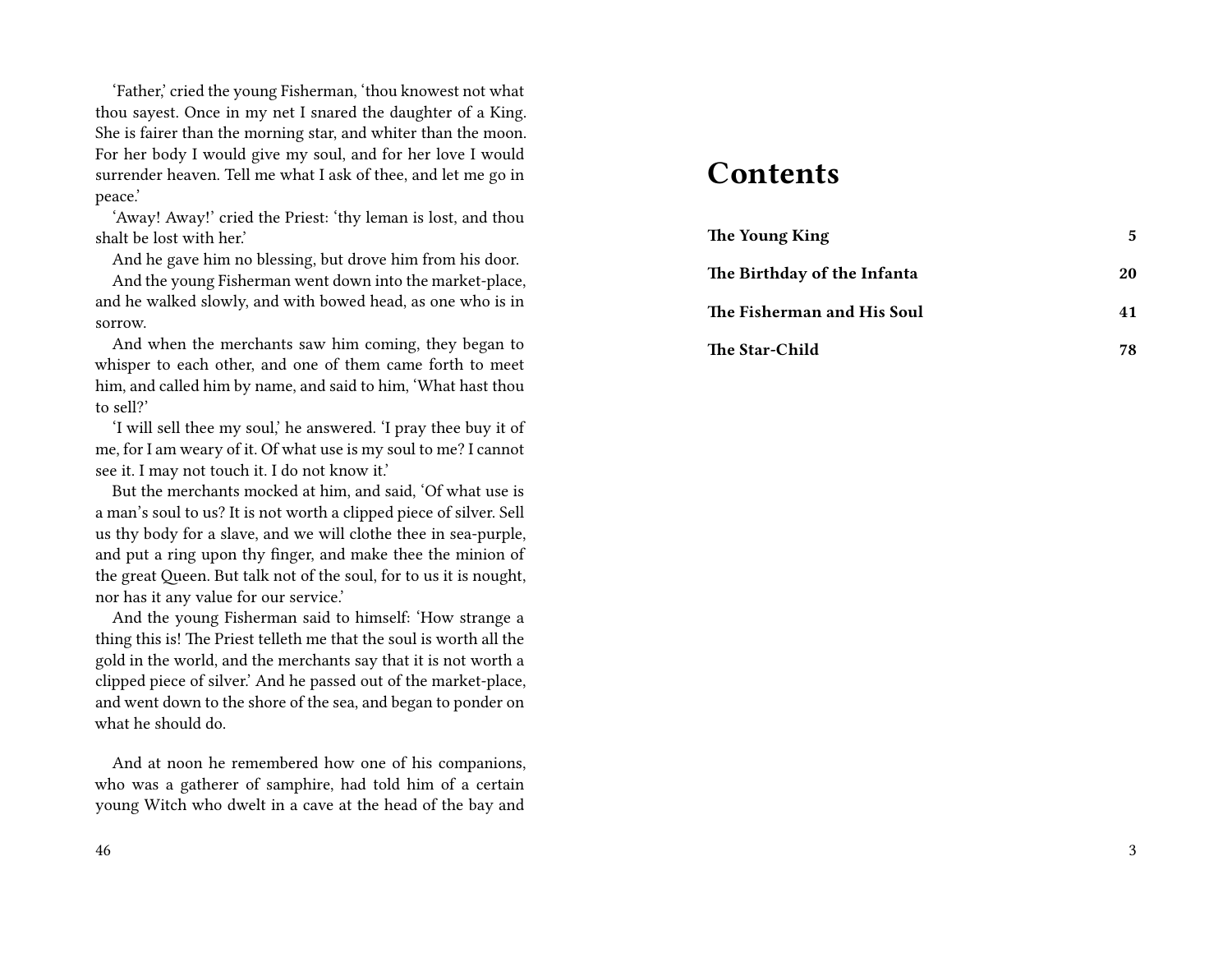And the young Fisherman passed in, and knelt down on the sweet-smelling rushes of the floor, and cried to the Priest who was reading out of the Holy Book and said to him, 'Father, I am in love with one of the Sea-folk, and my soul hindereth me from having my desire. Tell me how I can send my soul away from me, for in truth I have no need of it. Of what value is my soul to me? I cannot see it. I may not touch it. I do not know it.'

And the Priest beat his breast, and answered, 'Alack, alack, thou art mad, or hast eaten of some poisonous herb, for the soul is the noblest part of man, and was given to us by God that we should nobly use it. There is no thing more precious than a human soul, nor any earthly thing that can be weighed with it. It is worth all the gold that is in the world, and is more precious than the rubies of the kings. Therefore, my son, think not any more of this matter, for it is a sin that may not be forgiven. And as for the Sea-folk, they are lost, and they who would traffic with them are lost also. They are as the beasts of the field that know not good from evil, and for them the Lord has not died.'

The young Fisherman's eyes filled with tears when he heard the bitter words of the Priest, and he rose up from his knees and said to him, 'Father, the Fauns live in the forest and are glad, and on the rocks sit the Mermen with their harps of red gold. Let me be as they are, I beseech thee, for their days are as the days of flowers. And as for my soul, what doth my soul profit me, if it stand between me and the thing that I love?'

'The love of the body is vile,' cried the Priest, knitting his brows, 'and vile and evil are the pagan things God suffers to wander through His world. Accursed be the Fauns of the woodland, and accursed be the singers of the sea! I have heard them at night-time, and they have sought to lure me from my beads. They tap at the window, and laugh. They whisper into my ears the tale of their perilous joys. They tempt me with temptations, and when I would pray they make mouths at me. They are lost, I tell thee, they are lost. For them there is no heaven nor hell, and in neither shall they praise God's name.'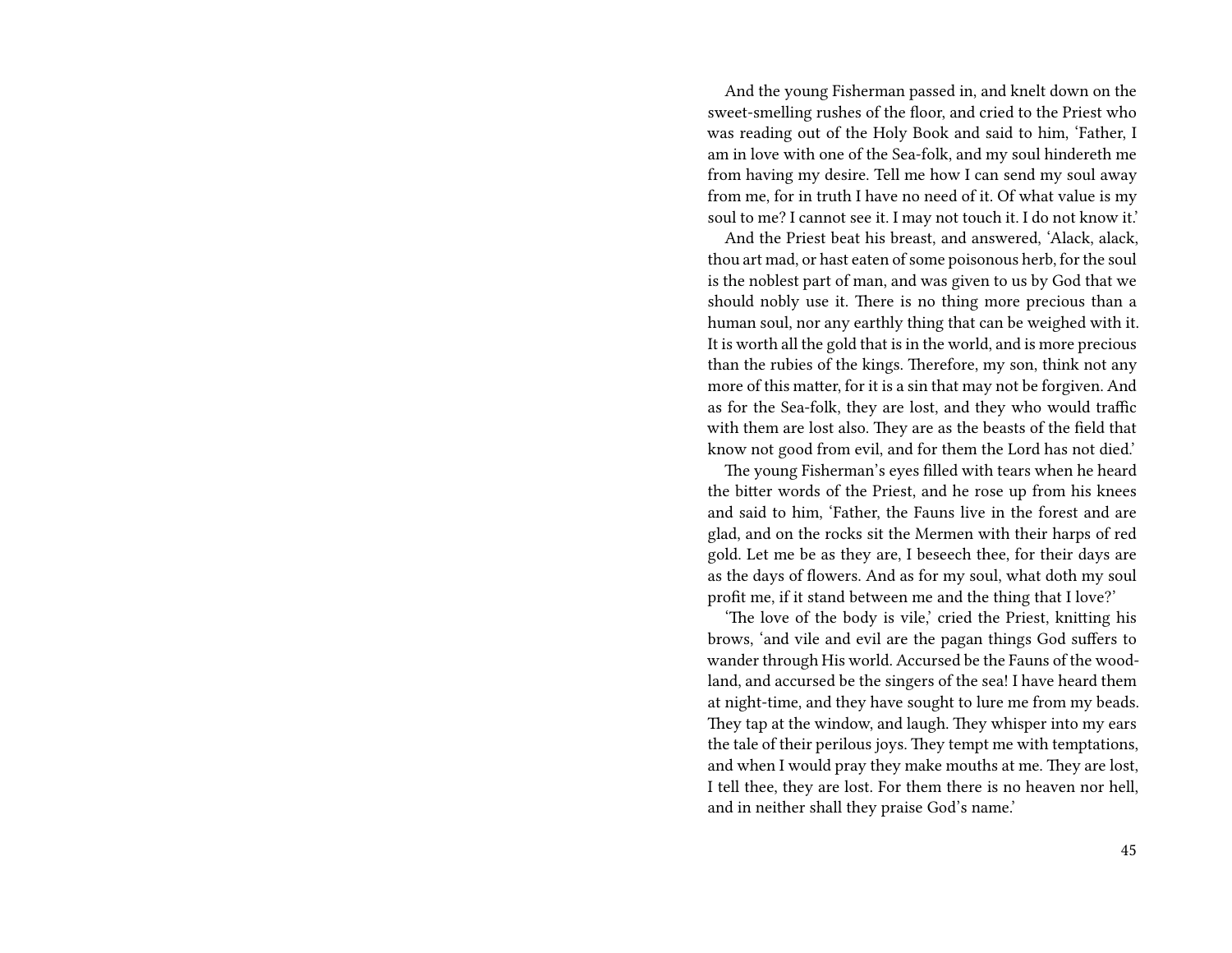bossy gold, the tunnies went by in shoals, but he heeded them not. His spear lay by his side unused, and his baskets of plaited osier were empty. With lips parted, and eyes dim with wonder, he sat idle in his boat and listened, listening till the sea-mists crept round him, and the wandering moon stained his brown limbs with silver.

And one evening he called to her, and said: 'Little Mermaid, little Mermaid, I love thee. Take me for thy bridegroom, for I love thee.'

But the Mermaid shook her head. 'Thou hast a human soul,' she answered. 'If only thou wouldst send away thy soul, then could I love thee.'

And the young Fisherman said to himself, 'Of what use is my soul to me? I cannot see it. I may not touch it. I do not know it. Surely I will send it away from me, and much gladness shall be mine.' And a cry of joy broke from his lips, and standing up in the painted boat, he held out his arms to the Mermaid. 'I will send my soul away,' he cried, 'and you shall be my bride, and I will be thy bridegroom, and in the depth of the sea we will dwell together, and all that thou hast sung of thou shalt show me, and all that thou desirest I will do, nor shall our lives be divided.'

And the little Mermaid laughed for pleasure and hid her face in her hands.

'But how shall I send my soul from me?' cried the young Fisherman. 'Tell me how I may do it, and lo! it shall be done.'

'Alas! I know not,' said the little Mermaid: 'the Sea-folk have no souls.' And she sank down into the deep, looking wistfully at him.

Now early on the next morning, before the sun was the span of a man's hand above the hill, the young Fisherman went to the house of the Priest and knocked three times at the door.

The novice looked out through the wicket, and when he saw who it was, he drew back the latch and said to him, 'Enter.'

# **The Young King**

TO

MARGARET LADY BROOKE [THE RANEE OF SARAWAK]

It was the night before the day fixed for his coronation, and the young King was sitting alone in his beautiful chamber. His courtiers had all taken their leave of him, bowing their heads to the ground, according to the ceremonious usage of the day, and had retired to the Great Hall of the Palace, to receive a few last lessons from the Professor of Etiquette; there being some of them who had still quite natural manners, which in a courtier is, I need hardly say, a very grave offence.

The lad—for he was only a lad, being but sixteen years of age—was not sorry at their departure, and had flung himself back with a deep sigh of relief on the soft cushions of his embroidered couch, lying there, wild-eyed and open-mouthed, like a brown woodland Faun, or some young animal of the forest newly snared by the hunters.

And, indeed, it was the hunters who had found him, coming upon him almost by chance as, bare-limbed and pipe in hand, he was following the flock of the poor goatherd who had brought him up, and whose son he had always fancied himself to be. The child of the old King's only daughter by a secret marriage with one much beneath her in station—a stranger, some said, who, by the wonderful magic of his lute-playing, had made the young Princess love him; while others spoke of an artist from Rimini, to whom the Princess had shown much, perhaps too much honour, and who had suddenly disappeared from the city, leaving his work in the Cathedral unfinished—he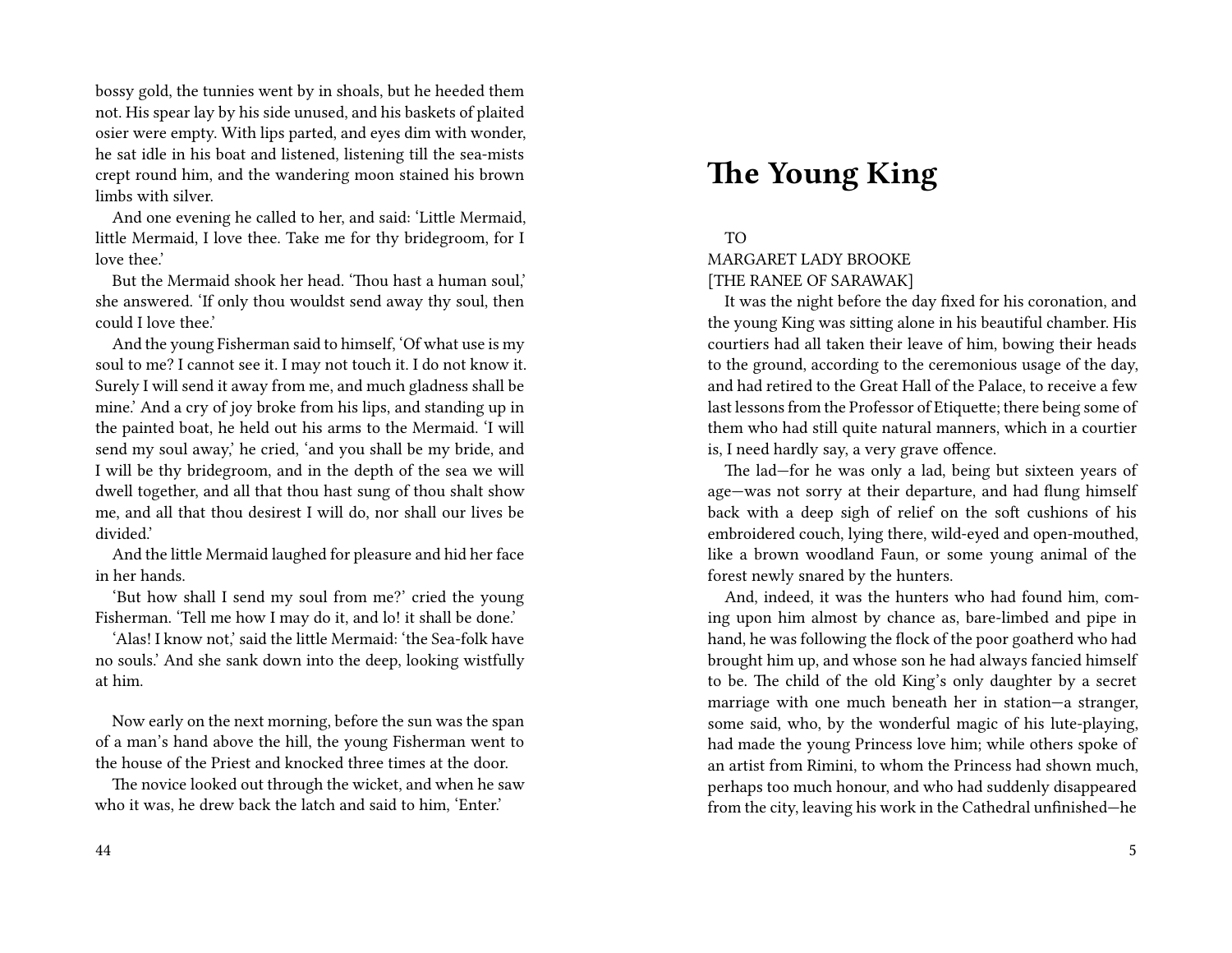had been, when but a week old, stolen away from his mother's side, as she slept, and given into the charge of a common peasant and his wife, who were without children of their own, and lived in a remote part of the forest, more than a day's ride from the town. Grief, or the plague, as the court physician stated, or, as some suggested, a swift Italian poison administered in a cup of spiced wine, slew, within an hour of her wakening, the white girl who had given him birth, and as the trusty messenger who bare the child across his saddle-bow stooped from his weary horse and knocked at the rude door of the goatherd's hut, the body of the Princess was being lowered into an open grave that had been dug in a deserted churchyard, beyond the city gates, a grave where it was said that another body was also lying, that of a young man of marvellous and foreign beauty, whose hands were tied behind him with a knotted cord, and whose breast was stabbed with many red wounds.

Such, at least, was the story that men whispered to each other. Certain it was that the old King, when on his deathbed, whether moved by remorse for his great sin, or merely desiring that the kingdom should not pass away from his line, had had the lad sent for, and, in the presence of the Council, had acknowledged him as his heir.

And it seems that from the very first moment of his recognition he had shown signs of that strange passion for beauty that was destined to have so great an influence over his life. Those who accompanied him to the suite of rooms set apart for his service, often spoke of the cry of pleasure that broke from his lips when he saw the delicate raiment and rich jewels that had been prepared for him, and of the almost fierce joy with which he flung aside his rough leathern tunic and coarse sheepskin cloak. He missed, indeed, at times the fine freedom of his forest life, and was always apt to chafe at the tedious Court ceremonies that occupied so much of each day, but the wonderful palace— *Joyeuse*, as they called it—of which he now found himself lord, seemed to him to be a new world fresh-fashioned for his de-

6

bright pearl; and of the gardens of the sea where the great filigrane fans of coral wave all day long, and the fish dart about like silver birds, and the anemones cling to the rocks, and the pinks bourgeon in the ribbed yellow sand. She sang of the big whales that come down from the north seas and have sharp icicles hanging to their fins; of the Sirens who tell of such wonderful things that the merchants have to stop their ears with wax lest they should hear them, and leap into the water and be drowned; of the sunken galleys with their tall masts, and the frozen sailors clinging to the rigging, and the mackerel swimming in and out of the open portholes; of the little barnacles who are great travellers, and cling to the keels of the ships and go round and round the world; and of the cuttlefish who live in the sides of the cliffs and stretch out their long black arms, and can make night come when they will it. She sang of the nautilus who has a boat of her own that is carved out of an opal and steered with a silken sail; of the happy Mermen who play upon harps and can charm the great Kraken to sleep; of the little children who catch hold of the slippery porpoises and ride laughing upon their backs; of the Mermaids who lie in the white foam and hold out their arms to the mariners; and of the sea-lions with their curved tusks, and the sea-horses with their floating manes.

And as she sang, all the tunny-fish came in from the deep to listen to her, and the young Fisherman threw his nets round them and caught them, and others he took with a spear. And when his boat was well-laden, the Mermaid would sink down into the sea, smiling at him.

Yet would she never come near him that he might touch her. Oftentimes he called to her and prayed of her, but she would not; and when he sought to seize her she dived into the water as a seal might dive, nor did he see her again that day. And each day the sound of her voice became sweeter to his ears. So sweet was her voice that he forgot his nets and his cunning, and had no care of his craft. Vermilion-finned and with eyes of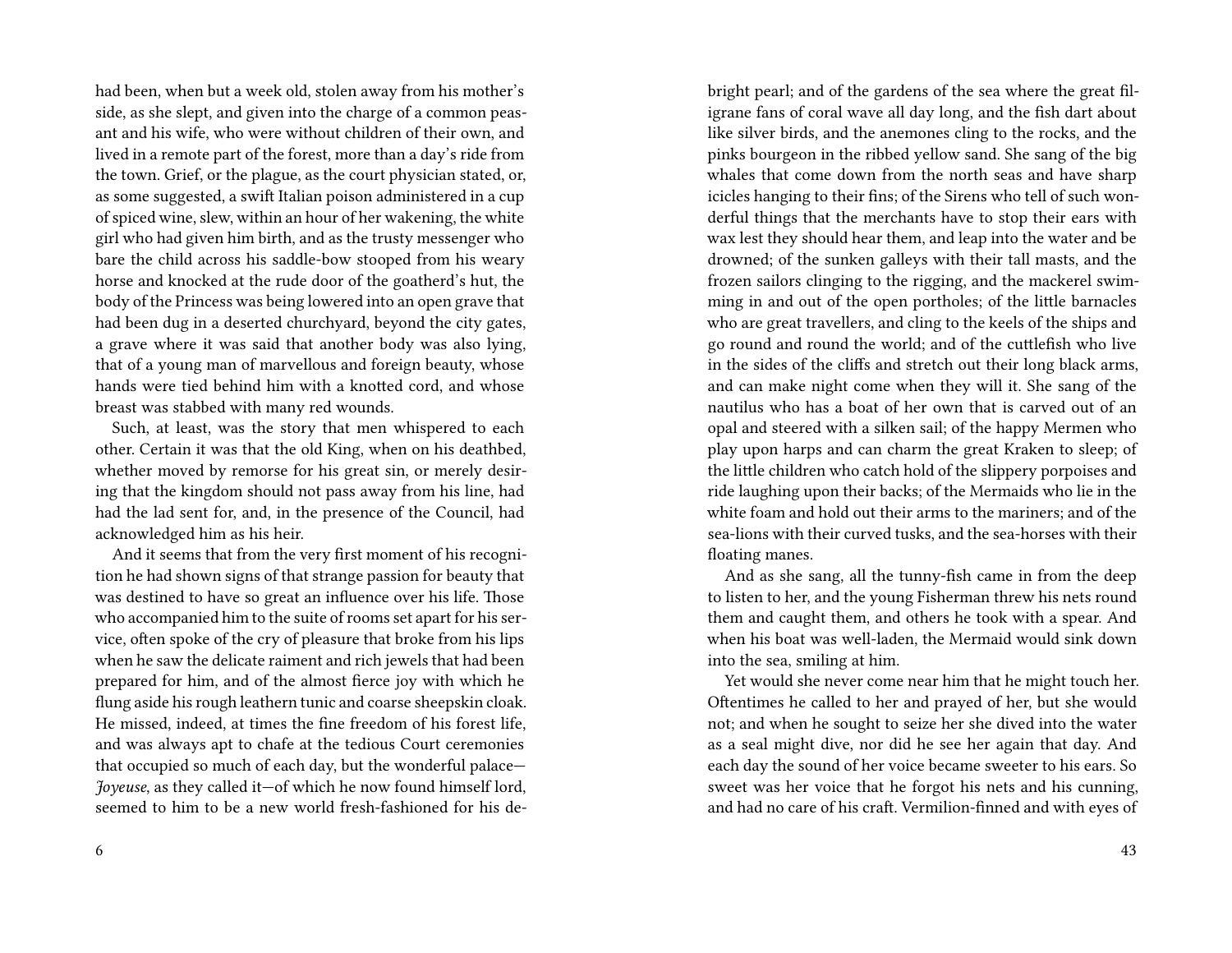cold waves dashed over her cold breasts, and the salt glistened upon her eyelids.

So beautiful was she that when the young Fisherman saw her he was filled with wonder, and he put out his hand and drew the net close to him, and leaning over the side he clasped her in his arms. And when he touched her, she gave a cry like a startled sea-gull, and woke, and looked at him in terror with her mauve-amethyst eyes, and struggled that she might escape. But he held her tightly to him, and would not suffer her to depart.

And when she saw that she could in no way escape from him, she began to weep, and said, 'I pray thee let me go, for I am the only daughter of a King, and my father is aged and alone.'

But the young Fisherman answered, 'I will not let thee go save thou makest me a promise that whenever I call thee, thou wilt come and sing to me, for the fish delight to listen to the song of the Sea-folk, and so shall my nets be full.'

'Wilt thou in very truth let me go, if I promise thee this?' cried the Mermaid.

'In very truth I will let thee go,' said the young Fisherman.

So she made him the promise he desired, and sware it by the oath of the Sea-folk. And he loosened his arms from about her, and she sank down into the water, trembling with a strange fear.

Every evening the young Fisherman went out upon the sea, and called to the Mermaid, and she rose out of the water and sang to him. Round and round her swam the dolphins, and the wild gulls wheeled above her head.

And she sang a marvellous song. For she sang of the Sea-folk who drive their flocks from cave to cave, and carry the little calves on their shoulders; of the Tritons who have long green beards, and hairy breasts, and blow through twisted conchs when the King passes by; of the palace of the King which is all of amber, with a roof of clear emerald, and a pavement of light; and as soon as he could escape from the council-board or audience-chamber, he would run down the great staircase, with its lions of gilt bronze and its steps of bright porphyry, and wander from room to room, and from corridor to corridor, like one who was seeking to find in beauty an anodyne from pain, a sort of restoration from sickness.

Upon these journeys of discovery, as he would call them and, indeed, they were to him real voyages through a marvellous land, he would sometimes be accompanied by the slim, fair-haired Court pages, with their floating mantles, and gay fluttering ribands; but more often he would be alone, feeling through a certain quick instinct, which was almost a divination, that the secrets of art are best learned in secret, and that Beauty, like Wisdom, loves the lonely worshipper.

Many curious stories were related about him at this period. It was said that a stout Burgo-master, who had come to deliver a florid oratorical address on behalf of the citizens of the town, had caught sight of him kneeling in real adoration before a great picture that had just been brought from Venice, and that seemed to herald the worship of some new gods. On another occasion he had been missed for several hours, and after a lengthened search had been discovered in a little chamber in one of the northern turrets of the palace gazing, as one in a trance, at a Greek gem carved with the figure of Adonis. He had been seen, so the tale ran, pressing his warm lips to the marble brow of an antique statue that had been discovered in the bed of the river on the occasion of the building of the stone bridge, and was inscribed with the name of the Bithynian slave of Hadrian. He had passed a whole night in noting the effect of the moonlight on a silver image of Endymion.

All rare and costly materials had certainly a great fascination for him, and in his eagerness to procure them he had sent away many merchants, some to traffic for amber with the rough fisher-folk of the north seas, some to Egypt to look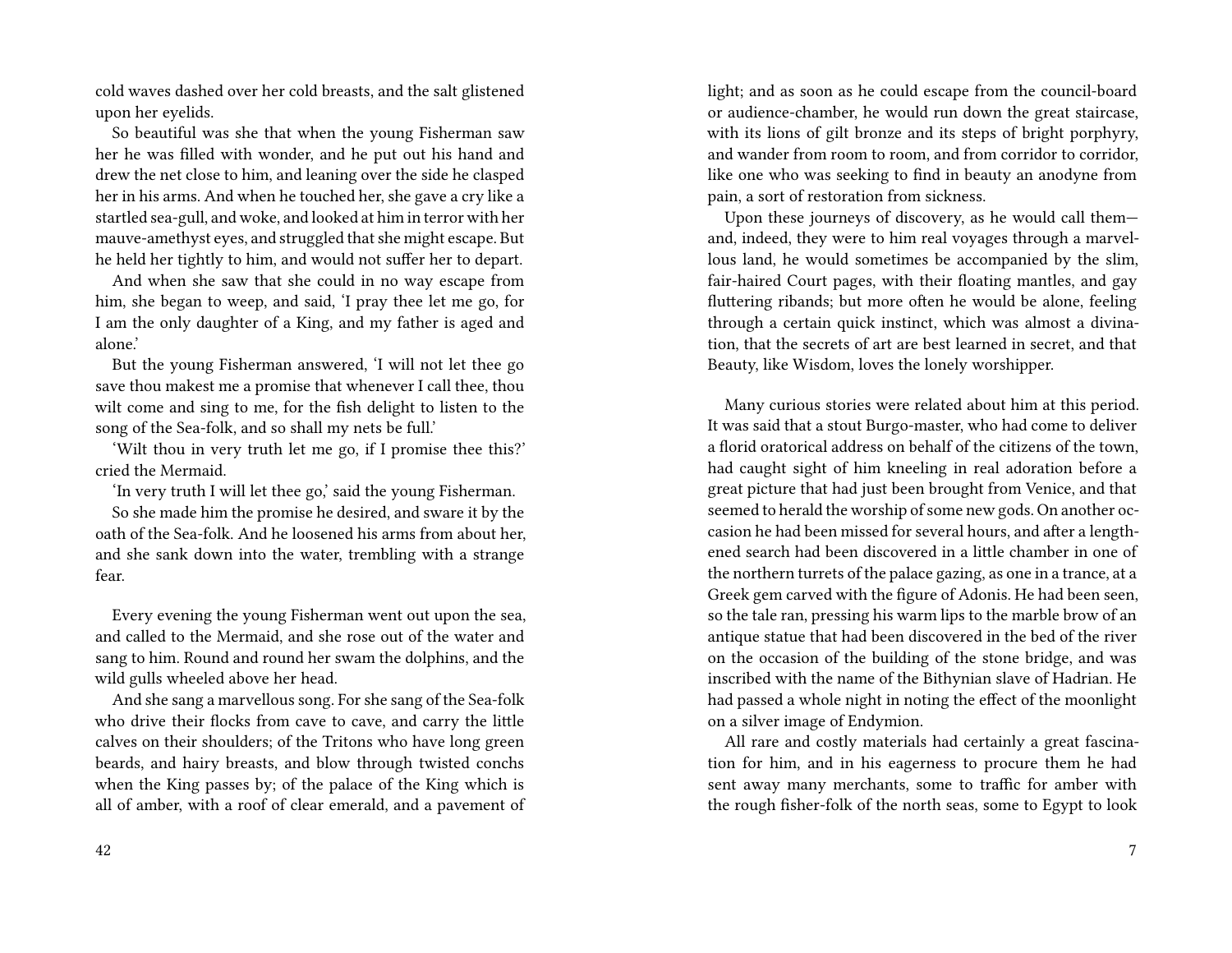for that curious green turquoise which is found only in the tombs of kings, and is said to possess magical properties, some to Persia for silken carpets and painted pottery, and others to India to buy gauze and stained ivory, moonstones and bracelets of jade, sandal-wood and blue enamel and shawls of fine wool.

But what had occupied him most was the robe he was to wear at his coronation, the robe of tissued gold, and the ruby-studded crown, and the sceptre with its rows and rings of pearls. Indeed, it was of this that he was thinking to-night, as he lay back on his luxurious couch, watching the great pinewood log that was burning itself out on the open hearth. The designs, which were from the hands of the most famous artists of the time, had been submitted to him many months before, and he had given orders that the artificers were to toil night and day to carry them out, and that the whole world was to be searched for jewels that would be worthy of their work. He saw himself in fancy standing at the high altar of the cathedral in the fair raiment of a King, and a smile played and lingered about his boyish lips, and lit up with a bright lustre his dark woodland eyes.

After some time he rose from his seat, and leaning against the carved penthouse of the chimney, looked round at the dimly-lit room. The walls were hung with rich tapestries representing the Triumph of Beauty. A large press, inlaid with agate and lapis-lazuli, filled one corner, and facing the window stood a curiously wrought cabinet with lacquer panels of powdered and mosaiced gold, on which were placed some delicate goblets of Venetian glass, and a cup of dark-veined onyx. Pale poppies were broidered on the silk coverlet of the bed, as though they had fallen from the tired hands of sleep, and tall reeds of fluted ivory bare up the velvet canopy, from which great tufts of ostrich plumes sprang, like white foam, to the pallid silver of the fretted ceiling. A laughing Narcissus

## **The Fisherman and His Soul**

#### TO H.S.H.

#### ALICE, PRINCESS

#### OF MONACO

Every evening the young Fisherman went out upon the sea, and threw his nets into the water.

When the wind blew from the land he caught nothing, or but little at best, for it was a bitter and black-winged wind, and rough waves rose up to meet it. But when the wind blew to the shore, the fish came in from the deep, and swam into the meshes of his nets, and he took them to the market-place and sold them.

Every evening he went out upon the sea, and one evening the net was so heavy that hardly could he draw it into the boat. And he laughed, and said to himself, 'Surely I have caught all the fish that swim, or snared some dull monster that will be a marvel to men, or some thing of horror that the great Queen will desire,' and putting forth all his strength, he tugged at the coarse ropes till, like lines of blue enamel round a vase of bronze, the long veins rose up on his arms. He tugged at the thin ropes, and nearer and nearer came the circle of flat corks, and the net rose at last to the top of the water.

But no fish at all was in it, nor any monster or thing of horror, but only a little Mermaid lying fast asleep.

Her hair was as a wet fleece of gold, and each separate hair as a thread of fine gold in a cup of glass. Her body was as white ivory, and her tail was of silver and pearl. Silver and pearl was her tail, and the green weeds of the sea coiled round it; and like sea-shells were her ears, and her lips were like sea-coral. The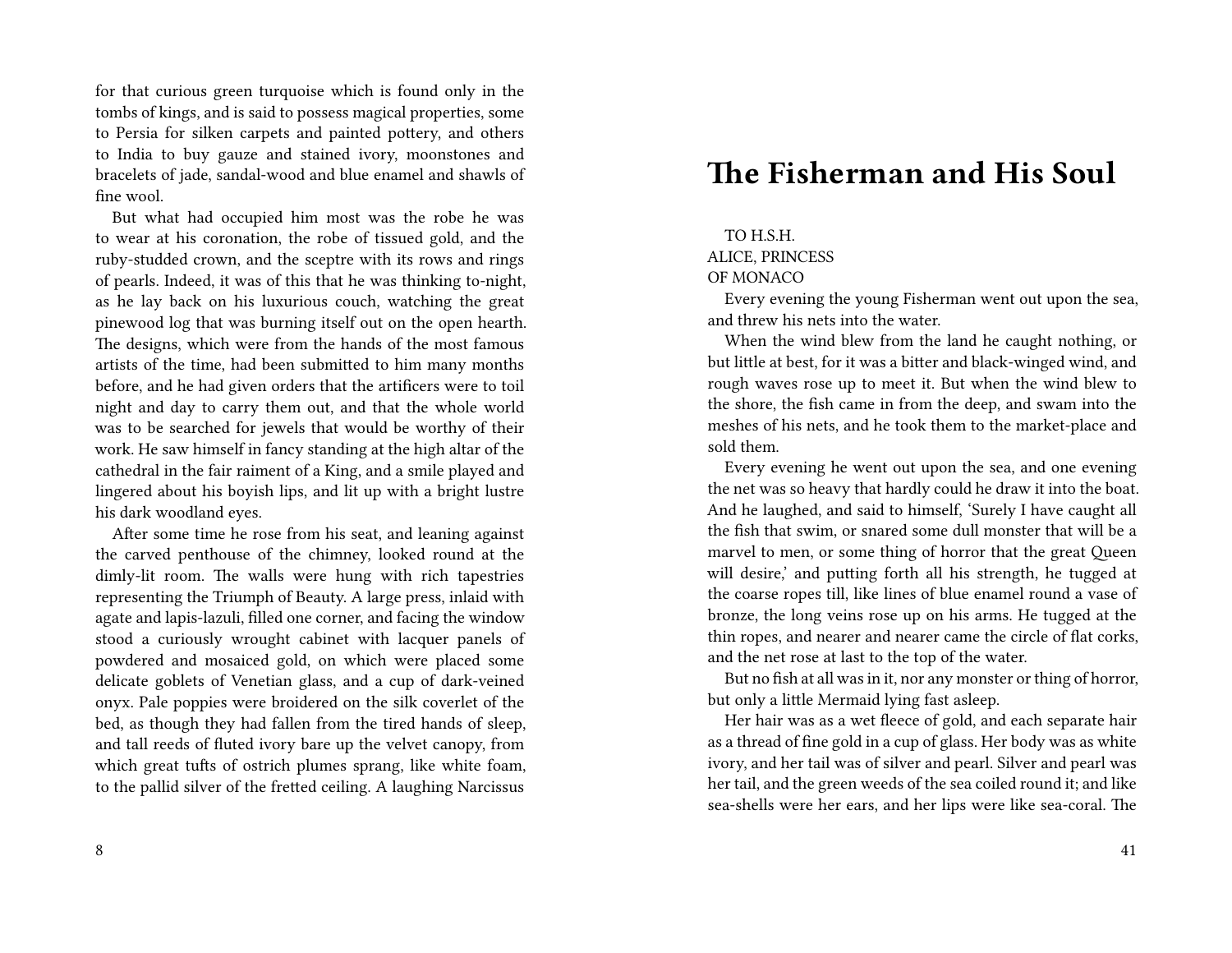And the Infanta frowned, and her dainty rose-leaf lips curled in pretty disdain. 'For the future let those who come to play with me have no hearts,' she cried, and she ran out into the garden.

in green bronze held a polished mirror above its head. On the table stood a flat bowl of amethyst.

Outside he could see the huge dome of the cathedral, looming like a bubble over the shadowy houses, and the weary sentinels pacing up and down on the misty terrace by the river. Far away, in an orchard, a nightingale was singing. A faint perfume of jasmine came through the open window. He brushed his brown curls back from his forehead, and taking up a lute, let his fingers stray across the cords. His heavy eyelids drooped, and a strange languor came over him. Never before had he felt so keenly, or with such exquisite joy, the magic and the mystery of beautiful things.

When midnight sounded from the clock-tower he touched a bell, and his pages entered and disrobed him with much ceremony, pouring rose-water over his hands, and strewing flowers on his pillow. A few moments after that they had left the room, he fell asleep.

And as he slept he dreamed a dream, and this was his dream. He thought that he was standing in a long, low attic, amidst the whir and clatter of many looms. The meagre daylight peered in through the grated windows, and showed him the gaunt figures of the weavers bending over their cases. Pale, sickly-looking children were crouched on the huge crossbeams. As the shuttles dashed through the warp they lifted up the heavy battens, and when the shuttles stopped they let the battens fall and pressed the threads together. Their faces were pinched with famine, and their thin hands shook and trembled. Some haggard women were seated at a table sewing. A horrible odour filled the place. The air was foul and heavy, and the walls dripped and streamed with damp.

The young King went over to one of the weavers, and stood by him and watched him.

And the weaver looked at him angrily, and said, 'Why art thou watching me? Art thou a spy set on us by our master?'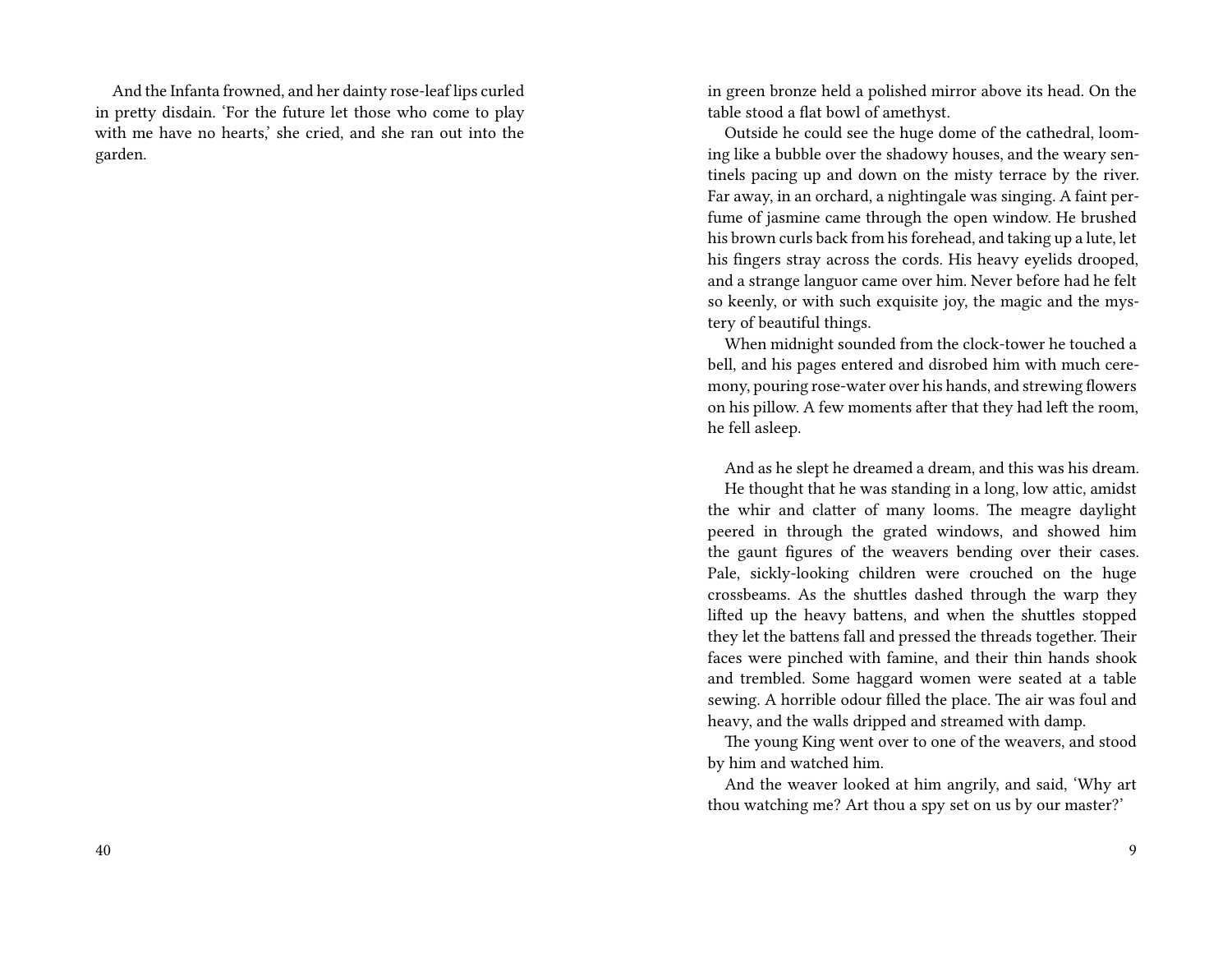'Who is thy master?' asked the young King.

'Our master!' cried the weaver, bitterly. 'He is a man like myself. Indeed, there is but this difference between us—that he wears fine clothes while I go in rags, and that while I am weak from hunger he suffers not a little from overfeeding.'

'The land is free,' said the young King, 'and thou art no man's slave.'

'In war,' answered the weaver, 'the strong make slaves of the weak, and in peace the rich make slaves of the poor. We must work to live, and they give us such mean wages that we die. We toil for them all day long, and they heap up gold in their coffers, and our children fade away before their time, and the faces of those we love become hard and evil. We tread out the grapes, and another drinks the wine. We sow the corn, and our own board is empty. We have chains, though no eye beholds them; and are slaves, though men call us free.'

'Is it so with all?' he asked,

'It is so with all,' answered the weaver, 'with the young as well as with the old, with the women as well as with the men, with the little children as well as with those who are stricken in years. The merchants grind us down, and we must needs do their bidding. The priest rides by and tells his beads, and no man has care of us. Through our sunless lanes creeps Poverty with her hungry eyes, and Sin with his sodden face follows close behind her. Misery wakes us in the morning, and Shame sits with us at night. But what are these things to thee? Thou art not one of us. Thy face is too happy.' And he turned away scowling, and threw the shuttle across the loom, and the young King saw that it was threaded with a thread of gold.

And a great terror seized upon him, and he said to the weaver, 'What robe is this that thou art weaving?'

'It is the robe for the coronation of the young King,' he answered; 'what is that to thee?'

of course not quite so natural.' And she fluttered her big fan, and applauded.

But the little Dwarf never looked up, and his sobs grew fainter and fainter, and suddenly he gave a curious gasp, and clutched his side. And then he fell back again, and lay quite still.

'That is capital,' said the Infanta, after a pause; 'but now you must dance for me.'

'Yes,' cried all the children, 'you must get up and dance, for you are as clever as the Barbary apes, and much more ridiculous.' But the little Dwarf made no answer.

And the Infanta stamped her foot, and called out to her uncle, who was walking on the terrace with the Chamberlain, reading some despatches that had just arrived from Mexico, where the Holy Office had recently been established. 'My funny little dwarf is sulking,' she cried, 'you must wake him up, and tell him to dance for me.'

They smiled at each other, and sauntered in, and Don Pedro stooped down, and slapped the Dwarf on the cheek with his embroidered glove. 'You must dance,' he said, '*petit monsire*. You must dance. The Infanta of Spain and the Indies wishes to be amused.'

But the little Dwarf never moved.

'A whipping master should be sent for,' said Don Pedro wearily, and he went back to the terrace. But the Chamberlain looked grave, and he knelt beside the little dwarf, and put his hand upon his heart. And after a few moments he shrugged his shoulders, and rose up, and having made a low bow to the Infanta, he said—

'*Mi bella Princesa*, your funny little dwarf will never dance again. It is a pity, for he is so ugly that he might have made the King smile.'

'But why will he not dance again?' asked the Infanta, laughing.

'Because his heart is broken,' answered the Chamberlain.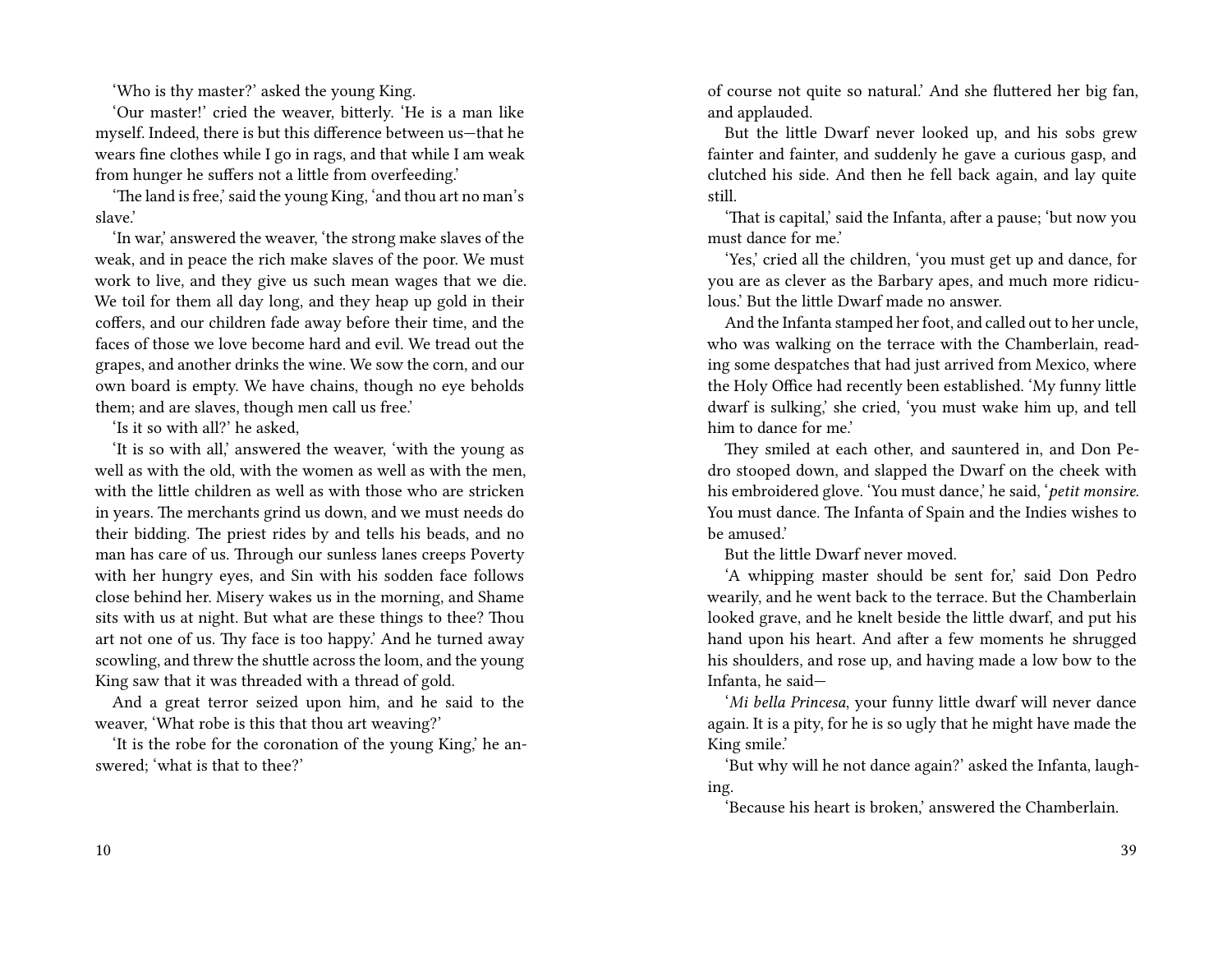that slumbered, and the silver Venus that stood in the sunlight held out her arms to a Venus as lovely as herself.

Was it Echo? He had called to her once in the valley, and she had answered him word for word. Could she mock the eye, as she mocked the voice? Could she make a mimic world just like the real world? Could the shadows of things have colour and life and movement? Could it be that—?

He started, and taking from his breast the beautiful white rose, he turned round, and kissed it. The monster had a rose of its own, petal for petal the same! It kissed it with like kisses, and pressed it to its heart with horrible gestures.

When the truth dawned upon him, he gave a wild cry of despair, and fell sobbing to the ground. So it was he who was misshapen and hunchbacked, foul to look at and grotesque. He himself was the monster, and it was at him that all the children had been laughing, and the little Princess who he had thought loved him—she too had been merely mocking at his ugliness, and making merry over his twisted limbs. Why had they not left him in the forest, where there was no mirror to tell him how loathsome he was? Why had his father not killed him, rather than sell him to his shame? The hot tears poured down his cheeks, and he tore the white rose to pieces. The sprawling monster did the same, and scattered the faint petals in the air. It grovelled on the ground, and, when he looked at it, it watched him with a face drawn with pain. He crept away, lest he should see it, and covered his eyes with his hands. He crawled, like some wounded thing, into the shadow, and lay there moaning.

And at that moment the Infanta herself came in with her companions through the open window, and when they saw the ugly little dwarf lying on the ground and beating the floor with his clenched hands, in the most fantastic and exaggerated manner, they went off into shouts of happy laughter, and stood all round him and watched him.

'His dancing was funny,' said the Infanta; 'but his acting is funnier still. Indeed he is almost as good as the puppets, only

And the young King gave a loud cry and woke, and lo! he was in his own chamber, and through the window he saw the great honey-coloured moon hanging in the dusky air.

And he fell asleep again and dreamed, and this was his dream.

He thought that he was lying on the deck of a huge galley that was being rowed by a hundred slaves. On a carpet by his side the master of the galley was seated. He was black as ebony, and his turban was of crimson silk. Great earrings of silver dragged down the thick lobes of his ears, and in his hands he had a pair of ivory scales.

The slaves were naked, but for a ragged loin-cloth, and each man was chained to his neighbour. The hot sun beat brightly upon them, and the negroes ran up and down the gangway and lashed them with whips of hide. They stretched out their lean arms and pulled the heavy oars through the water. The salt spray flew from the blades.

At last they reached a little bay, and began to take soundings. A light wind blew from the shore, and covered the deck and the great lateen sail with a fine red dust. Three Arabs mounted on wild asses rode out and threw spears at them. The master of the galley took a painted bow in his hand and shot one of them in the throat. He fell heavily into the surf, and his companions galloped away. A woman wrapped in a yellow veil followed slowly on a camel, looking back now and then at the dead body.

As soon as they had cast anchor and hauled down the sail, the negroes went into the hold and brought up a long ropeladder, heavily weighted with lead. The master of the galley threw it over the side, making the ends fast to two iron stanchions. Then the negroes seized the youngest of the slaves and knocked his gyves off, and filled his nostrils and his ears with wax, and tied a big stone round his waist. He crept wearily down the ladder, and disappeared into the sea. A few bubbles rose where he sank. Some of the other slaves peered curiously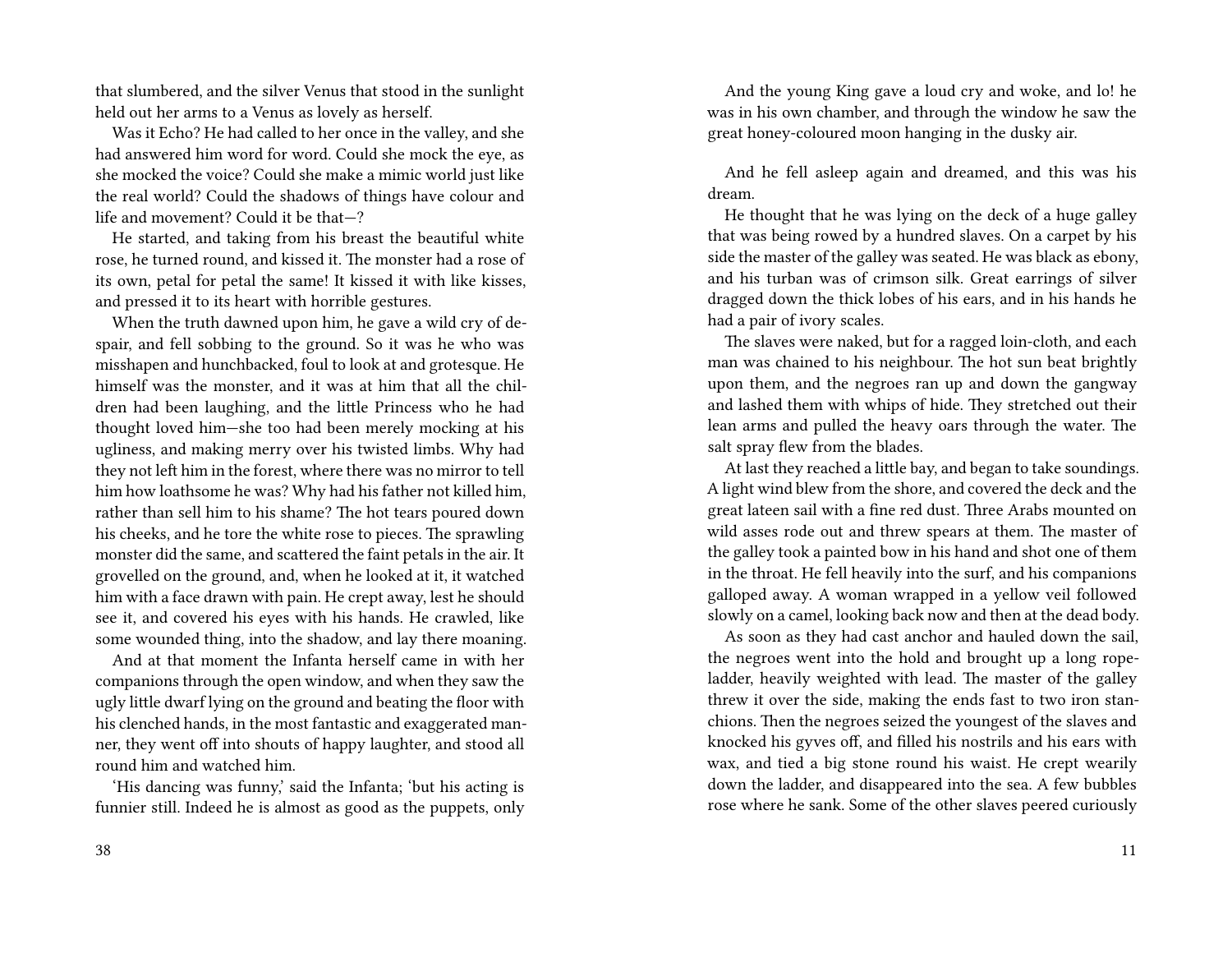over the side. At the prow of the galley sat a shark-charmer, beating monotonously upon a drum.

After some time the diver rose up out of the water, and clung panting to the ladder with a pearl in his right hand. The negroes seized it from him, and thrust him back. The slaves fell asleep over their oars.

Again and again he came up, and each time that he did so he brought with him a beautiful pearl. The master of the galley weighed them, and put them into a little bag of green leather.

The young King tried to speak, but his tongue seemed to cleave to the roof of his mouth, and his lips refused to move. The negroes chattered to each other, and began to quarrel over a string of bright beads. Two cranes flew round and round the vessel.

Then the diver came up for the last time, and the pearl that he brought with him was fairer than all the pearls of Ormuz, for it was shaped like the full moon, and whiter than the morning star. But his face was strangely pale, and as he fell upon the deck the blood gushed from his ears and nostrils. He quivered for a little, and then he was still. The negroes shrugged their shoulders, and threw the body overboard.

And the master of the galley laughed, and, reaching out, he took the pearl, and when he saw it he pressed it to his forehead and bowed. 'It shall be,' he said, 'for the sceptre of the young King,' and he made a sign to the negroes to draw up the anchor.

And when the young King heard this he gave a great cry, and woke, and through the window he saw the long grey fingers of the dawn clutching at the fading stars.

And he fell asleep again, and dreamed, and this was his dream.

He thought that he was wandering through a dim wood, hung with strange fruits and with beautiful poisonous flowers. The adders hissed at him as he went by, and the bright parrots flew screaming from branch to branch. Huge tortoises

Of all the rooms this was the brightest and the most beautiful. The walls were covered with a pink-flowered Lucca damask, patterned with birds and dotted with dainty blossoms of silver; the furniture was of massive silver, festooned with florid wreaths, and swinging Cupids; in front of the two large fireplaces stood great screens broidered with parrots and peacocks, and the floor, which was of sea-green onyx, seemed to stretch far away into the distance. Nor was he alone. Standing under the shadow of the doorway, at the extreme end of the room, he saw a little figure watching him. His heart trembled, a cry of joy broke from his lips, and he moved out into the sunlight. As he did so, the figure moved out also, and he saw it plainly.

The Infanta! It was a monster, the most grotesque monster he had ever beheld. Not properly shaped, as all other people were, but hunchbacked, and crooked-limbed, with huge lolling head and mane of black hair. The little Dwarf frowned, and the monster frowned also. He laughed, and it laughed with him, and held its hands to its sides, just as he himself was doing. He made it a mocking bow, and it returned him a low reverence. He went towards it, and it came to meet him, copying each step that he made, and stopping when he stopped himself. He shouted with amusement, and ran forward, and reached out his hand, and the hand of the monster touched his, and it was as cold as ice. He grew afraid, and moved his hand across, and the monster's hand followed it quickly. He tried to press on, but something smooth and hard stopped him. The face of the monster was now close to his own, and seemed full of terror. He brushed his hair off his eyes. It imitated him. He struck at it, and it returned blow for blow. He loathed it, and it made hideous faces at him. He drew back, and it retreated.

What is it? He thought for a moment, and looked round at the rest of the room. It was strange, but everything seemed to have its double in this invisible wall of clear water. Yes, picture for picture was repeated, and couch for couch. The sleeping Faun that lay in the alcove by the doorway had its twin brother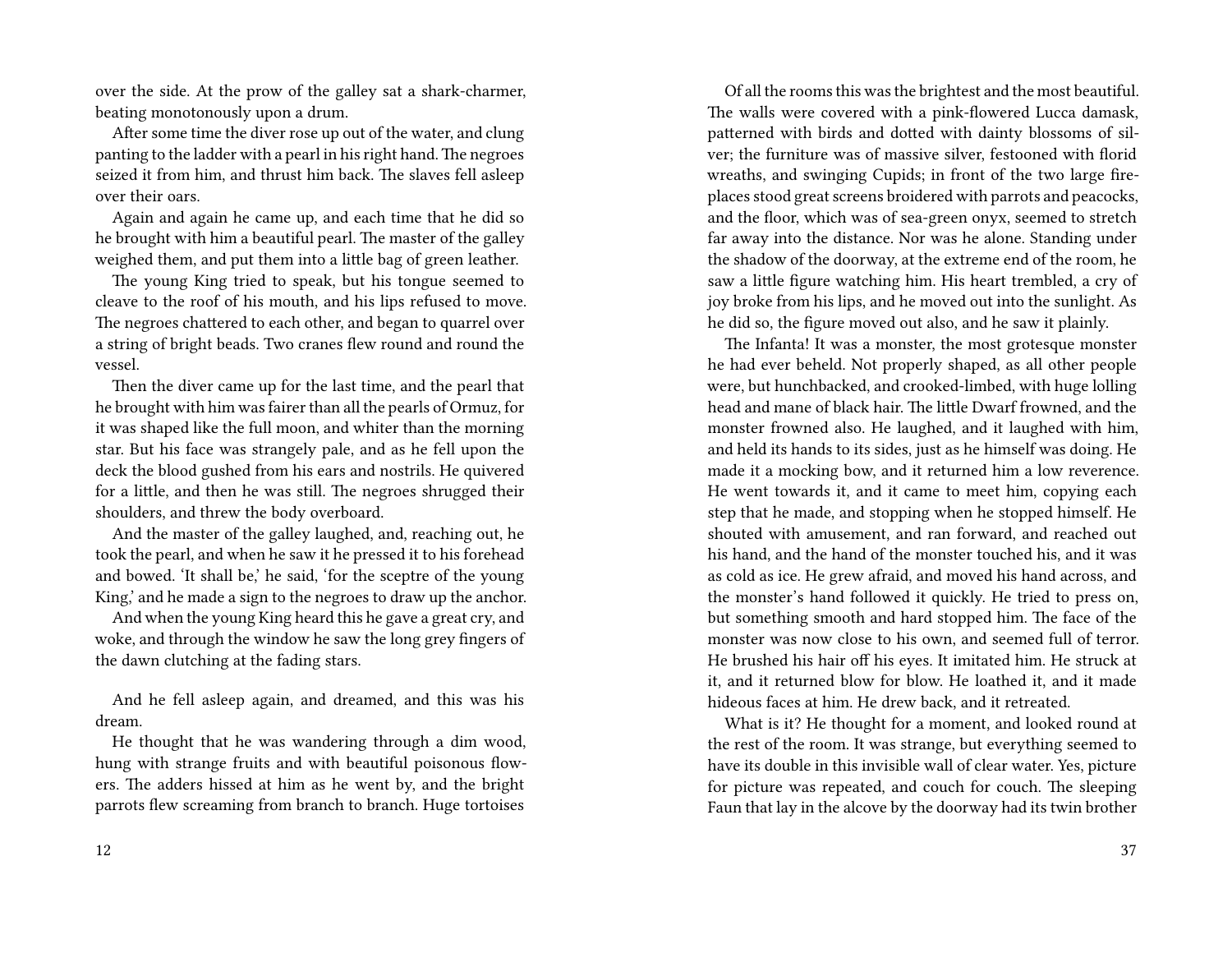Infanta, with its cushion of cloth of silver tissue, and below that again, and beyond the limit of the canopy, stood the chair for the Papal Nuncio, who alone had the right to be seated in the King's presence on the occasion of any public ceremonial, and whose Cardinal's hat, with its tangled scarlet tassels, lay on a purple *tabouret* in front. On the wall, facing the throne, hung a life-sized portrait of Charles V. in hunting dress, with a great mastiff by his side, and a picture of Philip II. receiving the homage of the Netherlands occupied the centre of the other wall. Between the windows stood a black ebony cabinet, inlaid with plates of ivory, on which the figures from Holbein's Dance of Death had been graved—by the hand, some said, of that famous master himself.

But the little Dwarf cared nothing for all this magnificence. He would not have given his rose for all the pearls on the canopy, nor one white petal of his rose for the throne itself. What he wanted was to see the Infanta before she went down to the pavilion, and to ask her to come away with him when he had finished his dance. Here, in the Palace, the air was close and heavy, but in the forest the wind blew free, and the sunlight with wandering hands of gold moved the tremulous leaves aside. There were flowers, too, in the forest, not so splendid, perhaps, as the flowers in the garden, but more sweetly scented for all that; hyacinths in early spring that flooded with waving purple the cool glens, and grassy knolls; yellow primroses that nestled in little clumps round the gnarled roots of the oak-trees; bright celandine, and blue speedwell, and irises lilac and gold. There were grey catkins on the hazels, and the foxgloves drooped with the weight of their dappled bee-haunted cells. The chestnut had its spires of white stars, and the hawthorn its pallid moons of beauty. Yes: surely she would come if he could only find her! She would come with him to the fair forest, and all day long he would dance for her delight. A smile lit up his eyes at the thought, and he passed into the next room.

lay asleep upon the hot mud. The trees were full of apes and peacocks.

On and on he went, till he reached the outskirts of the wood, and there he saw an immense multitude of men toiling in the bed of a dried-up river. They swarmed up the crag like ants. They dug deep pits in the ground and went down into them. Some of them cleft the rocks with great axes; others grabbled in the sand.

They tore up the cactus by its roots, and trampled on the scarlet blossoms. They hurried about, calling to each other, and no man was idle.

From the darkness of a cavern Death and Avarice watched them, and Death said, 'I am weary; give me a third of them and let me go.' But Avarice shook her head. 'They are my servants,' she answered.

And Death said to her, 'What hast thou in thy hand?'

'I have three grains of corn,' she answered; 'what is that to thee?'

'Give me one of them,' cried Death, 'to plant in my garden; only one of them, and I will go away.'

'I will not give thee anything,' said Avarice, and she hid her hand in the fold of her raiment.

And Death laughed, and took a cup, and dipped it into a pool of water, and out of the cup rose Ague. She passed through the great multitude, and a third of them lay dead. A cold mist followed her, and the water-snakes ran by her side.

And when Avarice saw that a third of the multitude was dead she beat her breast and wept. She beat her barren bosom, and cried aloud. 'Thou hast slain a third of my servants,' she cried, 'get thee gone.There is war in the mountains of Tartary, and the kings of each side are calling to thee. The Afghans have slain the black ox, and are marching to battle.They have beaten upon their shields with their spears, and have put on their helmets of iron. What is my valley to thee, that thou shouldst tarry in it? Get thee gone, and come here no more.'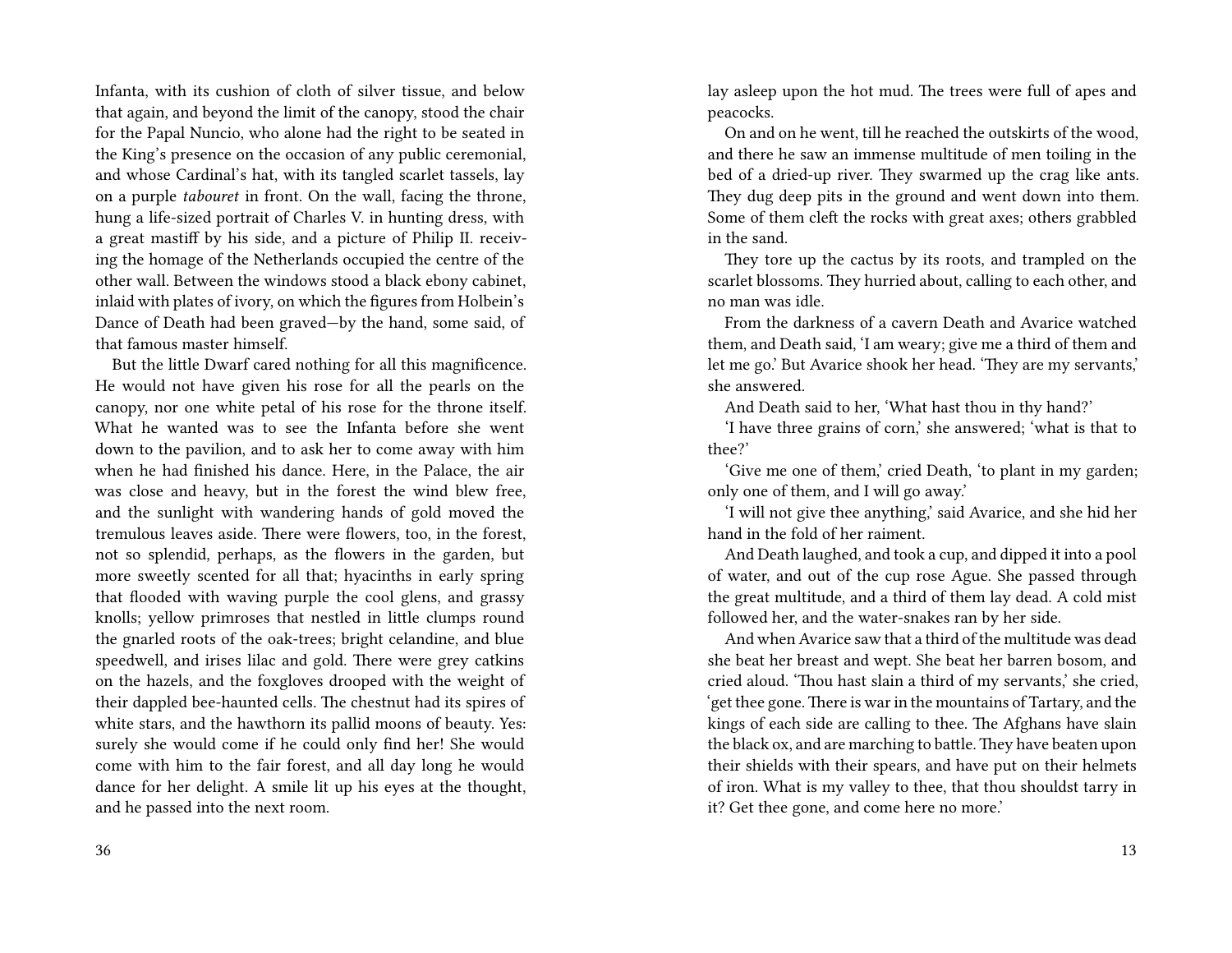'Nay,' answered Death, 'but till thou hast given me a grain of corn I will not go.'

But Avarice shut her hand, and clenched her teeth. 'I will not give thee anything,' she muttered.

And Death laughed, and took up a black stone, and threw it into the forest, and out of a thicket of wild hemlock came Fever in a robe of flame. She passed through the multitude, and touched them, and each man that she touched died. The grass withered beneath her feet as she walked.

And Avarice shuddered, and put ashes on her head. 'Thou art cruel,' she cried; 'thou art cruel. There is famine in the walled cities of India, and the cisterns of Samarcand have run dry. There is famine in the walled cities of Egypt, and the locusts have come up from the desert. The Nile has not overflowed its banks, and the priests have cursed Isis and Osiris. Get thee gone to those who need thee, and leave me my servants.'

'Nay,' answered Death, 'but till thou hast given me a grain of corn I will not go.'

'I will not give thee anything,' said Avarice.

And Death laughed again, and he whistled through his fingers, and a woman came flying through the air. Plague was written upon her forehead, and a crowd of lean vultures wheeled round her. She covered the valley with her wings, and no man was left alive.

And Avarice fled shrieking through the forest, and Death leaped upon his red horse and galloped away, and his galloping was faster than the wind.

And out of the slime at the bottom of the valley crept dragons and horrible things with scales, and the jackals came trotting along the sand, sniffing up the air with their nostrils.

And the young King wept, and said: 'Who were these men, and for what were they seeking?'

'For rubies for a king's crown,' answered one who stood behind him.

than seven years in its composition. It had once been the chamber of *Jean le Fou*, as he was called, that mad King who was so enamoured of the chase, that he had often tried in his delirium to mount the huge rearing horses, and to drag down the stag on which the great hounds were leaping, sounding his hunting horn, and stabbing with his dagger at the pale flying deer. It was now used as the council-room, and on the centre table were lying the red portfolios of the ministers, stamped with the gold tulips of Spain, and with the arms and emblems of the house of Hapsburg.

The little Dwarf looked in wonder all round him, and was half-afraid to go on. The strange silent horsemen that galloped so swiftly through the long glades without making any noise, seemed to him like those terrible phantoms of whom he had heard the charcoal-burners speaking—the Comprachos, who hunt only at night, and if they meet a man, turn him into a hind, and chase him. But he thought of the pretty Infanta, and took courage. He wanted to find her alone, and to tell her that he too loved her. Perhaps she was in the room beyond.

He ran across the soft Moorish carpets, and opened the door. No! She was not here either. The room was quite empty.

It was a throne-room, used for the reception of foreign ambassadors, when the King, which of late had not been often, consented to give them a personal audience; the same room in which, many years before, envoys had appeared from England to make arrangements for the marriage of their Queen, then one of the Catholic sovereigns of Europe, with the Emperor's eldest son. The hangings were of gilt Cordovan leather, and a heavy gilt chandelier with branches for three hundred wax lights hung down from the black and white ceiling. Underneath a great canopy of gold cloth, on which the lions and towers of Castile were broidered in seed pearls, stood the throne itself, covered with a rich pall of black velvet studded with silver tulips and elaborately fringed with silver and pearls. On the second step of the throne was placed the kneeling-stool of the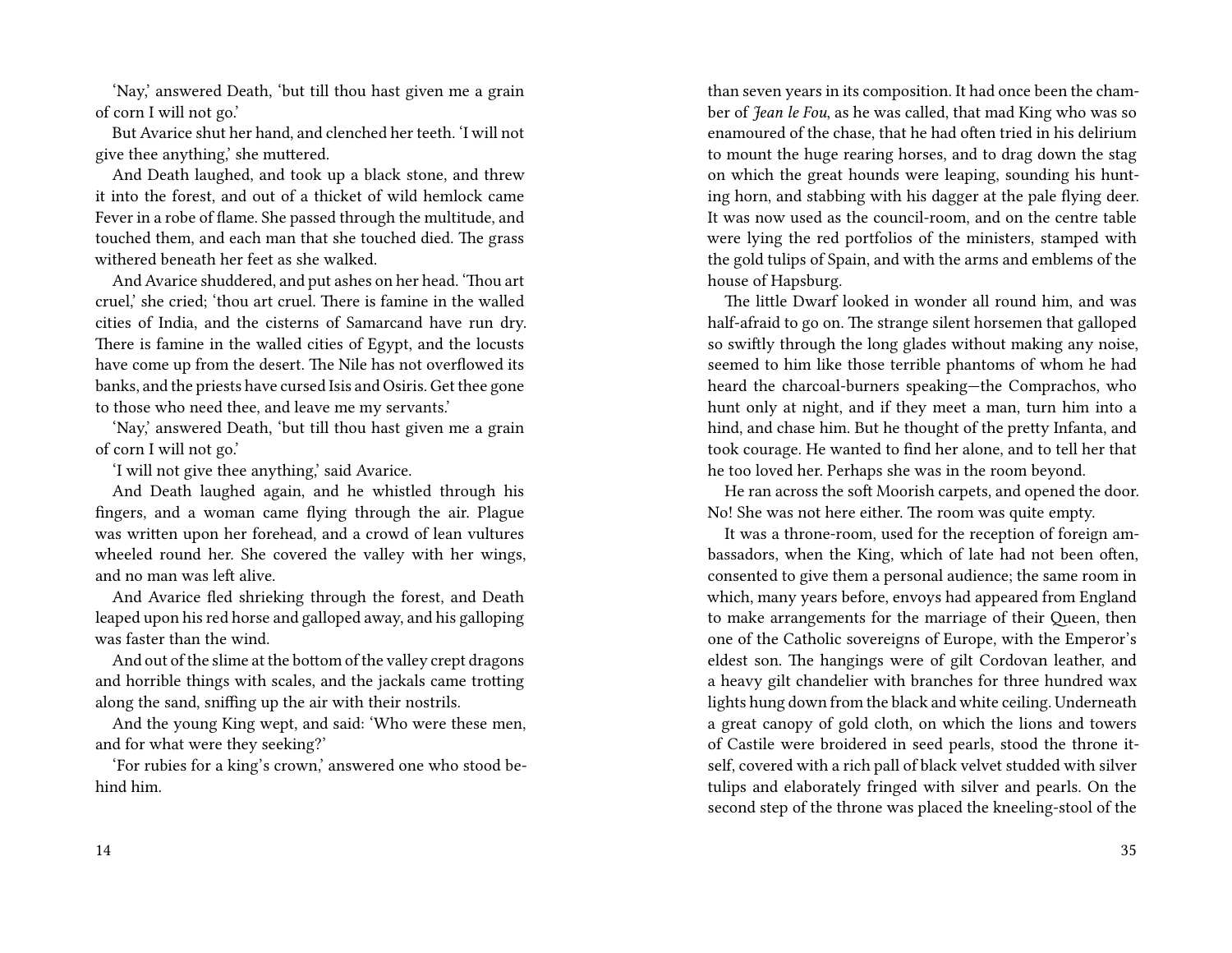soldiers, and in their midst walked three barefooted men, in strange yellow dresses painted all over with wonderful figures, and carrying lighted candles in their hands. Certainly there was a great deal to look at in the forest, and when she was tired he would find a soft bank of moss for her, or carry her in his arms, for he was very strong, though he knew that he was not tall. He would make her a necklace of red bryony berries, that would be quite as pretty as the white berries that she wore on her dress, and when she was tired of them, she could throw them away, and he would find her others. He would bring her acorn-cups and dew-drenched anemones, and tiny glow-worms to be stars in the pale gold of her hair.

But where was she? He asked the white rose, and it made him no answer. The whole palace seemed asleep, and even where the shutters had not been closed, heavy curtains had been drawn across the windows to keep out the glare. He wandered all round looking for some place through which he might gain an entrance, and at last he caught sight of a little private door that was lying open. He slipped through, and found himself in a splendid hall, far more splendid, he feared, than the forest, there was so much more gilding everywhere, and even the floor was made of great coloured stones, fitted together into a sort of geometrical pattern. But the little Infanta was not there, only some wonderful white statues that looked down on him from their jasper pedestals, with sad blank eyes and strangely smiling lips.

At the end of the hall hung a richly embroidered curtain of black velvet, powdered with suns and stars, the King's favourite devices, and broidered on the colour he loved best. Perhaps she was hiding behind that? He would try at any rate.

So he stole quietly across, and drew it aside. No; there was only another room, though a prettier room, he thought, than the one he had just left. The walls were hung with a manyfigured green arras of needle-wrought tapestry representing a hunt, the work of some Flemish artists who had spent more

And the young King started, and, turning round, he saw a man habited as a pilgrim and holding in his hand a mirror of silver.

And he grew pale, and said: 'For what king?'

And the pilgrim answered: 'Look in this mirror, and thou shalt see him.'

And he looked in the mirror, and, seeing his own face, he gave a great cry and woke, and the bright sunlight was streaming into the room, and from the trees of the garden and pleasaunce the birds were singing.

And the Chamberlain and the high officers of State came in and made obeisance to him, and the pages brought him the robe of tissued gold, and set the crown and the sceptre before him.

And the young King looked at them, and they were beautiful. More beautiful were they than aught that he had ever seen. But he remembered his dreams, and he said to his lords: 'Take these things away, for I will not wear them.'

And the courtiers were amazed, and some of them laughed, for they thought that he was jesting.

But he spake sternly to them again, and said: 'Take these things away, and hide them from me. Though it be the day of my coronation, I will not wear them. For on the loom of Sorrow, and by the white hands of Pain, has this my robe been woven. There is Blood in the heart of the ruby, and Death in the heart of the pearl.' And he told them his three dreams.

And when the courtiers heard them they looked at each other and whispered, saying: 'Surely he is mad; for what is a dream but a dream, and a vision but a vision? They are not real things that one should heed them. And what have we to do with the lives of those who toil for us? Shall a man not eat bread till he has seen the sower, nor drink wine till he has talked with the vinedresser?'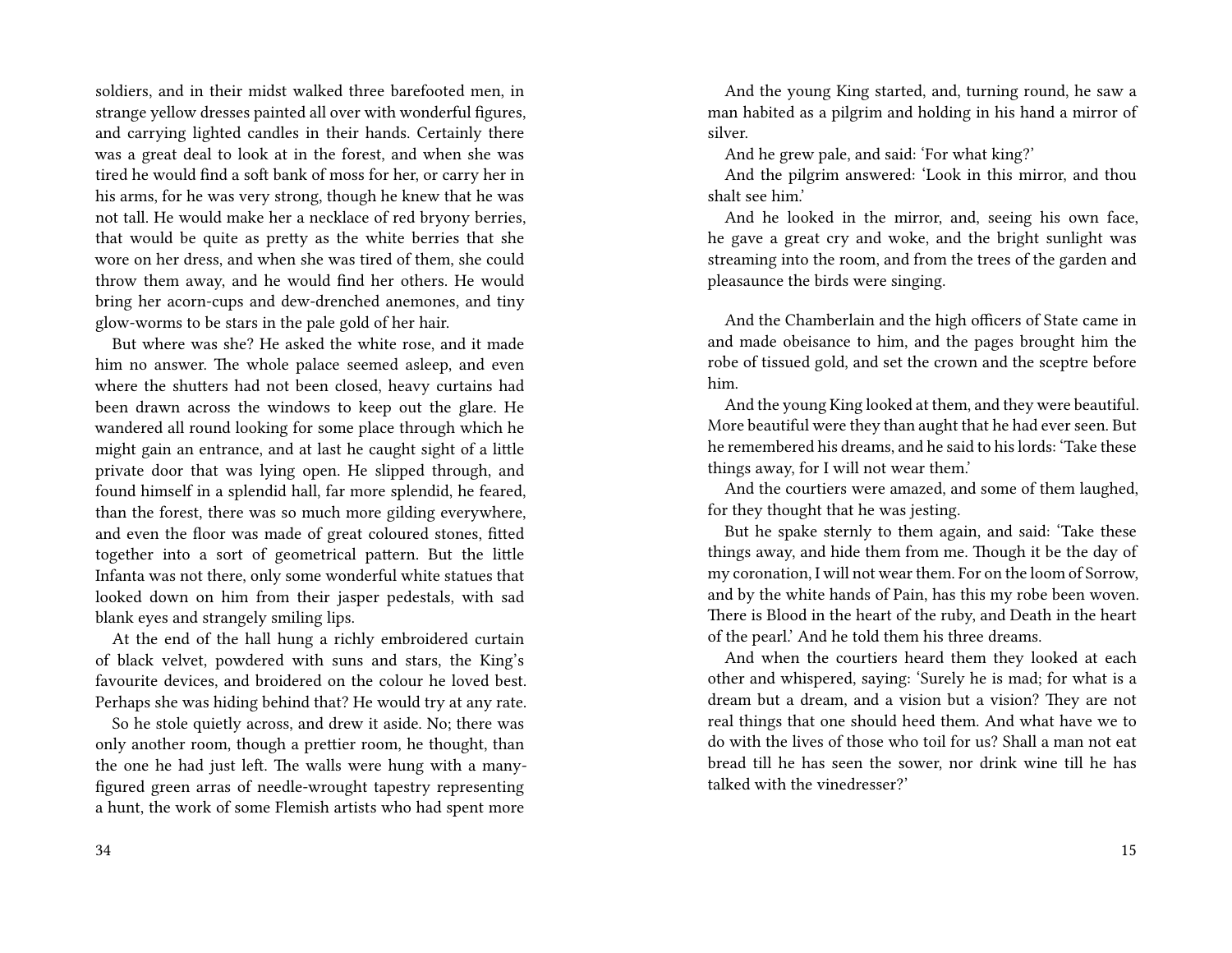And the Chamberlain spake to the young King, and said, 'My lord, I pray thee set aside these black thoughts of thine, and put on this fair robe, and set this crown upon thy head. For how shall the people know that thou art a king, if thou hast not a king's raiment?'

And the young King looked at him. 'Is it so, indeed?' he questioned. 'Will they not know me for a king if I have not a king's raiment?'

'They will not know thee, my lord,' cried the Chamberlain.

'I had thought that there had been men who were kinglike,' he answered, 'but it may be as thou sayest. And yet I will not wear this robe, nor will I be crowned with this crown, but even as I came to the palace so will I go forth from it.'

And he bade them all leave him, save one page whom he kept as his companion, a lad a year younger than himself. Him he kept for his service, and when he had bathed himself in clear water, he opened a great painted chest, and from it he took the leathern tunic and rough sheepskin cloak that he had worn when he had watched on the hillside the shaggy goats of the goatherd. These he put on, and in his hand he took his rude shepherd's staff.

And the little page opened his big blue eyes in wonder, and said smiling to him, 'My lord, I see thy robe and thy sceptre, but where is thy crown?'

And the young King plucked a spray of wild briar that was climbing over the balcony, and bent it, and made a circlet of it, and set it on his own head.

'This shall he my crown,' he answered.

And thus attired he passed out of his chamber into the Great Hall, where the nobles were waiting for him.

And the nobles made merry, and some of them cried out to him, 'My lord, the people wait for their king, and thou showest them a beggar,' and others were wroth and said, 'He brings shame upon our state, and is unworthy to be our master.' But he answered them not a word, but passed on, and went down the ery animal, and could track the hare by its delicate footprints, and the boar by the trampled leaves. All the wild-dances he knew, the mad dance in red raiment with the autumn, the light dance in blue sandals over the corn, the dance with white snow-wreaths in winter, and the blossom-dance through the orchards in spring. He knew where the wood-pigeons built their nests, and once when a fowler had snared the parent birds, he had brought up the young ones himself, and had built a little dovecot for them in the cleft of a pollard elm. They were quite tame, and used to feed out of his hands every morning. She would like them, and the rabbits that scurried about in the long fern, and the jays with their steely feathers and black bills, and the hedgehogs that could curl themselves up into prickly balls, and the great wise tortoises that crawled slowly about, shaking their heads and nibbling at the young leaves. Yes, she must certainly come to the forest and play with him. He would give her his own little bed, and would watch outside the window till dawn, to see that the wild horned cattle did not harm her, nor the gaunt wolves creep too near the hut. And at dawn he would tap at the shutters and wake her, and they would go out and dance together all the day long. It was really not a bit lonely in the forest. Sometimes a Bishop rode through on his white mule, reading out of a painted book. Sometimes in their green velvet caps, and their jerkins of tanned deerskin, the falconers passed by, with hooded hawks on their wrists. At vintage-time came the grape-treaders, with purple hands and feet, wreathed with glossy ivy and carrying dripping skins of wine; and the charcoal-burners sat round their huge braziers at night, watching the dry logs charring slowly in the fire, and roasting chestnuts in the ashes, and the robbers came out of their caves and made merry with them. Once, too, he had seen a beautiful procession winding up the long dusty road to Toledo. The monks went in front singing sweetly, and carrying bright banners and crosses of gold, and then, in silver armour, with matchlocks and pikes, came the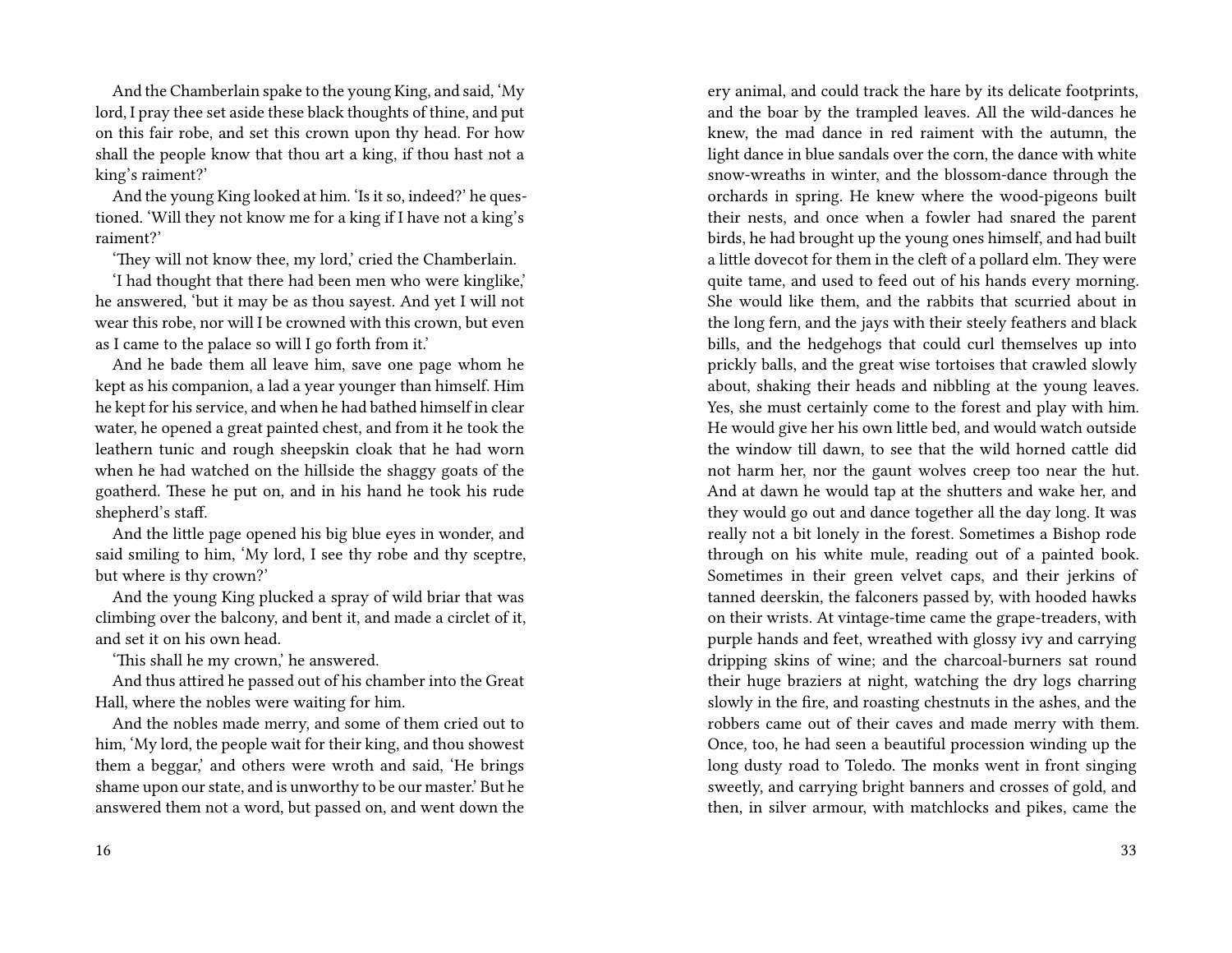hours together, when there was nothing else to do, or when the weather was too rainy for them to go out.

The Flowers, however, were excessively annoyed at their behaviour, and at the behaviour of the birds. 'It only shows,' they said, 'what a vulgarising effect this incessant rushing and flying about has. Well-bred people always stay exactly in the same place, as we do. No one ever saw us hopping up and down the walks, or galloping madly through the grass after dragon-flies. When we do want change of air, we send for the gardener, and he carries us to another bed. This is dignified, and as it should be. But birds and lizards have no sense of repose, and indeed birds have not even a permanent address. They are mere vagrants like the gipsies, and should be treated in exactly the same manner.' So they put their noses in the air, and looked very haughty, and were quite delighted when after some time they saw the little Dwarf scramble up from the grass, and make his way across the terrace to the palace.

'He should certainly be kept indoors for the rest of his natural life,' they said. 'Look at his hunched back, and his crooked legs,' and they began to titter.

But the little Dwarf knew nothing of all this. He liked the birds and the lizards immensely, and thought that the flowers were the most marvellous things in the whole world, except of course the Infanta, but then she had given him the beautiful white rose, and she loved him, and that made a great difference. How he wished that he had gone back with her! She would have put him on her right hand, and smiled at him, and he would have never left her side, but would have made her his playmate, and taught her all kinds of delightful tricks. For though he had never been in a palace before, he knew a great many wonderful things. He could make little cages out of rushes for the grasshoppers to sing in, and fashion the long jointed bamboo into the pipe that Pan loves to hear. He knew the cry of every bird, and could call the starlings from the tree-top, or the heron from the mere. He knew the trail of evbright porphyry staircase, and out through the gates of bronze, and mounted upon his horse, and rode towards the cathedral, the little page running beside him.

And the people laughed and said, 'It is the King's fool who is riding by,' and they mocked him.

And he drew rein and said, 'Nay, but I am the King.' And he told them his three dreams.

And a man came out of the crowd and spake bitterly to him, and said, 'Sir, knowest thou not that out of the luxury of the rich cometh the life of the poor? By your pomp we are nurtured, and your vices give us bread. To toil for a hard master is bitter, but to have no master to toil for is more bitter still. Thinkest thou that the ravens will feed us? And what cure hast thou for these things? Wilt thou say to the buyer, "Thou shalt buy for so much," and to the seller, "Thou shalt sell at this price"? I trow not. Therefore go back to thy Palace and put on thy purple and fine linen. What hast thou to do with us, and what we suffer?'

'Are not the rich and the poor brothers?' asked the young King.

'Ay,' answered the man, 'and the name of the rich brother is Cain.'

And the young King's eyes filled with tears, and he rode on through the murmurs of the people, and the little page grew afraid and left him.

And when he reached the great portal of the cathedral, the soldiers thrust their halberts out and said, 'What dost thou seek here? None enters by this door but the King.'

And his face flushed with anger, and he said to them, 'I am the King,' and waved their halberts aside and passed in.

And when the old Bishop saw him coming in his goatherd's dress, he rose up in wonder from his throne, and went to meet him, and said to him, 'My son, is this a king's apparel? And with what crown shall I crown thee, and what sceptre shall I place in thy hand? Surely this should be to thee a day of joy, and not a day of abasement.'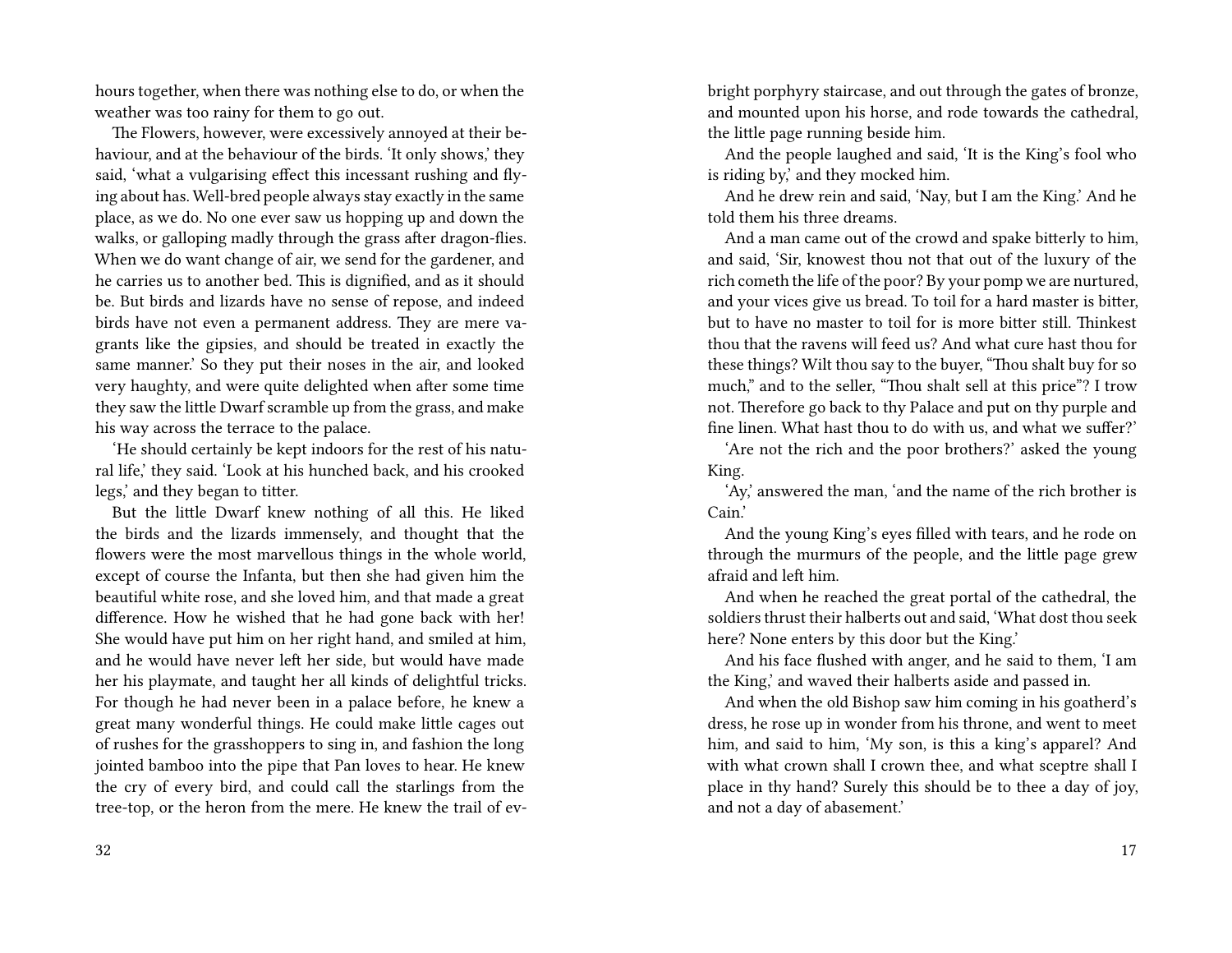'Shall Joy wear what Grief has fashioned?' said the young King. And he told him his three dreams.

And when the Bishop had heard them he knit his brows, and said, 'My son, I am an old man, and in the winter of my days, and I know that many evil things are done in the wide world. The fierce robbers come down from the mountains, and carry off the little children, and sell them to the Moors. The lions lie in wait for the caravans, and leap upon the camels. The wild boar roots up the corn in the valley, and the foxes gnaw the vines upon the hill. The pirates lay waste the sea-coast and burn the ships of the fishermen, and take their nets from them. In the salt-marshes live the lepers; they have houses of wattled reeds, and none may come nigh them. The beggars wander through the cities, and eat their food with the dogs. Canst thou make these things not to be? Wilt thou take the leper for thy bedfellow, and set the beggar at thy board? Shall the lion do thy bidding, and the wild boar obey thee? Is not He who made misery wiser than thou art? Wherefore I praise thee not for this that thou hast done, but I bid thee ride back to the Palace and make thy face glad, and put on the raiment that beseemeth a king, and with the crown of gold I will crown thee, and the sceptre of pearl will I place in thy hand. And as for thy dreams, think no more of them. The burden of this world is too great for one man to bear, and the world's sorrow too heavy for one heart to suffer.'

'Sayest thou that in this house?' said the young King, and he strode past the Bishop, and climbed up the steps of the altar, and stood before the image of Christ.

He stood before the image of Christ, and on his right hand and on his left were the marvellous vessels of gold, the chalice with the yellow wine, and the vial with the holy oil. He knelt before the image of Christ, and the great candles burned brightly by the jewelled shrine, and the smoke of the incense curled in thin blue wreaths through the dome. He bowed his

harsh voice, that the gold-fish who lived in the basin of the cool splashing fountain put their heads out of the water, and asked the huge stone Tritons what on earth was the matter.

But somehow the Birds liked him. They had seen him often in the forest, dancing about like an elf after the eddying leaves, or crouched up in the hollow of some old oak-tree, sharing his nuts with the squirrels. They did not mind his being ugly, a bit. Why, even the nightingale herself, who sang so sweetly in the orange groves at night that sometimes the Moon leaned down to listen, was not much to look at after all; and, besides, he had been kind to them, and during that terribly bitter winter, when there were no berries on the trees, and the ground was as hard as iron, and the wolves had come down to the very gates of the city to look for food, he had never once forgotten them, but had always given them crumbs out of his little hunch of black bread, and divided with them whatever poor breakfast he had.

So they flew round and round him, just touching his cheek with their wings as they passed, and chattered to each other, and the little Dwarf was so pleased that he could not help showing them the beautiful white rose, and telling them that the Infanta herself had given it to him because she loved him.

They did not understand a single word of what he was saying, but that made no matter, for they put their heads on one side, and looked wise, which is quite as good as understanding a thing, and very much easier.

The Lizards also took an immense fancy to him, and when he grew tired of running about and flung himself down on the grass to rest, they played and romped all over him, and tried to amuse him in the best way they could. 'Every one cannot be as beautiful as a lizard,' they cried; 'that would be too much to expect. And, though it sounds absurd to say so, he is really not so ugly after all, provided, of course, that one shuts one's eyes, and does not look at him.' The Lizards were extremely philosophical by nature, and often sat thinking for hours and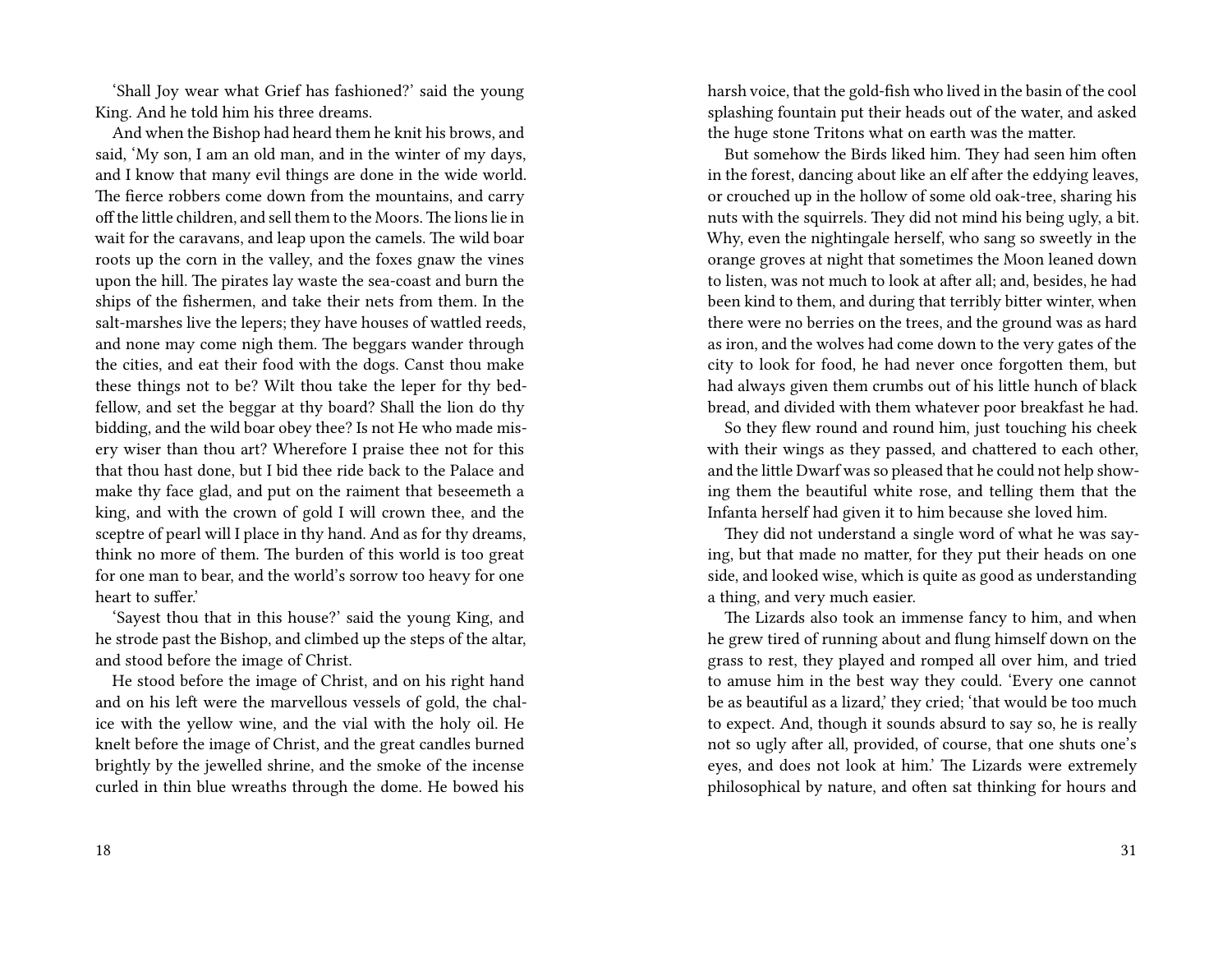'He should drink poppy-juice, and go to sleep for a thousand years,' said the great scarlet Lilies, and they grew quite hot and angry.

'He is a perfect horror!' screamed the Cactus. 'Why, he is twisted and stumpy, and his head is completely out of proportion with his legs. Really he makes me feel prickly all over, and if he comes near me I will sting him with my thorns.'

'And he has actually got one of my best blooms,' exclaimed the White Rose-Tree. 'I gave it to the Infanta this morning myself, as a birthday present, and he has stolen it from her.' And she called out: 'Thief, thief, thief!' at the top of her voice.

Even the red Geraniums, who did not usually give themselves airs, and were known to have a great many poor relations themselves, curled up in disgust when they saw him, and when the Violets meekly remarked that though he was certainly extremely plain, still he could not help it, they retorted with a good deal of justice that that was his chief defect, and that there was no reason why one should admire a person because he was incurable; and, indeed, some of the Violets themselves felt that the ugliness of the little Dwarf was almost ostentatious, and that he would have shown much better taste if he had looked sad, or at least pensive, instead of jumping about merrily, and throwing himself into such grotesque and silly attitudes.

As for the old Sundial, who was an extremely remarkable individual, and had once told the time of day to no less a person than the Emperor Charles V. himself, he was so taken aback by the little Dwarf's appearance, that he almost forgot to mark two whole minutes with his long shadowy finger, and could not help saying to the great milk-white Peacock, who was sunning herself on the balustrade, that every one knew that the children of Kings were Kings, and that the children of charcoal-burners were charcoal-burners, and that it was absurd to pretend that it wasn't so; a statement with which the Peacock entirely agreed, and indeed screamed out, 'Certainly, certainly,' in such a loud,

30

head in prayer, and the priests in their stiff copes crept away from the altar.

And suddenly a wild tumult came from the street outside, and in entered the nobles with drawn swords and nodding plumes, and shields of polished steel. 'Where is this dreamer of dreams?' they cried. 'Where is this King who is apparelled like a beggar—this boy who brings shame upon our state? Surely we will slay him, for he is unworthy to rule over us.'

And the young King bowed his head again, and prayed, and when he had finished his prayer he rose up, and turning round he looked at them sadly.

And lo! through the painted windows came the sunlight streaming upon him, and the sun-beams wove round him a tissued robe that was fairer than the robe that had been fashioned for his pleasure. The dead staff blossomed, and bare lilies that were whiter than pearls. The dry thorn blossomed, and bare roses that were redder than rubies. Whiter than fine pearls were the lilies, and their stems were of bright silver. Redder than male rubies were the roses, and their leaves were of beaten gold.

He stood there in the raiment of a king, and the gates of the jewelled shrine flew open, and from the crystal of the manyrayed monstrance shone a marvellous and mystical light. He stood there in a king's raiment, and the Glory of God filled the place, and the saints in their carven niches seemed to move. In the fair raiment of a king he stood before them, and the organ pealed out its music, and the trumpeters blew upon their trumpets, and the singing boys sang.

And the people fell upon their knees in awe, and the nobles sheathed their swords and did homage, and the Bishop's face grew pale, and his hands trembled. 'A greater than I hath crowned thee,' he cried, and he knelt before him.

And the young King came down from the high altar, and passed home through the midst of the people. But no man dared look upon his face, for it was like the face of an angel.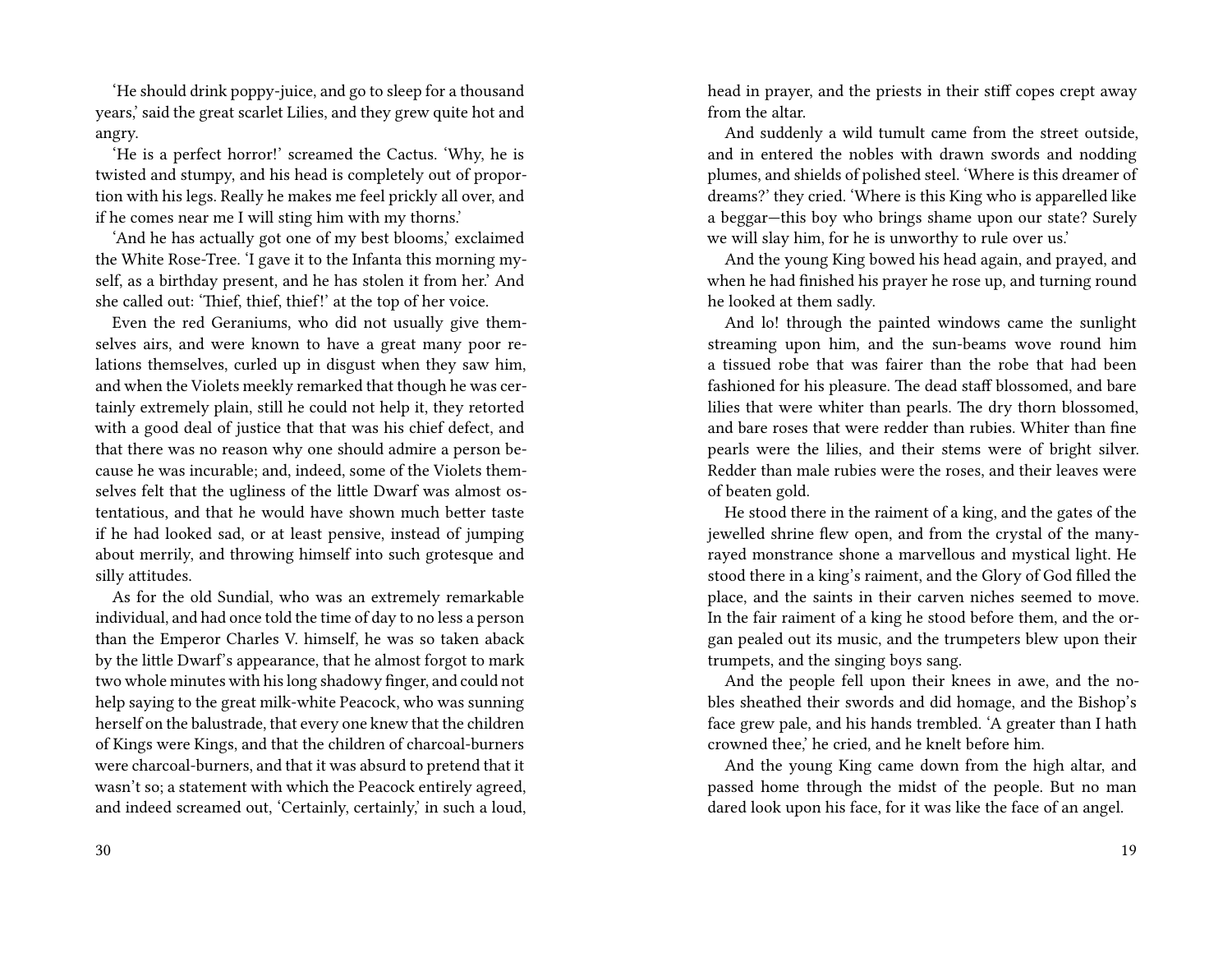## **The Birthday of the Infanta**

TO MRS. WILLIAM H. GRENFELL OF TAPLOW COURT [LADY DESBOROUGH]

It was the birthday of the Infanta. She was just twelve years of age, and the sun was shining brightly in the gardens of the palace.

Although she was a real Princess and the Infanta of Spain, she had only one birthday every year, just like the children of quite poor people, so it was naturally a matter of great importance to the whole country that she should have a really fine day for the occasion. And a really fine day it certainly was. The tall striped tulips stood straight up upon their stalks, like long rows of soldiers, and looked defiantly across the grass at the roses, and said: 'We are quite as splendid as you are now.' The purple butterflies fluttered about with gold dust on their wings, visiting each flower in turn; the little lizards crept out of the crevices of the wall, and lay basking in the white glare; and the pomegranates split and cracked with the heat, and showed their bleeding red hearts. Even the pale yellow lemons, that hung in such profusion from the mouldering trellis and along the dim arcades, seemed to have caught a richer colour from the wonderful sunlight, and the magnolia trees opened their great globe-like blossoms of folded ivory, and filled the air with a sweet heavy perfume.

The little Princess herself walked up and down the terrace with her companions, and played at hide and seek round the stone vases and the old moss-grown statues. On ordinary days hair the beautiful white rose, and partly for a jest and partly to tease the Camerera, threw it to him across the arena with her sweetest smile, he took the whole matter quite seriously, and pressing the flower to his rough coarse lips he put his hand upon his heart, and sank on one knee before her, grinning from ear to ear, and with his little bright eyes sparkling with pleasure.

This so upset the gravity of the Infanta that she kept on laughing long after the little Dwarf had ran out of the arena, and expressed a desire to her uncle that the dance should be immediately repeated. The Camerera, however, on the plea that the sun was too hot, decided that it would be better that her Highness should return without delay to the Palace, where a wonderful feast had been already prepared for her, including a real birthday cake with her own initials worked all over it in painted sugar and a lovely silver flag waving from the top. The Infanta accordingly rose up with much dignity, and having given orders that the little dwarf was to dance again for her after the hour of siesta, and conveyed her thanks to the young Count of Tierra-Nueva for his charming reception, she went back to her apartments, the children following in the same order in which they had entered.

Now when the little Dwarf heard that he was to dance a second time before the Infanta, and by her own express command, he was so proud that he ran out into the garden, kissing the white rose in an absurd ecstasy of pleasure, and making the most uncouth and clumsy gestures of delight.

The Flowers were quite indignant at his daring to intrude into their beautiful home, and when they saw him capering up and down the walks, and waving his arms above his head in such a ridiculous manner, they could not restrain their feelings any longer.

'He is really far too ugly to be allowed to play in any place where we are,' cried the Tulips.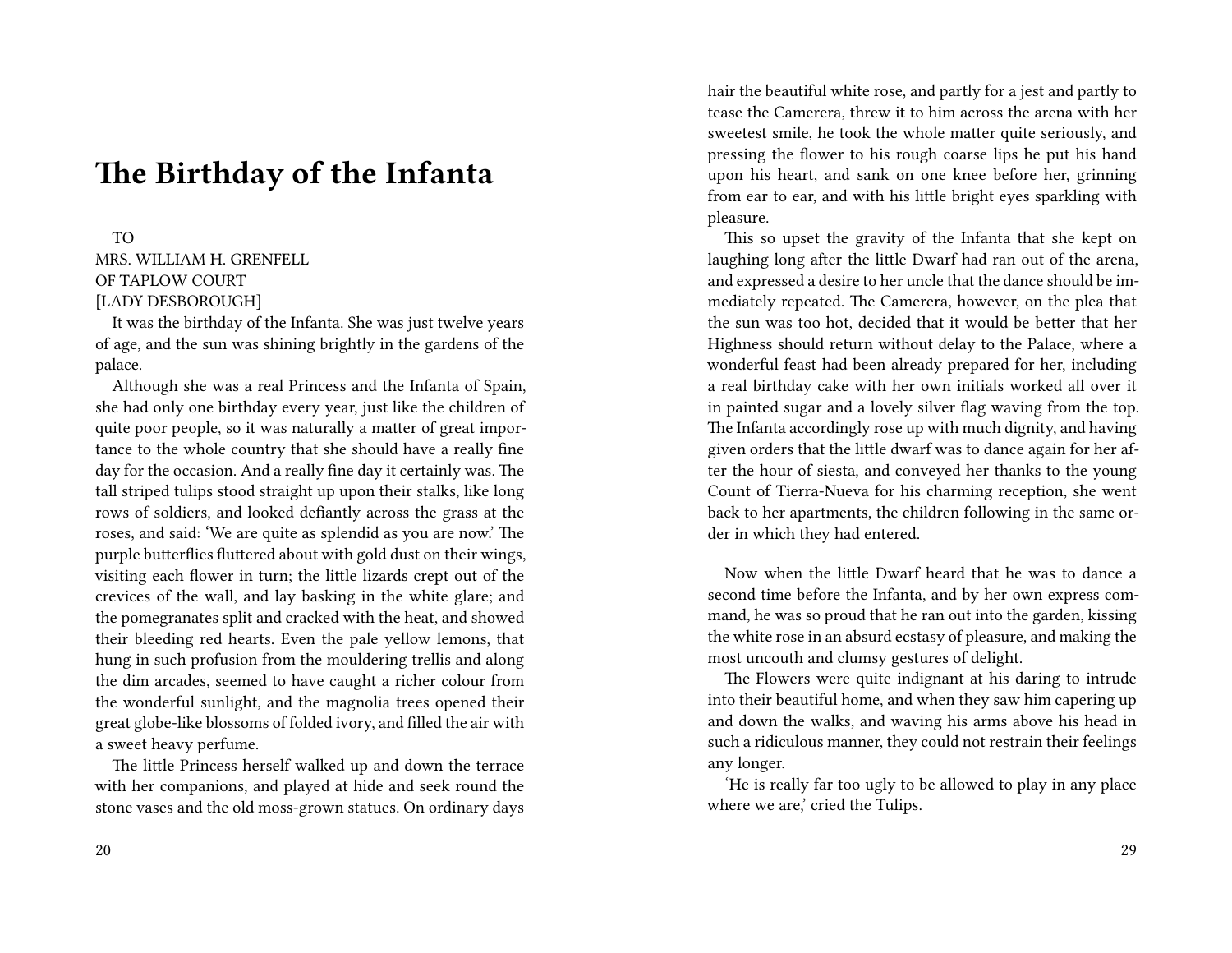But the funniest part of the whole morning's entertainment, was undoubtedly the dancing of the little Dwarf. When he stumbled into the arena, waddling on his crooked legs and wagging his huge misshapen head from side to side, the children went off into a loud shout of delight, and the Infanta herself laughed so much that the Camerera was obliged to remind her that although there were many precedents in Spain for a King's daughter weeping before her equals, there were none for a Princess of the blood royal making so merry before those who were her inferiors in birth. The Dwarf, however, was really quite irresistible, and even at the Spanish Court, always noted for its cultivated passion for the horrible, so fantastic a little monster had never been seen. It was his first appearance, too. He had been discovered only the day before, running wild through the forest, by two of the nobles who happened to have been hunting in a remote part of the great cork-wood that surrounded the town, and had been carried off by them to the Palace as a surprise for the Infanta; his father, who was a poor charcoal-burner, being but too well pleased to get rid of so ugly and useless a child. Perhaps the most amusing thing about him was his complete unconsciousness of his own grotesque appearance. Indeed he seemed quite happy and full of the highest spirits. When the children laughed, he laughed as freely and as joyously as any of them, and at the close of each dance he made them each the funniest of bows, smiling and nodding at them just as if he was really one of themselves, and not a little misshapen thing that Nature, in some humourous mood, had fashioned for others to mock at. As for the Infanta, she absolutely fascinated him. He could not keep his eyes off her, and seemed to dance for her alone, and when at the close of the performance, remembering how she had seen the great ladies of the Court throw bouquets to Caffarelli, the famous Italian treble, whom the Pope had sent from his own chapel to Madrid that he might cure the King's melancholy by the sweetness of his voice, she took out of her

28

she was only allowed to play with children of her own rank, so she had always to play alone, but her birthday was an exception, and the King had given orders that she was to invite any of her young friends whom she liked to come and amuse themselves with her. There was a stately grace about these slim Spanish children as they glided about, the boys with their largeplumed hats and short fluttering cloaks, the girls holding up the trains of their long brocaded gowns, and shielding the sun from their eyes with huge fans of black and silver. But the Infanta was the most graceful of all, and the most tastefully attired, after the somewhat cumbrous fashion of the day. Her robe was of grey satin, the skirt and the wide puffed sleeves heavily embroidered with silver, and the stiff corset studded with rows of fine pearls. Two tiny slippers with big pink rosettes peeped out beneath her dress as she walked. Pink and pearl was her great gauze fan, and in her hair, which like an aureole of faded gold stood out stiffly round her pale little face, she had a beautiful white rose.

From a window in the palace the sad melancholy King watched them. Behind him stood his brother, Don Pedro of Aragon, whom he hated, and his confessor, the Grand Inquisitor of Granada, sat by his side. Sadder even than usual was the King, for as he looked at the Infanta bowing with childish gravity to the assembling counters, or laughing behind her fan at the grim Duchess of Albuquerque who always accompanied her, he thought of the young Queen, her mother, who but a short time before—so it seemed to him—had come from the gay country of France, and had withered away in the sombre splendour of the Spanish court, dying just six months after the birth of her child, and before she had seen the almonds blossom twice in the orchard, or plucked the second year's fruit from the old gnarled fig-tree that stood in the centre of the now grass-grown courtyard. So great had been his love for her that he had not suffered even the grave to hide her from him. She had been embalmed by a Moorish physician, who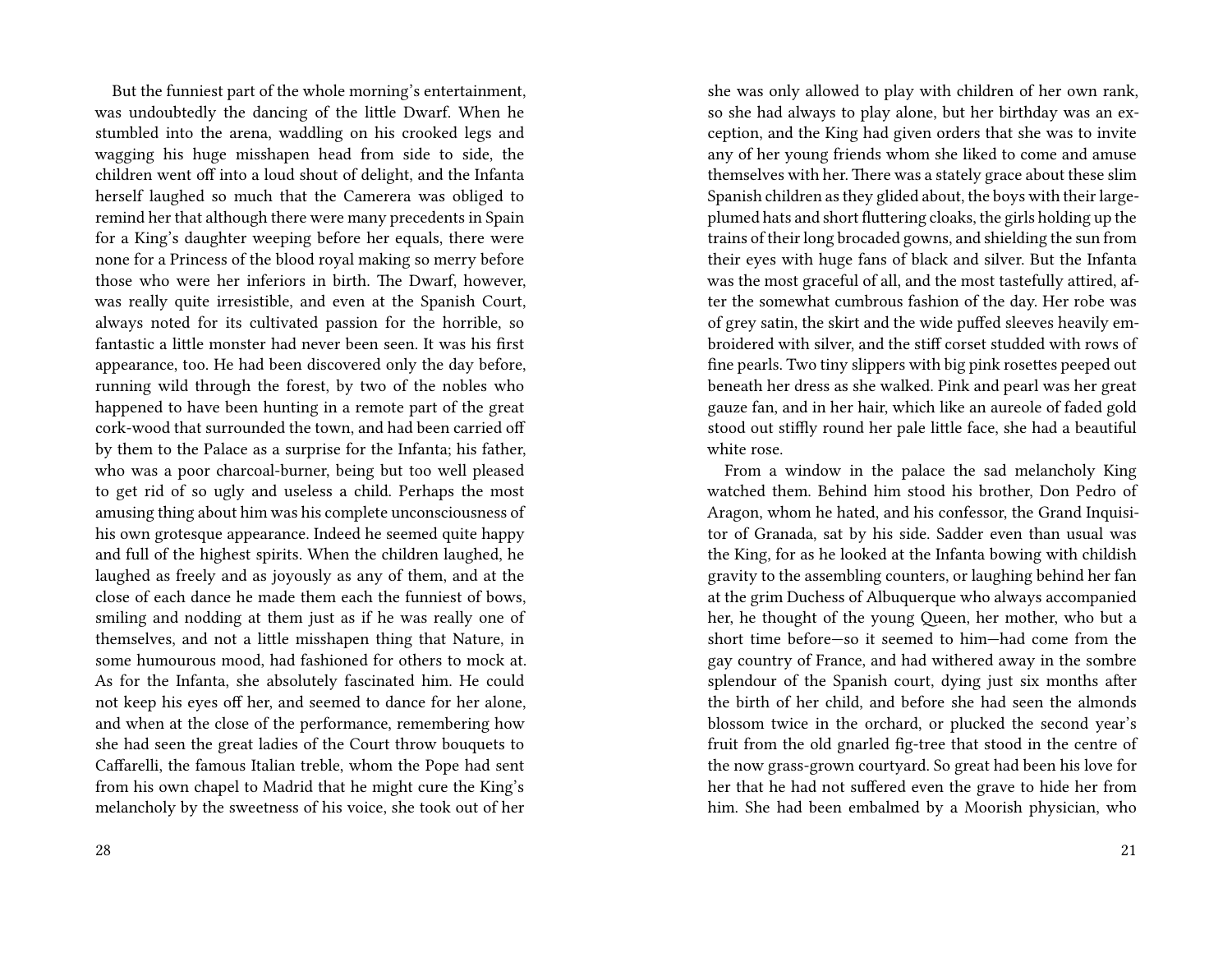in return for this service had been granted his life, which for heresy and suspicion of magical practices had been already forfeited, men said, to the Holy Office, and her body was still lying on its tapestried bier in the black marble chapel of the Palace, just as the monks had borne her in on that windy March day nearly twelve years before. Once every month the King, wrapped in a dark cloak and with a muffled lantern in his hand, went in and knelt by her side calling out, '*Mi reina*! *Mi reina*!' and sometimes breaking through the formal etiquette that in Spain governs every separate action of life, and sets limits even to the sorrow of a King, he would clutch at the pale jewelled hands in a wild agony of grief, and try to wake by his mad kisses the cold painted face.

To-day he seemed to see her again, as he had seen her first at the Castle of Fontainebleau, when he was but fifteen years of age, and she still younger. They had been formally betrothed on that occasion by the Papal Nuncio in the presence of the French King and all the Court, and he had returned to the Escurial bearing with him a little ringlet of yellow hair, and the memory of two childish lips bending down to kiss his hand as he stepped into his carriage. Later on had followed the marriage, hastily performed at Burgos, a small town on the frontier between the two countries, and the grand public entry into Madrid with the customary celebration of high mass at the Church of La Atocha, and a more than usually solemn *autoda-fé*, in which nearly three hundred heretics, amongst whom were many Englishmen, had been delivered over to the secular arm to be burned.

Certainly he had loved her madly, and to the ruin, many thought, of his country, then at war with England for the possession of the empire of the New World. He had hardly ever permitted her to be out of his sight; for her, he had forgotten, or seemed to have forgotten, all grave affairs of State; and, with that terrible blindness that passion brings upon its servants, he had failed to notice that the elaborate ceremonies by

and when they had finished their performance and doffed their great plumed hats to the Infanta, she acknowledged their reverence with much courtesy, and made a vow that she would send a large wax candle to the shrine of Our Lady of Pilar in return for the pleasure that she had given her.

A troop of handsome Egyptians—as the gipsies were termed in those days—then advanced into the arena, and sitting down cross-legs, in a circle, began to play softly upon their zithers, moving their bodies to the tune, and humming, almost below their breath, a low dreamy air. When they caught sight of Don Pedro they scowled at him, and some of them looked terrified, for only a few weeks before he had had two of their tribe hanged for sorcery in the market-place at Seville, but the pretty Infanta charmed them as she leaned back peeping over her fan with her great blue eyes, and they felt sure that one so lovely as she was could never be cruel to anybody. So they played on very gently and just touching the cords of the zithers with their long pointed nails, and their heads began to nod as though they were falling asleep. Suddenly, with a cry so shrill that all the children were startled and Don Pedro's hand clutched at the agate pommel of his dagger, they leapt to their feet and whirled madly round the enclosure beating their tambourines, and chaunting some wild love-song in their strange guttural language. Then at another signal they all flung themselves again to the ground and lay there quite still, the dull strumming of the zithers being the only sound that broke the silence. After that they had done this several times, they disappeared for a moment and came back leading a brown shaggy bear by a chain, and carrying on their shoulders some little Barbary apes. The bear stood upon his head with the utmost gravity, and the wizened apes played all kinds of amusing tricks with two gipsy boys who seemed to be their masters, and fought with tiny swords, and fired off guns, and went through a regular soldier's drill just like the King's own bodyguard. In fact the gipsies were a great success.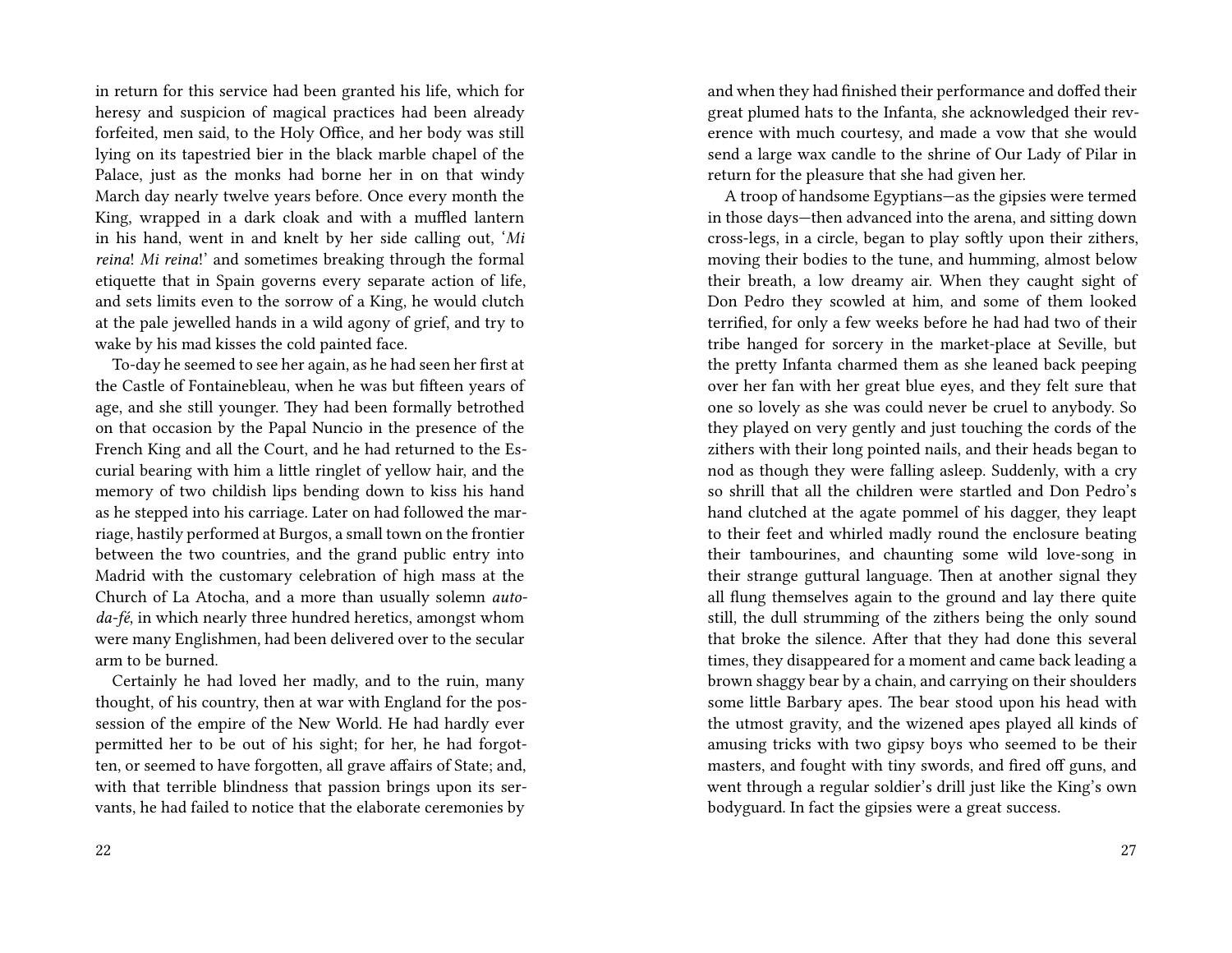coloured wax, and worked mechanically by wires, should be so unhappy and meet with such terrible misfortunes.

An African juggler followed, who brought in a large flat basket covered with a red cloth, and having placed it in the centre of the arena, he took from his turban a curious reed pipe, and blew through it. In a few moments the cloth began to move, and as the pipe grew shriller and shriller two green and gold snakes put out their strange wedge-shaped heads and rose slowly up, swaying to and fro with the music as a plant sways in the water. The children, however, were rather frightened at their spotted hoods and quick darting tongues, and were much more pleased when the juggler made a tiny orange-tree grow out of the sand and bear pretty white blossoms and clusters of real fruit; and when he took the fan of the little daughter of the Marquess de Las-Torres, and changed it into a blue bird that flew all round the pavilion and sang, their delight and amazement knew no bounds. The solemn minuet, too, performed by the dancing boys from the church of Nuestra Senora Del Pilar, was charming. The Infanta had never before seen this wonderful ceremony which takes place every year at Maytime in front of the high altar of the Virgin, and in her honour; and indeed none of the royal family of Spain had entered the great cathedral of Saragossa since a mad priest, supposed by many to have been in the pay of Elizabeth of England, had tried to administer a poisoned wafer to the Prince of the Asturias. So she had known only by hearsay of 'Our Lady's Dance,' as it was called, and it certainly was a beautiful sight. The boys wore old-fashioned court dresses of white velvet, and their curious three-cornered hats were fringed with silver and surmounted with huge plumes of ostrich feathers, the dazzling whiteness of their costumes, as they moved about in the sunlight, being still more accentuated by their swarthy faces and long black hair. Everybody was fascinated by the grave dignity with which they moved through the intricate figures of the dance, and by the elaborate grace of their slow gestures, and stately bows,

which he sought to please her did but aggravate the strange malady from which she suffered. When she died he was, for a time, like one bereft of reason. Indeed, there is no doubt but that he would have formally abdicated and retired to the great Trappist monastery at Granada, of which he was already titular Prior, had he not been afraid to leave the little Infanta at the mercy of his brother, whose cruelty, even in Spain, was notorious, and who was suspected by many of having caused the Queen's death by means of a pair of poisoned gloves that he had presented to her on the occasion of her visiting his castle in Aragon. Even after the expiration of the three years of public mourning that he had ordained throughout his whole dominions by royal edict, he would never suffer his ministers to speak about any new alliance, and when the Emperor himself sent to him, and offered him the hand of the lovely Archduchess of Bohemia, his niece, in marriage, he bade the ambassadors tell their master that the King of Spain was already wedded to Sorrow, and that though she was but a barren bride he loved her better than Beauty; an answer that cost his crown the rich provinces of the Netherlands, which soon after, at the Emperor's instigation, revolted against him under the leadership of some fanatics of the Reformed Church.

His whole married life, with its fierce, fiery-coloured joys and the terrible agony of its sudden ending, seemed to come back to him to-day as he watched the Infanta playing on the terrace. She had all the Queen's pretty petulance of manner, the same wilful way of tossing her head, the same proud curved beautiful mouth, the same wonderful smile—*vrai sourire de France* indeed—as she glanced up now and then at the window, or stretched out her little hand for the stately Spanish gentlemen to kiss. But the shrill laughter of the children grated on his ears, and the bright pitiless sunlight mocked his sorrow, and a dull odour of strange spices, spices such as embalmers use, seemed to taint—or was it fancy?—the clear morning air. He buried his face in his hands, and when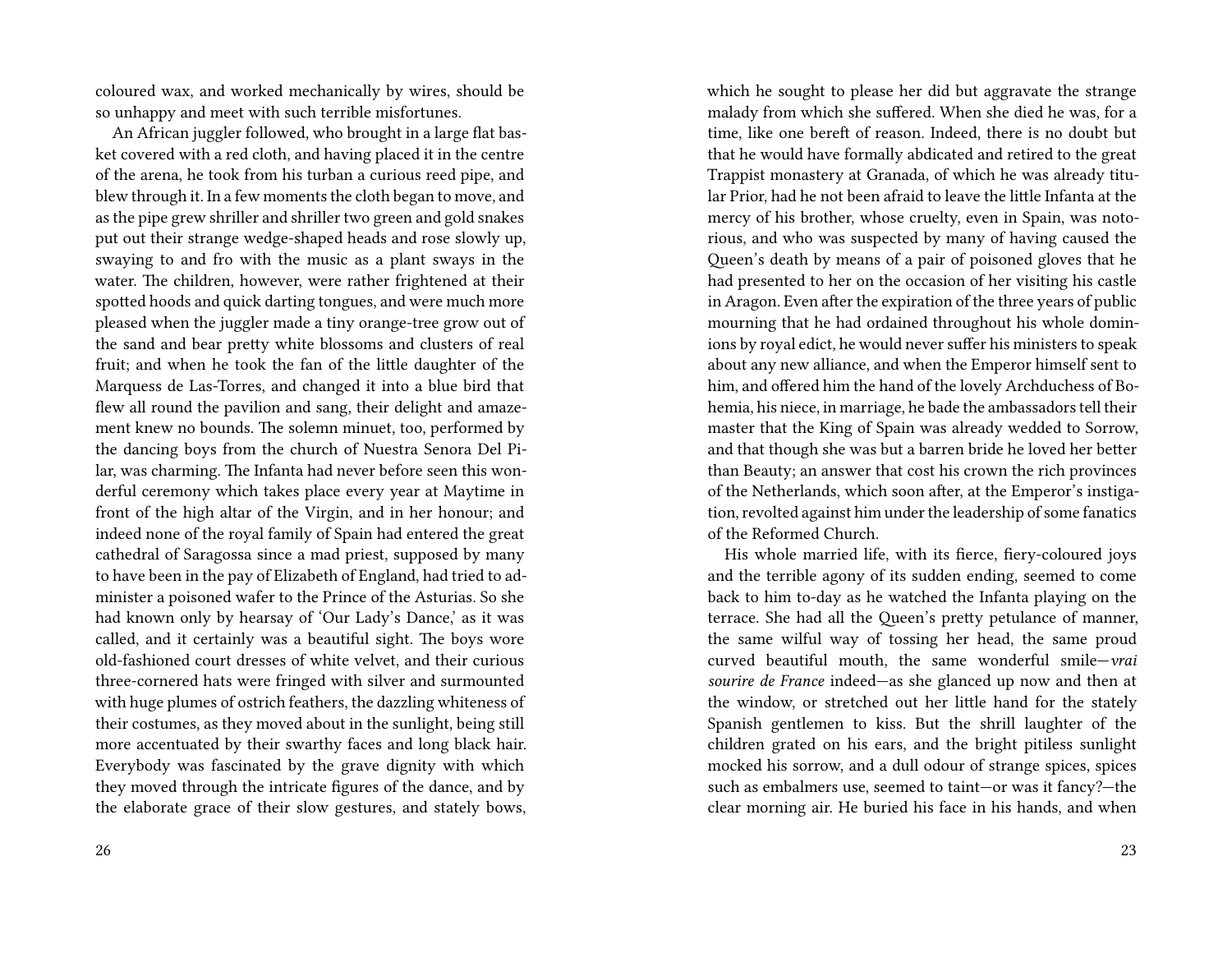the Infanta looked up again the curtains had been drawn, and the King had retired.

She made a little *moue* of disappointment, and shrugged her shoulders. Surely he might have stayed with her on her birthday. What did the stupid State-affairs matter? Or had he gone to that gloomy chapel, where the candles were always burning, and where she was never allowed to enter? How silly of him, when the sun was shining so brightly, and everybody was so happy! Besides, he would miss the sham bull-fight for which the trumpet was already sounding, to say nothing of the puppet-show and the other wonderful things. Her uncle and the Grand Inquisitor were much more sensible. They had come out on the terrace, and paid her nice compliments. So she tossed her pretty head, and taking Don Pedro by the hand, she walked slowly down the steps towards a long pavilion of purple silk that had been erected at the end of the garden, the other children following in strict order of precedence, those who had the longest names going first.

A procession of noble boys, fantastically dressed as*toreadors*, came out to meet her, and the young Count of Tierra-Nueva, a wonderfully handsome lad of about fourteen years of age, uncovering his head with all the grace of a born hidalgo and grandee of Spain, led her solemnly in to a little gilt and ivory chair that was placed on a raised dais above the arena. The children grouped themselves all round, fluttering their big fans and whispering to each other, and Don Pedro and the Grand Inquisitor stood laughing at the entrance. Even the Duchess the Camerera-Mayor as she was called—a thin, hard-featured woman with a yellow ruff, did not look quite so bad-tempered as usual, and something like a chill smile flitted across her wrinkled face and twitched her thin bloodless lips.

It certainly was a marvellous bull-fight, and much nicer, the Infanta thought, than the real bull-fight that she had been brought to see at Seville, on the occasion of the visit of the

Duke of Parma to her father. Some of the boys pranced about on richly-caparisoned hobby-horses brandishing long javelins with gay streamers of bright ribands attached to them; others went on foot waving their scarlet cloaks before the bull, and vaulting lightly over the barrier when he charged them; and as for the bull himself, he was just like a live bull, though he was only made of wicker-work and stretched hide, and sometimes insisted on running round the arena on his hind legs, which no live bull ever dreams of doing. He made a splendid fight of it too, and the children got so excited that they stood up upon the benches, and waved their lace handkerchiefs and cried out: *Bravo toro*! *Bravo toro*! just as sensibly as if they had been grown-up people. At last, however, after a prolonged combat, during which several of the hobby-horses were gored through and through, and, their riders dismounted, the young Count of Tierra-Nueva brought the bull to his knees, and having obtained permission from the Infanta to give the *coup de grâce*, he plunged his wooden sword into the neck of the animal with such violence that the head came right off, and disclosed the laughing face of little Monsieur de Lorraine, the son of the French Ambassador at Madrid.

The arena was then cleared amidst much applause, and the dead hobby-horses dragged solemnly away by two Moorish pages in yellow and black liveries, and after a short interlude, during which a French posture-master performed upon the tightrope, some Italian puppets appeared in the semi-classical tragedy of *Sophonisba* on the stage of a small theatre that had been built up for the purpose. They acted so well, and their gestures were so extremely natural, that at the close of the play the eyes of the Infanta were quite dim with tears. Indeed some of the children really cried, and had to be comforted with sweetmeats, and the Grand Inquisitor himself was so affected that he could not help saying to Don Pedro that it seemed to him intolerable that things made simply out of wood and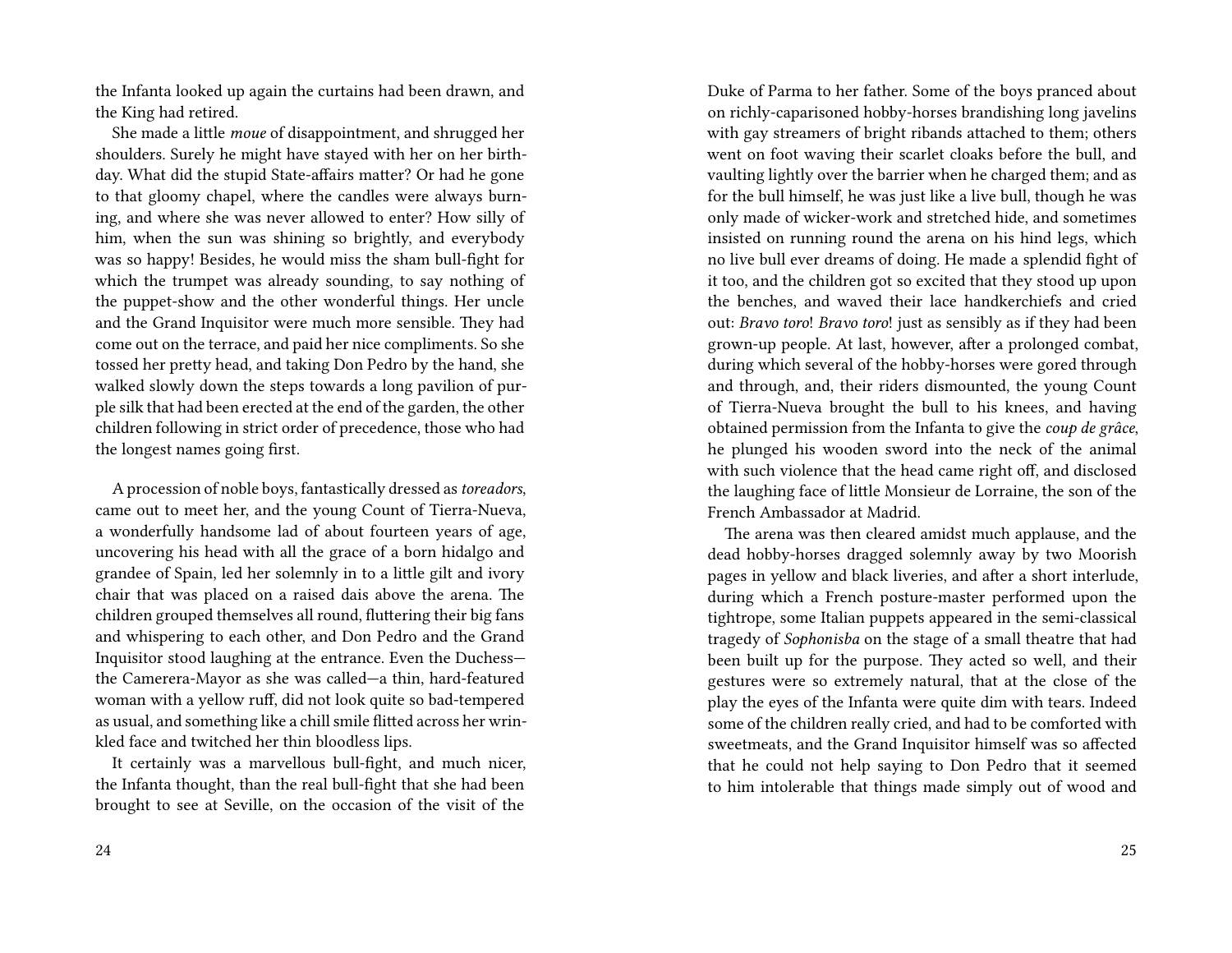The Anarchist Library Anti-Copyright



Oscar Wilde A House of Pomegranates 1891

https://www.gutenberg.org/ebooks/873

**theanarchistlibrary.org**

A blue bird rose screaming from its nest and circled over the dunes, and three spotted birds rustled through the coarse grey grass and whistled to each other. There was no other sound save the sound of a wave fretting the smooth pebbles below. So she reached out her hand, and drew him near to her and put her dry lips close to his ear.

'To-night thou must come to the top of the mountain,' she whispered. 'It is a Sabbath, and He will be there.'

The young Fisherman started and looked at her, and she showed her white teeth and laughed. 'Who is He of whom thou speakest?' he asked.

'It matters not,' she answered. 'Go thou to-night, and stand under the branches of the hornbeam, and wait for my coming. If a black dog run towards thee, strike it with a rod of willow, and it will go away. If an owl speak to thee, make it no answer. When the moon is full I shall be with thee, and we will dance together on the grass.'

'But wilt thou swear to me to tell me how I may send my soul from me?' he made question.

She moved out into the sunlight, and through her red hair rippled the wind. 'By the hoofs of the goat I swear it,' she made answer.

'Thou art the best of the witches,' cried the young Fisherman, 'and I will surely dance with thee to-night on the top of the mountain. I would indeed that thou hadst asked of me either gold or silver. But such as thy price is thou shalt have it, for it is but a little thing.' And he doffed his cap to her, and bent his head low, and ran back to the town filled with a great joy.

And the Witch watched him as he went, and when he had passed from her sight she entered her cave, and having taken a mirror from a box of carved cedarwood, she set it up on a frame, and burned vervain on lighted charcoal before it, and peered through the coils of the smoke. And after a time she clenched her hands in anger. 'He should have been mine,' she muttered, 'I am as fair as she is.'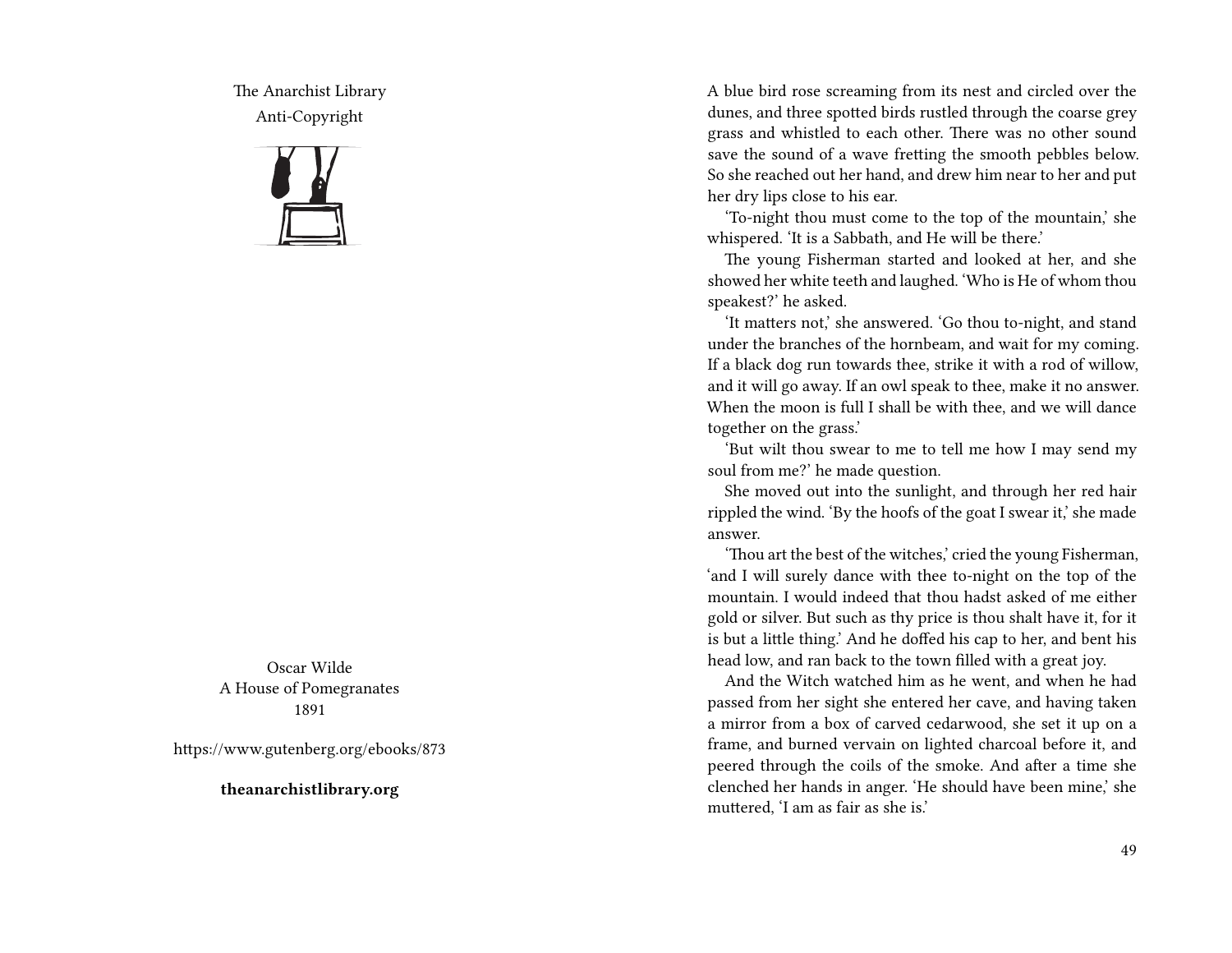And that evening, when the moon had risen, the young Fisherman climbed up to the top of the mountain, and stood under the branches of the hornbeam. Like a targe of polished metal the round sea lay at his feet, and the shadows of the fishingboats moved in the little bay. A great owl, with yellow sulphurous eyes, called to him by his name, but he made it no answer. A black dog ran towards him and snarled. He struck it with a rod of willow, and it went away whining.

At midnight the witches came flying through the air like bats. 'Phew!' they cried, as they lit upon the ground, 'there is some one here we know not!' and they sniffed about, and chattered to each other, and made signs. Last of all came the young Witch, with her red hair streaming in the wind. She wore a dress of gold tissue embroidered with peacocks' eyes, and a little cap of green velvet was on her head.

'Where is he, where is he?' shrieked the witches when they saw her, but she only laughed, and ran to the hornbeam, and taking the Fisherman by the hand she led him out into the moonlight and began to dance.

Round and round they whirled, and the young Witch jumped so high that he could see the scarlet heels of her shoes. Then right across the dancers came the sound of the galloping of a horse, but no horse was to be seen, and he felt afraid.

'Faster,' cried the Witch, and she threw her arms about his neck, and her breath was hot upon his face. 'Faster, faster!' she cried, and the earth seemed to spin beneath his feet, and his brain grew troubled, and a great terror fell on him, as of some evil thing that was watching him, and at last he became aware that under the shadow of a rock there was a figure that had not been there before.

It was a man dressed in a suit of black velvet, cut in the Spanish fashion. His face was strangely pale, but his lips were like a proud red flower. He seemed weary, and was leaning back toying in a listless manner with the pommel of his dagger. On the grass beside him lay a plumed hat, and a pair of riding-gloves

Yet ruled he not long, so great had been his suffering, and so bitter the fire of his testing, for after the space of three years he died. And he who came after him ruled evilly.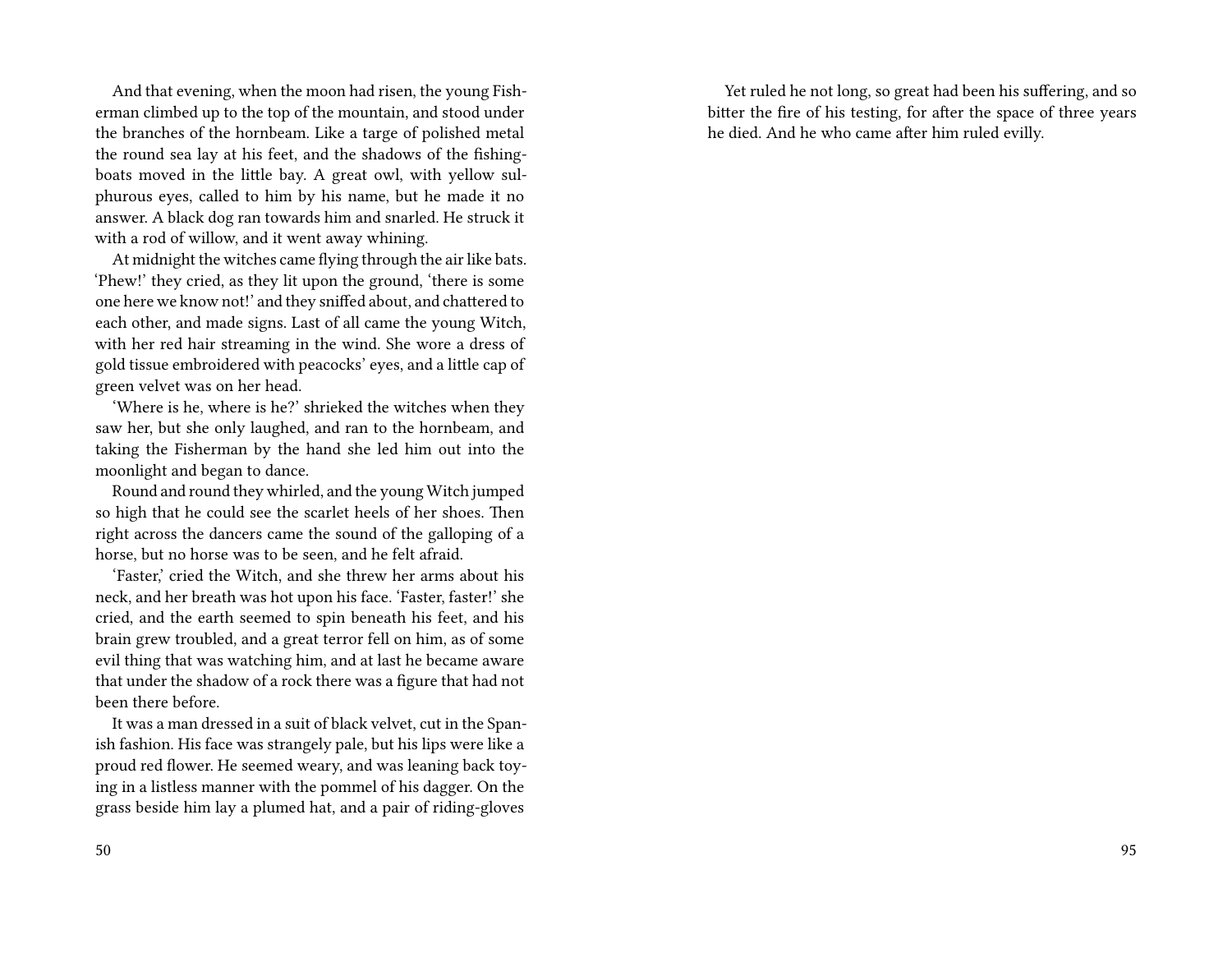saw the beggar-woman who was his mother, and at her side stood the leper, who had sat by the road.

And a cry of joy broke from his lips, and he ran over, and kneeling down he kissed the wounds on his mother's feet, and wet them with his tears. He bowed his head in the dust, and sobbing, as one whose heart might break, he said to her: 'Mother, I denied thee in the hour of my pride. Accept me in the hour of my humility. Mother, I gave thee hatred. Do thou give me love. Mother, I rejected thee. Receive thy child now.' But the beggar-woman answered him not a word.

And he reached out his hands, and clasped the white feet of the leper, and said to him: 'Thrice did I give thee of my mercy. Bid my mother speak to me once.' But the leper answered him not a word.

And he sobbed again and said: 'Mother, my suffering is greater than I can bear. Give me thy forgiveness, and let me go back to the forest.' And the beggar-woman put her hand on his head, and said to him, 'Rise,' and the leper put his hand on his head, and said to him, 'Rise,' also.

And he rose up from his feet, and looked at them, and lo! they were a King and a Queen.

And the Queen said to him, 'This is thy father whom thou hast succoured.'

And the King said, 'This is thy mother whose feet thou hast washed with thy tears.' And they fell on his neck and kissed him, and brought him into the palace and clothed him in fair raiment, and set the crown upon his head, and the sceptre in his hand, and over the city that stood by the river he ruled, and was its lord. Much justice and mercy did he show to all, and the evil Magician he banished, and to the Woodcutter and his wife he sent many rich gifts, and to their children he gave high honour. Nor would he suffer any to be cruel to bird or beast, but taught love and loving-kindness and charity, and to the poor he gave bread, and to the naked he gave raiment, and there was peace and plenty in the land.

gauntleted with gilt lace, and sewn with seed-pearls wrought into a curious device. A short cloak lined with sables hang from his shoulder, and his delicate white hands were gemmed with rings. Heavy eyelids drooped over his eyes.

The young Fisherman watched him, as one snared in a spell. At last their eyes met, and wherever he danced it seemed to him that the eyes of the man were upon him. He heard the Witch laugh, and caught her by the waist, and whirled her madly round and round.

Suddenly a dog bayed in the wood, and the dancers stopped, and going up two by two, knelt down, and kissed the man's hands. As they did so, a little smile touched his proud lips, as a bird's wing touches the water and makes it laugh. But there was disdain in it. He kept looking at the young Fisherman.

'Come! let us worship,' whispered the Witch, and she led him up, and a great desire to do as she besought him seized on him, and he followed her. But when he came close, and without knowing why he did it, he made on his breast the sign of the Cross, and called upon the holy name.

No sooner had he done so than the witches screamed like hawks and flew away, and the pallid face that had been watching him twitched with a spasm of pain. The man went over to a little wood, and whistled. A jennet with silver trappings came running to meet him. As he leapt upon the saddle he turned round, and looked at the young Fisherman sadly.

And the Witch with the red hair tried to fly away also, but the Fisherman caught her by her wrists, and held her fast.

'Loose me,' she cried, 'and let me go. For thou hast named what should not be named, and shown the sign that may not be looked at.'

'Nay,' he answered, 'but I will not let thee go till thou hast told me the secret.'

'What secret?' said the Witch, wrestling with him like a wild cat, and biting her foam-flecked lips.

'Thou knowest,' he made answer.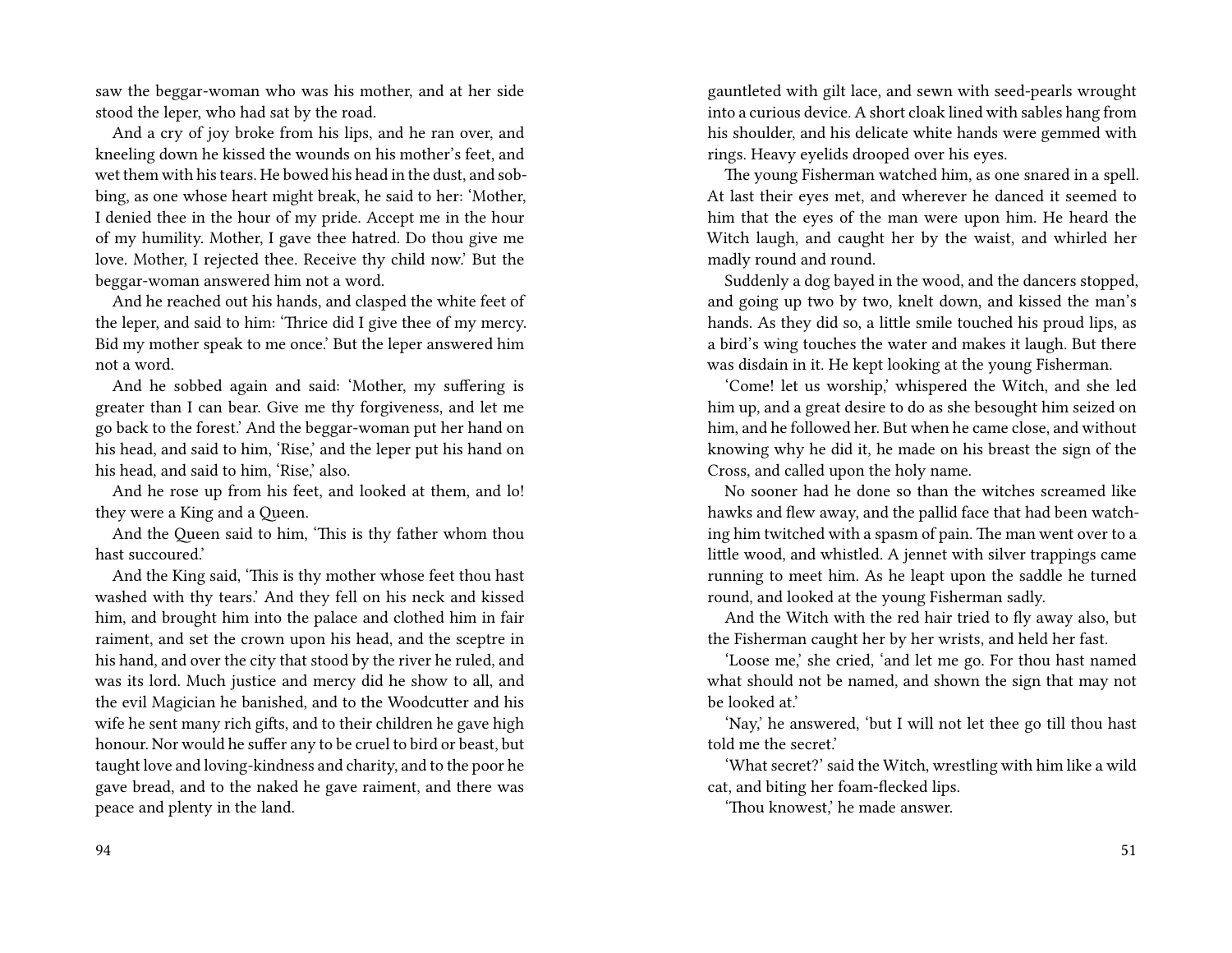Her grass-green eyes grew dim with tears, and she said to the Fisherman, 'Ask me anything but that!'

He laughed, and held her all the more tightly.

And when she saw that she could not free herself, she whispered to him, 'Surely I am as fair as the daughters of the sea, and as comely as those that dwell in the blue waters,' and she fawned on him and put her face close to his.

But he thrust her back frowning, and said to her, 'If thou keepest not the promise that thou madest to me I will slay thee for a false witch.'

She grew grey as a blossom of the Judas tree, and shuddered. 'Be it so,' she muttered. 'It is thy soul and not mine. Do with it as thou wilt.' And she took from her girdle a little knife that had a handle of green viper's skin, and gave it to him.

'What shall this serve me?' he asked of her, wondering.

She was silent for a few moments, and a look of terror came over her face. Then she brushed her hair back from her forehead, and smiling strangely she said to him, 'What men call the shadow of the body is not the shadow of the body, but is the body of the soul. Stand on the sea-shore with thy back to the moon, and cut away from around thy feet thy shadow, which is thy soul's body, and bid thy soul leave thee, and it will do so.'

The young Fisherman trembled. 'Is this true?' he murmured.

'It is true, and I would that I had not told thee of it,' she cried, and she clung to his knees weeping.

He put her from him and left her in the rank grass, and going to the edge of the mountain he placed the knife in his belt and began to climb down.

And his Soul that was within him called out to him and said, 'Lo! I have dwelt with thee for all these years, and have been thy servant. Send me not away from thee now, for what evil have I done thee?'

And the young Fisherman laughed. 'Thou hast done me no evil, but I have no need of thee,' he answered. 'The world is

But lo! as he passed through the gate of the city, the guards bowed down and made obeisance to him, saying, 'How beautiful is our lord!' and a crowd of citizens followed him, and cried out, 'Surely there is none so beautiful in the whole world!' so that the Star-Child wept, and said to himself, 'They are mocking me, and making light of my misery.' And so large was the concourse of the people, that he lost the threads of his way, and found himself at last in a great square, in which there was a palace of a King.

And the gate of the palace opened, and the priests and the high officers of the city ran forth to meet him, and they abased themselves before him, and said, 'Thou art our lord for whom we have been waiting, and the son of our King.'

And the Star-Child answered them and said, 'I am no king's son, but the child of a poor beggar-woman. And how say ye that I am beautiful, for I know that I am evil to look at?'

Then he, whose armour was inlaid with gilt flowers, and on whose helmet crouched a lion that had wings, held up a shield, and cried, 'How saith my lord that he is not beautiful?'

And the Star-Child looked, and lo! his face was even as it had been, and his comeliness had come back to him, and he saw that in his eyes which he had not seen there before.

And the priests and the high officers knelt down and said to him, 'It was prophesied of old that on this day should come he who was to rule over us. Therefore, let our lord take this crown and this sceptre, and be in his justice and mercy our King over us.'

But he said to them, 'I am not worthy, for I have denied the mother who bare me, nor may I rest till I have found her, and known her forgiveness. Therefore, let me go, for I must wander again over the world, and may not tarry here, though ye bring me the crown and the sceptre.' And as he spake he turned his face from them towards the street that led to the gate of the city, and lo! amongst the crowd that pressed round the soldiers, he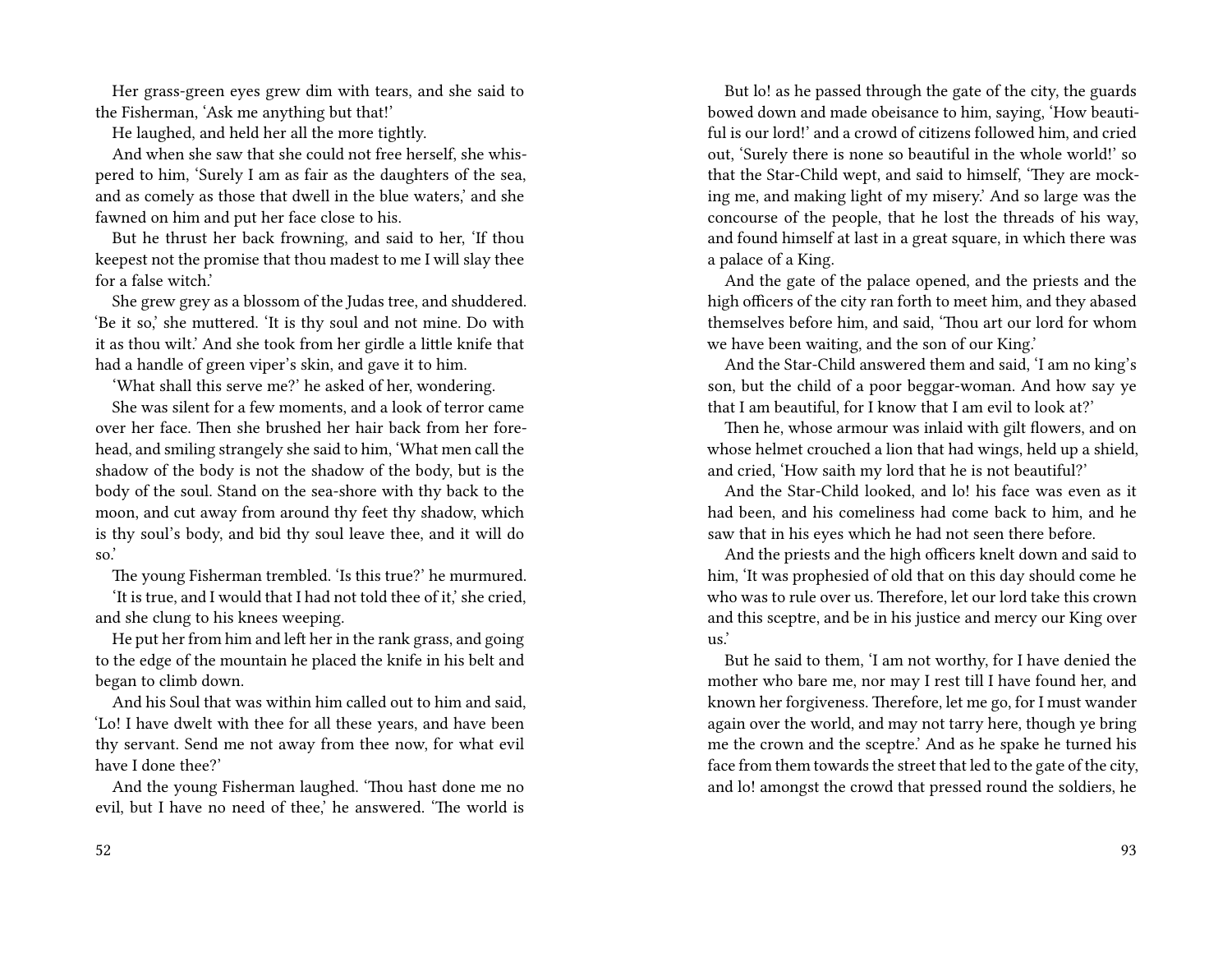coming, and ran to meet him, and knelt down and cried, 'Give me a piece of money or I shall die of hunger.'

And the Star-Child said to him, 'I have in my wallet but one piece of yellow gold, and if I bring it not to my master he will beat me and keep me as his slave.'

But the leper entreated him sore, so that the Star-Child had pity on him, and gave him the piece of yellow gold.

And when he came to the Magician's house, the Magician opened to him, and brought him in, and said to him, 'Hast thou the piece of yellow gold?' And the Star-Child said to him, 'I have it not.' So the Magician fell upon him, and beat him, and loaded him with chains, and cast him again into the dungeon.

And on the morrow the Magician came to him, and said, 'If to-day thou bringest me the piece of red gold I will set thee free, but if thou bringest it not I will surely slay thee.'

So the Star-Child went to the wood, and all day long he searched for the piece of red gold, but nowhere could he find it. And at evening he sat him down and wept, and as he was weeping there came to him the little Hare.

And the Hare said to him, 'The piece of red gold that thou seekest is in the cavern that is behind thee. Therefore weep no more but be glad.'

'How shall I reward thee?' cried the Star-Child, 'for lo! this is the third time thou hast succoured me.'

'Nay, but thou hadst pity on me first,' said the Hare, and it ran away swiftly.

And the Star-Child entered the cavern, and in its farthest corner he found the piece of red gold. So he put it in his wallet, and hurried to the city. And the leper seeing him coming, stood in the centre of the road, and cried out, and said to him, 'Give me the piece of red money, or I must die,' and the Star-Child had pity on him again, and gave him the piece of red gold, saying, 'Thy need is greater than mine.' Yet was his heart heavy, for he knew what evil fate awaited him.

wide, and there is Heaven also, and Hell, and that dim twilight house that lies between. Go wherever thou wilt, but trouble me not, for my love is calling to me.'

And his Soul besought him piteously, but he heeded it not, but leapt from crag to crag, being sure-footed as a wild goat, and at last he reached the level ground and the yellow shore of the sea.

Bronze-limbed and well-knit, like a statue wrought by a Grecian, he stood on the sand with his back to the moon, and out of the foam came white arms that beckoned to him, and out of the waves rose dim forms that did him homage. Before him lay his shadow, which was the body of his soul, and behind him hung the moon in the honey-coloured air.

And his Soul said to him, 'If indeed thou must drive me from thee, send me not forth without a heart. The world is cruel, give me thy heart to take with me.'

He tossed his head and smiled. 'With what should I love my love if I gave thee my heart?' he cried.

'Nay, but be merciful,' said his Soul: 'give me thy heart, for the world is very cruel, and I am afraid.'

'My heart is my love's,' he answered, 'therefore tarry not, but get thee gone.'

'Should I not love also?' asked his Soul.

'Get thee gone, for I have no need of thee,' cried the young Fisherman, and he took the little knife with its handle of green viper's skin, and cut away his shadow from around his feet, and it rose up and stood before him, and looked at him, and it was even as himself.

He crept back, and thrust the knife into his belt, and a feeling of awe came over him. 'Get thee gone,' he murmured, 'and let me see thy face no more.'

'Nay, but we must meet again,' said the Soul. Its voice was low and flute-like, and its lips hardly moved while it spake.

'How shall we meet?' cried the young Fisherman. 'Thou wilt not follow me into the depths of the sea?'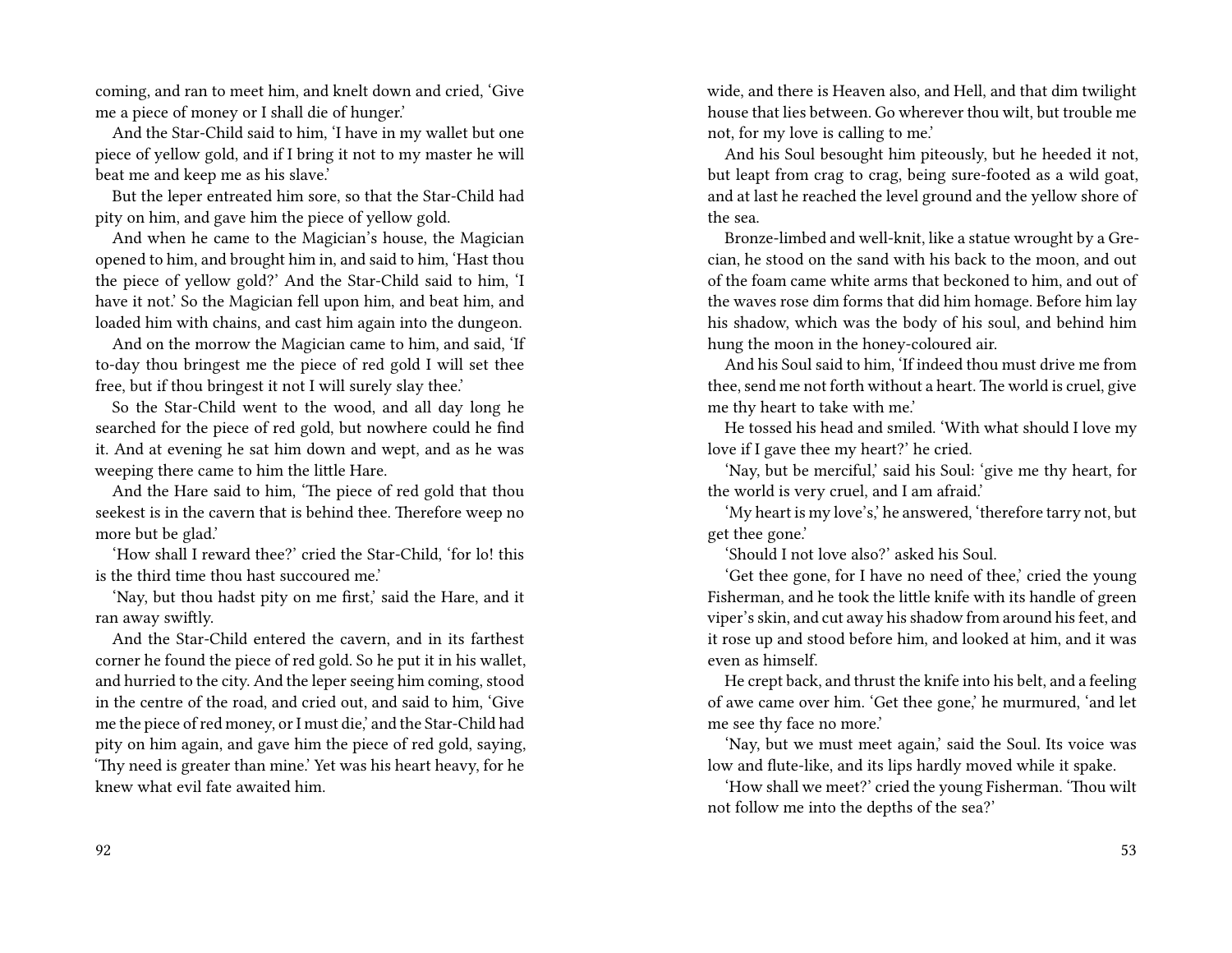'Once every year I will come to this place, and call to thee,' said the Soul. 'It may be that thou wilt have need of me.'

'What need should I have of thee?' cried the young Fisherman, 'but be it as thou wilt,' and he plunged into the waters and the Tritons blew their horns and the little Mermaid rose up to meet him, and put her arms around his neck and kissed him on the mouth.

And the Soul stood on the lonely beach and watched them. And when they had sunk down into the sea, it went weeping away over the marshes.

And after a year was over the Soul came down to the shore of the sea and called to the young Fisherman, and he rose out of the deep, and said, 'Why dost thou call to me?'

And the Soul answered, 'Come nearer, that I may speak with thee, for I have seen marvellous things.'

So he came nearer, and couched in the shallow water, and leaned his head upon his hand and listened.

And the Soul said to him, 'When I left thee I turned my face to the East and journeyed. From the East cometh everything that is wise. Six days I journeyed, and on the morning of the seventh day I came to a hill that is in the country of the Tartars. I sat down under the shade of a tamarisk tree to shelter myself from the sun. The land was dry and burnt up with the heat. The people went to and fro over the plain like flies crawling upon a disk of polished copper.

'When it was noon a cloud of red dust rose up from the flat rim of the land. When the Tartars saw it, they strung their painted bows, and having leapt upon their little horses they galloped to meet it. The women fled screaming to the waggons, and hid themselves behind the felt curtains.

'At twilight the Tartars returned, but five of them were missing, and of those that came back not a few had been wounded. They harnessed their horses to the waggons and drove hastily

'Alas!' cried the Star-Child, 'I have but one piece of money in my wallet, and if I bring it not to my master he will beat me, for I am his slave.'

But the leper entreated him, and prayed of him, till the Star-Child had pity, and gave him the piece of white gold.

And when he came to the Magician's house, the Magician opened to him, and brought him in, and said to him, 'Hast thou the piece of white gold?' And the Star-Child answered, 'I have it not.' So the Magician fell upon him, and beat him, and set before him an empty trencher, and said, 'Eat,' and an empty cup, and said, 'Drink,' and flung him again into the dungeon.

And on the morrow the Magician came to him, and said, 'If to-day thou bringest me not the piece of yellow gold, I will surely keep thee as my slave, and give thee three hundred stripes.'

So the Star-Child went to the wood, and all day long he searched for the piece of yellow gold, but nowhere could he find it. And at sunset he sat him down and began to weep, and as he was weeping there came to him the little Hare that he had rescued from the trap.

And the Hare said to him, 'Why art thou weeping? And what dost thou seek in the wood?'

And the Star-Child answered, 'I am seeking for a piece of yellow gold that is hidden here, and if I find it not my master will beat me, and keep me as a slave.'

'Follow me,' cried the Hare, and it ran through the wood till it came to a pool of water. And at the bottom of the pool the piece of yellow gold was lying.

'How shall I thank thee?' said the Star-Child, 'for lo! this is the second time that you have succoured me.'

'Nay, but thou hadst pity on me first,' said the Hare, and it ran away swiftly.

And the Star-Child took the piece of yellow gold, and put it in his wallet, and hurried to the city. But the leper saw him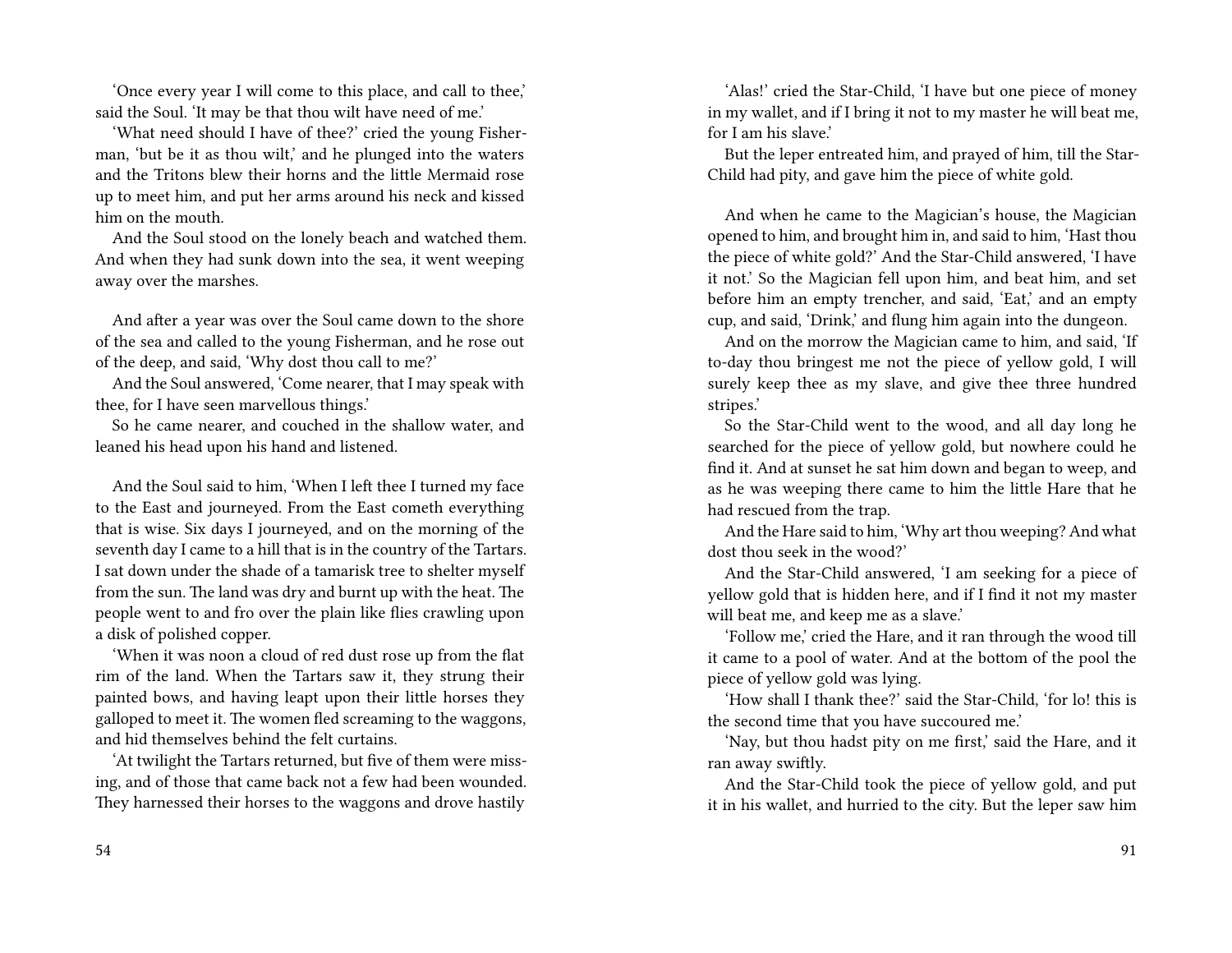sore distress. Nor could he anywhere find the piece of white gold of which the Magician had spoken, though he sought for it from morn to noon, and from noon to sunset. And at sunset he set his face towards home, weeping bitterly, for he knew what fate was in store for him.

But when he had reached the outskirts of the wood, he heard from a thicket a cry as of some one in pain. And forgetting his own sorrow he ran back to the place, and saw there a little Hare caught in a trap that some hunter had set for it.

And the Star-Child had pity on it, and released it, and said to it, 'I am myself but a slave, yet may I give thee thy freedom.'

And the Hare answered him, and said: 'Surely thou hast given me freedom, and what shall I give thee in return?'

And the Star-Child said to it, 'I am seeking for a piece of white gold, nor can I anywhere find it, and if I bring it not to my master he will beat me.'

'Come thou with me,' said the Hare, 'and I will lead thee to it, for I know where it is hidden, and for what purpose.'

So the Star-Child went with the Hare, and lo! in the cleft of a great oak-tree he saw the piece of white gold that he was seeking. And he was filled with joy, and seized it, and said to the Hare, 'The service that I did to thee thou hast rendered back again many times over, and the kindness that I showed thee thou hast repaid a hundred-fold.'

'Nay,' answered the Hare, 'but as thou dealt with me, so I did deal with thee,' and it ran away swiftly, and the Star-Child went towards the city.

Now at the gate of the city there was seated one who was a leper. Over his face hung a cowl of grey linen, and through the eyelets his eyes gleamed like red coals. And when he saw the Star-Child coming, he struck upon a wooden bowl, and clattered his bell, and called out to him, and said, 'Give me a piece of money, or I must die of hunger. For they have thrust me out of the city, and there is no one who has pity on me.'

away. Three jackals came out of a cave and peered after them. Then they sniffed up the air with their nostrils, and trotted off in the opposite direction.

'When the moon rose I saw a camp-fire burning on the plain, and went towards it. A company of merchants were seated round it on carpets. Their camels were picketed behind them, and the negroes who were their servants were pitching tents of tanned skin upon the sand, and making a high wall of the prickly pear.

'As I came near them, the chief of the merchants rose up and drew his sword, and asked me my business.

'I answered that I was a Prince in my own land, and that I had escaped from the Tartars, who had sought to make me their slave. The chief smiled, and showed me five heads fixed upon long reeds of bamboo.

'Then he asked me who was the prophet of God, and I answered him Mohammed.

'When he heard the name of the false prophet, he bowed and took me by the hand, and placed me by his side. A negro brought me some mare's milk in a wooden dish, and a piece of lamb's flesh roasted.

'At daybreak we started on our journey. I rode on a redhaired camel by the side of the chief, and a runner ran before us carrying a spear. The men of war were on either hand, and the mules followed with the merchandise. There were forty camels in the caravan, and the mules were twice forty in number.

'We went from the country of the Tartars into the country of those who curse the Moon. We saw the Gryphons guarding their gold on the white rocks, and the scaled Dragons sleeping in their caves. As we passed over the mountains we held our breath lest the snows might fall on us, and each man tied a veil of gauze before his eyes. As we passed through the valleys the Pygmies shot arrows at us from the hollows of the trees, and at night-time we heard the wild men beating on their drums. When we came to the Tower of Apes we set fruits before them,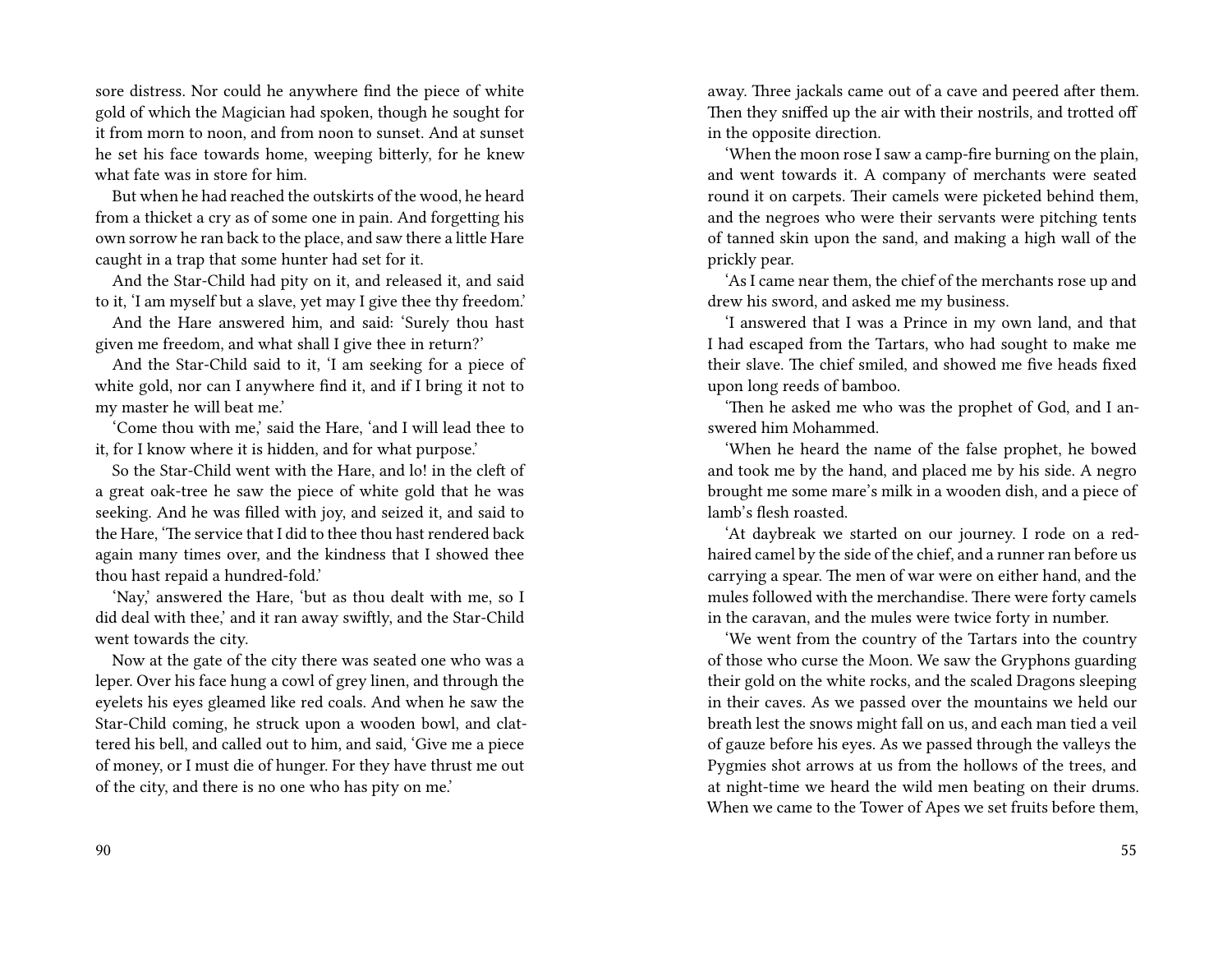and they did not harm us. When we came to the Tower of Serpents we gave them warm milk in howls of brass, and they let us go by. Three times in our journey we came to the banks of the Oxus. We crossed it on rafts of wood with great bladders of blown hide. The river-horses raged against us and sought to slay us. When the camels saw them they trembled.

'The kings of each city levied tolls on us, but would not suffer us to enter their gates. They threw us bread over the walls, little maize-cakes baked in honey and cakes of fine flour filled with dates. For every hundred baskets we gave them a bead of amber.

'When the dwellers in the villages saw us coming, they poisoned the wells and fled to the hill-summits. We fought with the Magadae who are born old, and grow younger and younger every year, and die when they are little children; and with the Laktroi who say that they are the sons of tigers, and paint themselves yellow and black; and with the Aurantes who bury their dead on the tops of trees, and themselves live in dark caverns lest the Sun, who is their god, should slay them; and with the Krimnians who worship a crocodile, and give it earrings of green glass, and feed it with butter and fresh fowls; and with the Agazonbae, who are dog-faced; and with the Sibans, who have horses' feet, and run more swiftly than horses. A third of our company died in battle, and a third died of want. The rest murmured against me, and said that I had brought them an evil fortune. I took a horned adder from beneath a stone and let it sting me. When they saw that I did not sicken they grew afraid.

'In the fourth month we reached the city of Illel. It was nighttime when we came to the grove that is outside the walls, and the air was sultry, for the Moon was travelling in Scorpion. We took the ripe pomegranates from the trees, and brake them, and drank their sweet juices. Then we lay down on our carpets, and waited for the dawn.

'And at dawn we rose and knocked at the gate of the city. It was wrought out of red bronze, and carved with sea-dragons a scarf of figured silk, and bound with it the eyes of the Star-Child, and drave him in front of him. And when the scarf was taken off his eyes, the Star-Child found himself in a dungeon, that was lit by a lantern of horn.

And the old man set before him some mouldy bread on a trencher and said, 'Eat,' and some brackish water in a cup and said, 'Drink,' and when he had eaten and drunk, the old man went out, locking the door behind him and fastening it with an iron chain.

And on the morrow the old man, who was indeed the subtlest of the magicians of Libya and had learned his art from one who dwelt in the tombs of the Nile, came in to him and frowned at him, and said, 'In a wood that is nigh to the gate of this city of Giaours there are three pieces of gold. One is of white gold, and another is of yellow gold, and the gold of the third one is red. To-day thou shalt bring me the piece of white gold, and if thou bringest it not back, I will beat thee with a hundred stripes. Get thee away quickly, and at sunset I will be waiting for thee at the door of the garden. See that thou bringest the white gold, or it shall go ill with thee, for thou art my slave, and I have bought thee for the price of a bowl of sweet wine.' And he bound the eyes of the Star-Child with the scarf of figured silk, and led him through the house, and through the garden of poppies, and up the five steps of brass. And having opened the little door with his ring he set him in the street.

And the Star-Child went out of the gate of the city, and came to the wood of which the Magician had spoken to him.

Now this wood was very fair to look at from without, and seemed full of singing birds and of sweet-scented flowers, and the Star-Child entered it gladly. Yet did its beauty profit him little, for wherever he went harsh briars and thorns shot up from the ground and encompassed him, and evil nettles stung him, and the thistle pierced him with her daggers, so that he was in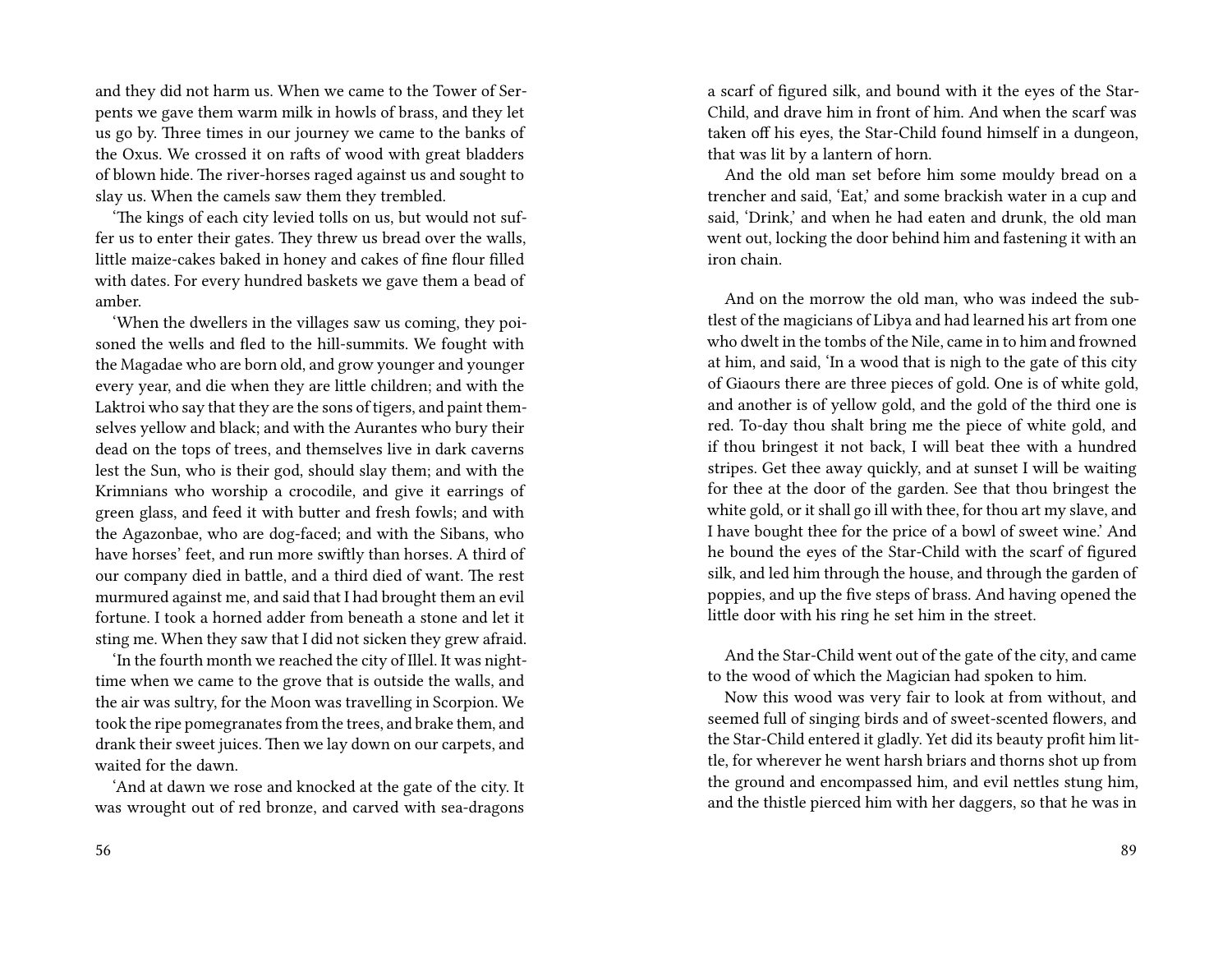dropped their halberts across the entrance, and said roughly to him, 'What is thy business in the city?'

'I am seeking for my mother,' he answered, 'and I pray ye to suffer me to pass, for it may be that she is in this city.'

But they mocked at him, and one of them wagged a black beard, and set down his shield and cried, 'Of a truth, thy mother will not be merry when she sees thee, for thou art more illfavoured than the toad of the marsh, or the adder that crawls in the fen. Get thee gone. Get thee gone. Thy mother dwells not in this city.'

And another, who held a yellow banner in his hand, said to him, 'Who is thy mother, and wherefore art thou seeking for her?'

And he answered, 'My mother is a beggar even as I am, and I have treated her evilly, and I pray ye to suffer me to pass that she may give me her forgiveness, if it be that she tarrieth in this city.' But they would not, and pricked him with their spears.

And, as he turned away weeping, one whose armour was inlaid with gilt flowers, and on whose helmet couched a lion that had wings, came up and made inquiry of the soldiers who it was who had sought entrance. And they said to him, 'It is a beggar and the child of a beggar, and we have driven him away.'

'Nay,' he cried, laughing, 'but we will sell the foul thing for a slave, and his price shall be the price of a bowl of sweet wine.'

And an old and evil-visaged man who was passing by called out, and said, 'I will buy him for that price,' and, when he had paid the price, he took the Star-Child by the hand and led him into the city.

And after that they had gone through many streets they came to a little door that was set in a wall that was covered with a pomegranate tree. And the old man touched the door with a ring of graved jasper and it opened, and they went down five steps of brass into a garden filled with black poppies and green jars of burnt clay. And the old man took then from his turban and dragons that have wings.The guards looked down from the battlements and asked us our business. The interpreter of the caravan answered that we had come from the island of Syria with much merchandise. They took hostages, and told us that they would open the gate to us at noon, and bade us tarry till then.

'When it was noon they opened the gate, and as we entered in the people came crowding out of the houses to look at us, and a crier went round the city crying through a shell. We stood in the market-place, and the negroes uncorded the bales of figured cloths and opened the carved chests of sycamore. And when they had ended their task, the merchants set forth their strange wares, the waxed linen from Egypt and the painted linen from the country of the Ethiops, the purple sponges from Tyre and the blue hangings from Sidon, the cups of cold amber and the fine vessels of glass and the curious vessels of burnt clay. From the roof of a house a company of women watched us. One of them wore a mask of gilded leather.

'And on the first day the priests came and bartered with us, and on the second day came the nobles, and on the third day came the craftsmen and the slaves. And this is their custom with all merchants as long as they tarry in the city.

'And we tarried for a moon, and when the moon was waning, I wearied and wandered away through the streets of the city and came to the garden of its god. The priests in their yellow robes moved silently through the green trees, and on a pavement of black marble stood the rose-red house in which the god had his dwelling. Its doors were of powdered lacquer, and bulls and peacocks were wrought on them in raised and polished gold. The tilted roof was of sea-green porcelain, and the jutting eaves were festooned with little bells. When the white doves flew past, they struck the bells with their wings and made them tinkle.

'In front of the temple was a pool of clear water paved with veined onyx. I lay down beside it, and with my pale fingers I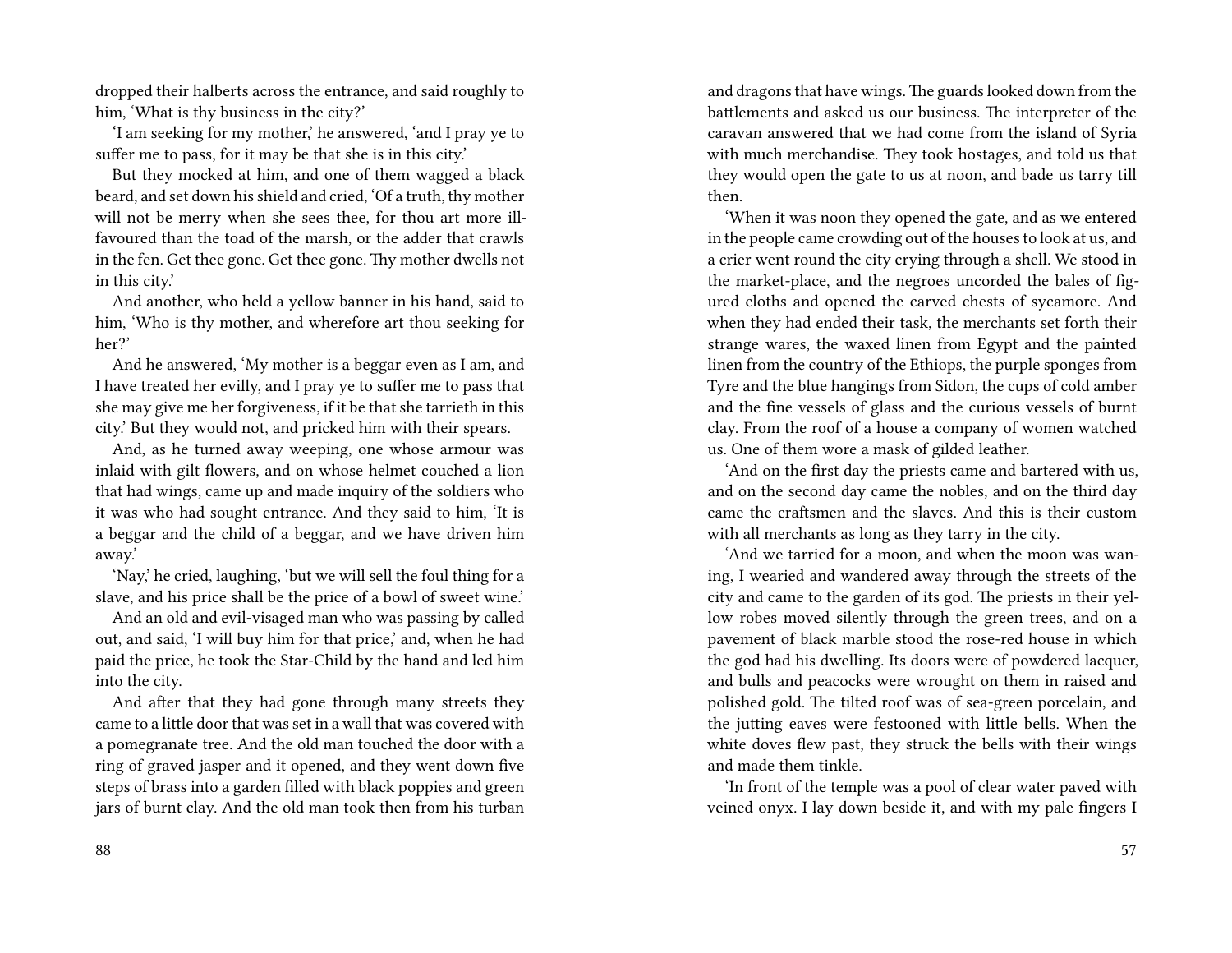touched the broad leaves. One of the priests came towards me and stood behind me. He had sandals on his feet, one of soft serpent-skin and the other of birds' plumage. On his head was a mitre of black felt decorated with silver crescents. Seven yellows were woven into his robe, and his frizzed hair was stained with antimony.

'After a little while he spake to me, and asked me my desire. 'I told him that my desire was to see the god.

'"The god is hunting," said the priest, looking strangely at me with his small slanting eyes.

'"Tell me in what forest, and I will ride with him," I answered.

'He combed out the soft fringes of his tunic with his long pointed nails. "The god is asleep," he murmured.

'"Tell me on what couch, and I will watch by him," I answered.

'"The god is at the feast," he cried.

'"If the wine be sweet I will drink it with him, and if it be bitter I will drink it with him also," was my answer.

'He bowed his head in wonder, and, taking me by the hand, he raised me up, and led me into the temple.

'And in the first chamber I saw an idol seated on a throne of jasper bordered with great orient pearls. It was carved out of ebony, and in stature was of the stature of a man. On its forehead was a ruby, and thick oil dripped from its hair on to its thighs. Its feet were red with the blood of a newly-slain kid, and its loins girt with a copper belt that was studded with seven beryls.

'And I said to the priest, "Is this the god?" And he answered me, "This is the god."

'"Show me the god," I cried, "or I will surely slay thee." And I touched his hand, and it became withered.

'And the priest besought me, saying, "Let my lord heal his servant, and I will show him the god."

'So I breathed with my breath upon his hand, and it became whole again, and he trembled and led me into the second cham-

He said to the Linnet, 'Thou canst fly over the tops of the tall trees, and canst see the whole world. Tell me, canst thou see my mother?'

And the Linnet answered, 'Thou hast clipt my wings for thy pleasure. How should I fly?'

And to the little Squirrel who lived in the fir-tree, and was lonely, he said, 'Where is my mother?'

And the Squirrel answered, 'Thou hast slain mine. Dost thou seek to slay thine also?'

And the Star-Child wept and bowed his head, and prayed forgiveness of God's things, and went on through the forest, seeking for the beggar-woman. And on the third day he came to the other side of the forest and went down into the plain.

And when he passed through the villages the children mocked him, and threw stones at him, and the carlots would not suffer him even to sleep in the byres lest he might bring mildew on the stored corn, so foul was he to look at, and their hired men drave him away, and there was none who had pity on him. Nor could he hear anywhere of the beggar-woman who was his mother, though for the space of three years he wandered over the world, and often seemed to see her on the road in front of him, and would call to her, and run after her till the sharp flints made his feet to bleed. But overtake her he could not, and those who dwelt by the way did ever deny that they had seen her, or any like to her, and they made sport of his sorrow.

For the space of three years he wandered over the world, and in the world there was neither love nor loving-kindness nor charity for him, but it was even such a world as he had made for himself in the days of his great pride.

And one evening he came to the gate of a strong-walled city that stood by a river, and, weary and footsore though he was, he made to enter in. But the soldiers who stood on guard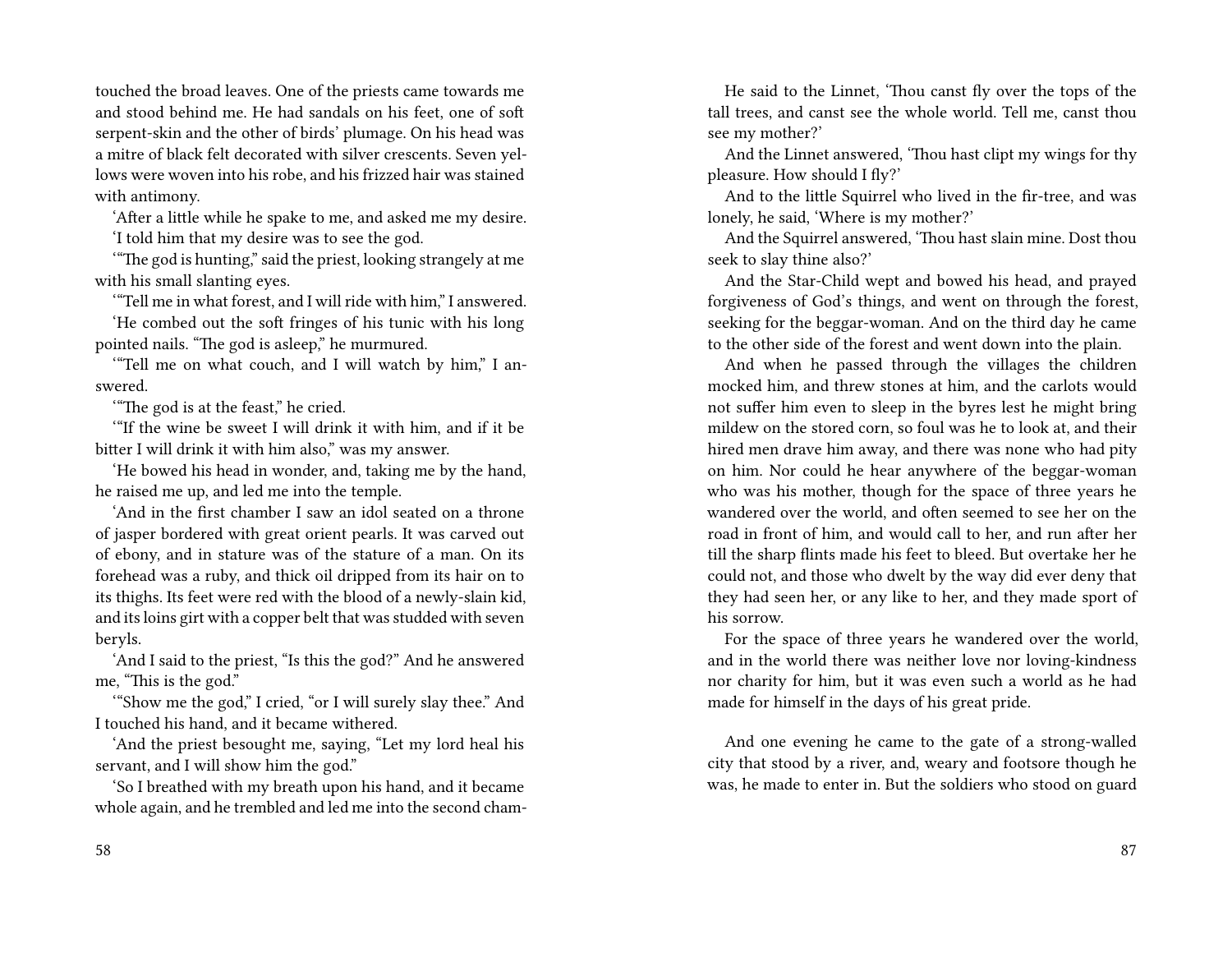the adder. Get thee hence, for we will not suffer thee to play with us,' and they drave him out of the garden.

And the Star-Child frowned and said to himself, 'What is this that they say to me? I will go to the well of water and look into it, and it shall tell me of my beauty.'

So he went to the well of water and looked into it, and lo! his face was as the face of a toad, and his body was sealed like an adder. And he flung himself down on the grass and wept, and said to himself, 'Surely this has come upon me by reason of my sin. For I have denied my mother, and driven her away, and been proud, and cruel to her. Wherefore I will go and seek her through the whole world, nor will I rest till I have found her.'

And there came to him the little daughter of the Woodcutter, and she put her hand upon his shoulder and said, 'What doth it matter if thou hast lost thy comeliness? Stay with us, and I will not mock at thee.'

And he said to her, 'Nay, but I have been cruel to my mother, and as a punishment has this evil been sent to me. Wherefore I must go hence, and wander through the world till I find her, and she give me her forgiveness.'

So he ran away into the forest and called out to his mother to come to him, but there was no answer. All day long he called to her, and, when the sun set he lay down to sleep on a bed of leaves, and the birds and the animals fled from him, for they remembered his cruelty, and he was alone save for the toad that watched him, and the slow adder that crawled past.

And in the morning he rose up, and plucked some bitter berries from the trees and ate them, and took his way through the great wood, weeping sorely. And of everything that he met he made inquiry if perchance they had seen his mother.

He said to the Mole, 'Thou canst go beneath the earth. Tell me, is my mother there?'

And the Mole answered, 'Thou hast blinded mine eyes. How should I know?'

ber, and I saw an idol standing on a lotus of jade hung with great emeralds. It was carved out of ivory, and in stature was twice the stature of a man. On its forehead was a chrysolite, and its breasts were smeared with myrrh and cinnamon. In one hand it held a crooked sceptre of jade, and in the other a round crystal. It ware buskins of brass, and its thick neck was circled with a circle of selenites.

'And I said to the priest, "Is this the god?"

'And he answered me, "This is the god."

'"Show me the god," I cried, "or I will surely slay thee." And I touched his eyes, and they became blind.

'And the priest besought me, saying, "Let my lord heal his servant, and I will show him the god."

'So I breathed with my breath upon his eyes, and the sight came back to them, and he trembled again, and led me into the third chamber, and lo! there was no idol in it, nor image of any kind, but only a mirror of round metal set on an altar of stone.

'And I said to the priest, "Where is the god?"

'And he answered me: "There is no god but this mirror that thou seest, for this is the Mirror of Wisdom. And it reflecteth all things that are in heaven and on earth, save only the face of him who looketh into it. This it reflecteth not, so that he who looketh into it may be wise. Many other mirrors are there, but they are mirrors of Opinion. This only is the Mirror of Wisdom. And they who possess this mirror know everything, nor is there anything hidden from them. And they who possess it not have not Wisdom. Therefore is it the god, and we worship it." And I looked into the mirror, and it was even as he had said to me.

'And I did a strange thing, but what I did matters not, for in a valley that is but a day's journey from this place have I hidden the Mirror of Wisdom. Do but suffer me to enter into thee again and be thy servant, and thou shalt be wiser than all the wise men, and Wisdom shall be thine. Suffer me to enter into thee, and none will be as wise as thou.'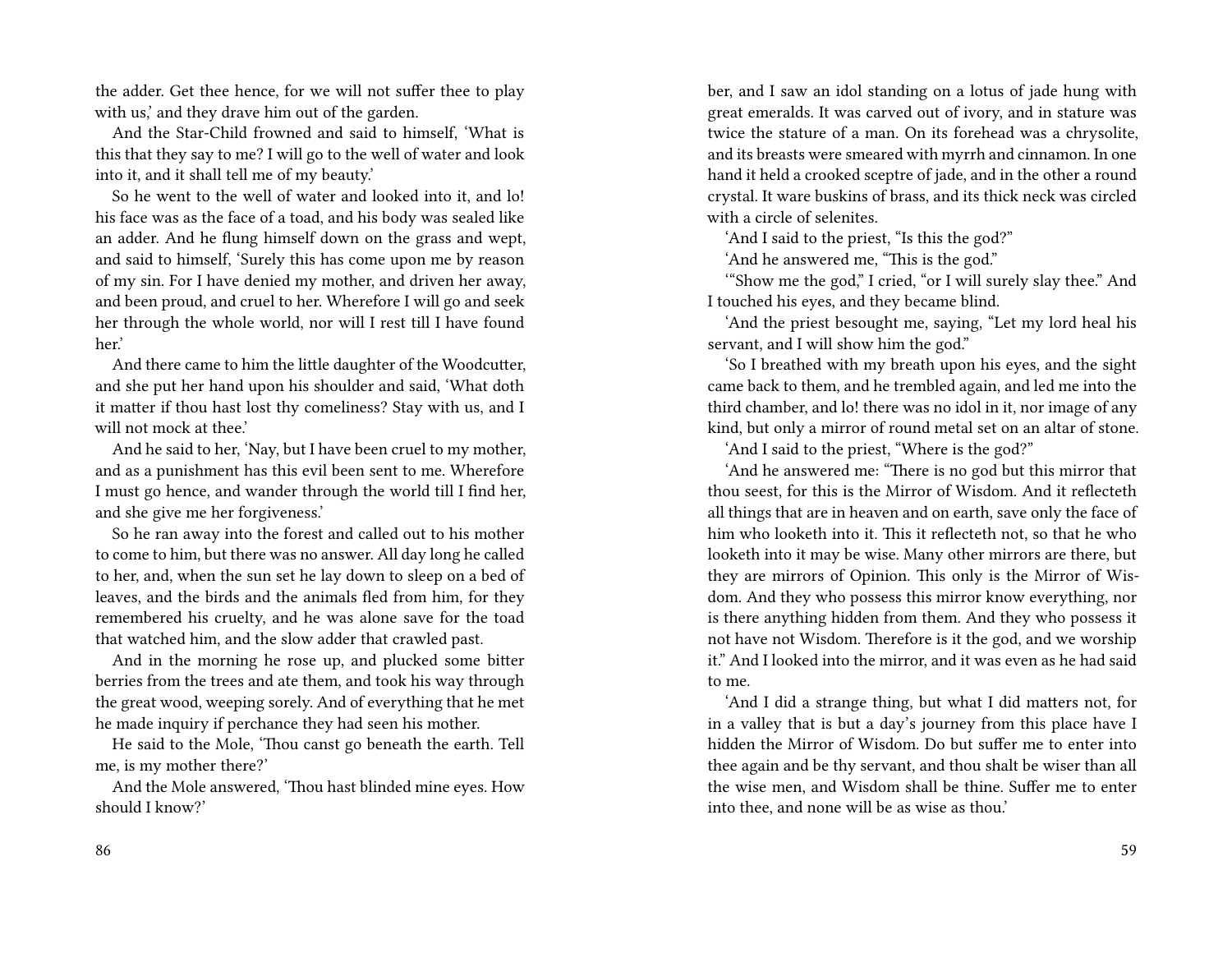But the young Fisherman laughed. 'Love is better than Wisdom,' he cried, 'and the little Mermaid loves me.'

'Nay, but there is nothing better than Wisdom,' said the Soul.

'Love is better,' answered the young Fisherman, and he plunged into the deep, and the Soul went weeping away over the marshes.

And after the second year was over, the Soul came down to the shore of the sea, and called to the young Fisherman, and he rose out of the deep and said, 'Why dost thou call to me?'

And the Soul answered, 'Come nearer, that I may speak with thee, for I have seen marvellous things.'

So he came nearer, and couched in the shallow water, and leaned his head upon his hand and listened.

And the Soul said to him, 'When I left thee, I turned my face to the South and journeyed. From the South cometh everything that is precious. Six days I journeyed along the highways that lead to the city of Ashter, along the dusty red-dyed highways by which the pilgrims are wont to go did I journey, and on the morning of the seventh day I lifted up my eyes, and lo! the city lay at my feet, for it is in a valley.

'There are nine gates to this city, and in front of each gate stands a bronze horse that neighs when the Bedouins come down from the mountains. The walls are cased with copper, and the watch-towers on the walls are roofed with brass. In every tower stands an archer with a bow in his hand. At sunrise he strikes with an arrow on a gong, and at sunset he blows through a horn of horn.

'When I sought to enter, the guards stopped me and asked of me who I was. I made answer that I was a Dervish and on my way to the city of Mecca, where there was a green veil on which the Koran was embroidered in silver letters by the hands of the angels. They were filled with wonder, and entreated me to pass in.

60

So he ran in, filled with wonder and great gladness. But when he saw her who was waiting there, he laughed scornfully and said, 'Why, where is my mother? For I see none here but this vile beggar-woman.'

And the woman answered him, 'I am thy mother.'

'Thou art mad to say so,' cried the Star-Child angrily. 'I am no son of thine, for thou art a beggar, and ugly, and in rags. Therefore get thee hence, and let me see thy foul face no more.'

'Nay, but thou art indeed my little son, whom I bare in the forest,' she cried, and she fell on her knees, and held out her arms to him. 'The robbers stole thee from me, and left thee to die,' she murmured, 'but I recognised thee when I saw thee, and the signs also have I recognised, the cloak of golden tissue and the amber chain. Therefore I pray thee come with me, for over the whole world have I wandered in search of thee. Come with me, my son, for I have need of thy love.'

But the Star-Child stirred not from his place, but shut the doors of his heart against her, nor was there any sound heard save the sound of the woman weeping for pain.

And at last he spoke to her, and his voice was hard and bitter. 'If in very truth thou art my mother,' he said, 'it had been better hadst thou stayed away, and not come here to bring me to shame, seeing that I thought I was the child of some Star, and not a beggar's child, as thou tellest me that I am. Therefore get thee hence, and let me see thee no more.'

'Alas! my son,' she cried, 'wilt thou not kiss me before I go? For I have suffered much to find thee.'

'Nay,' said the Star-Child, 'but thou art too foul to look at, and rather would I kiss the adder or the toad than thee.'

So the woman rose up, and went away into the forest weeping bitterly, and when the Star-Child saw that she had gone, he was glad, and ran back to his playmates that he might play with them.

But when they beheld him coming, they mocked him and said, 'Why, thou art as foul as the toad, and as loathsome as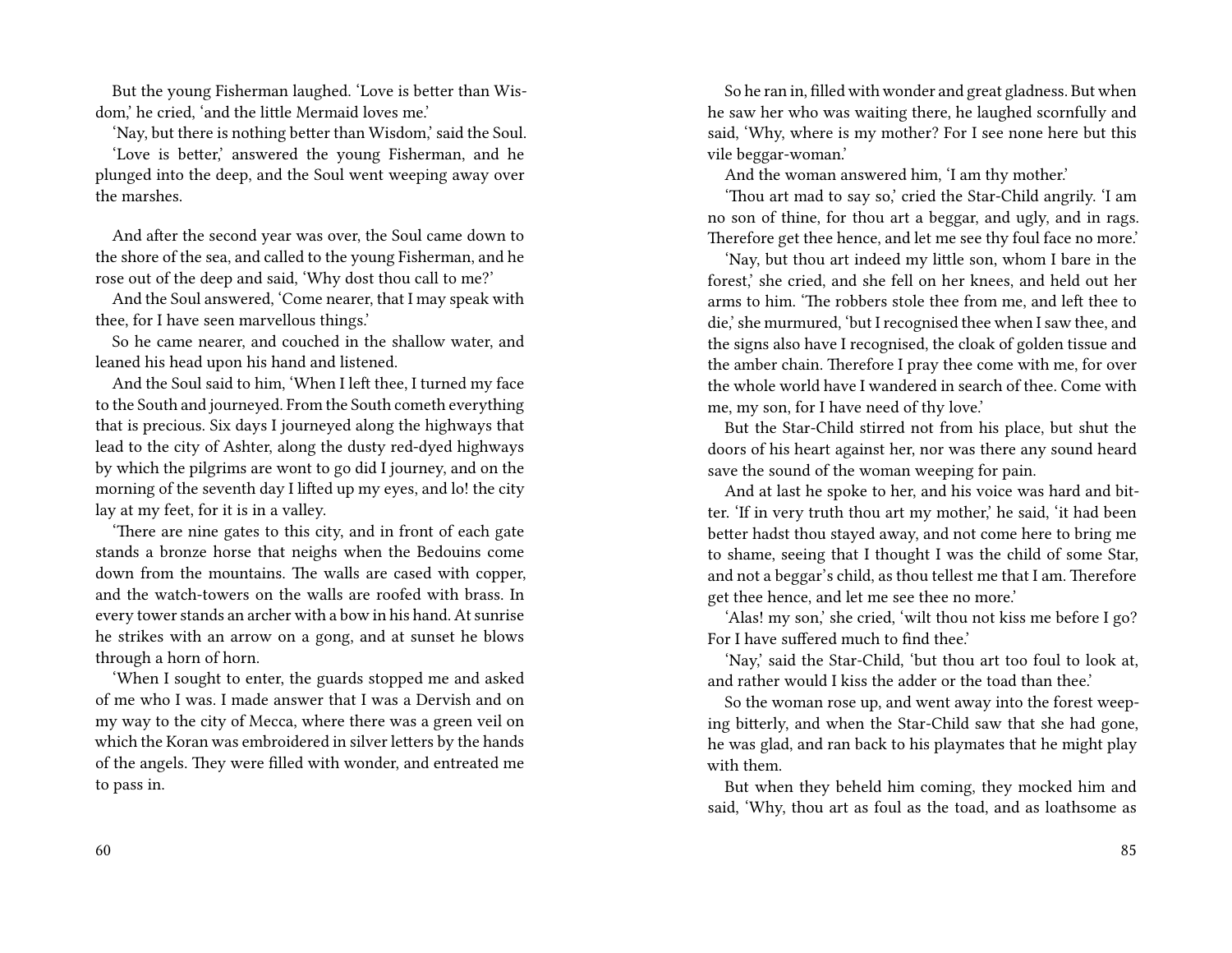her gaze from him. And when the Woodcutter, who was cleaving logs in a haggard hard by, saw what the Star-Child was doing, he ran up and rebuked him, and said to him: 'Surely thou art hard of heart and knowest not mercy, for what evil has this poor woman done to thee that thou shouldst treat her in this wise?'

And the Star-Child grew red with anger, and stamped his foot upon the ground, and said, 'Who art thou to question me what I do? I am no son of thine to do thy bidding.'

'Thou speakest truly,' answered the Woodcutter, 'yet did I show thee pity when I found thee in the forest.'

And when the woman heard these words she gave a loud cry, and fell into a swoon. And the Woodcutter carried her to his own house, and his wife had care of her, and when she rose up from the swoon into which she had fallen, they set meat and drink before her, and bade her have comfort.

But she would neither eat nor drink, but said to the Woodcutter, 'Didst thou not say that the child was found in the forest? And was it not ten years from this day?'

And the Woodcutter answered, 'Yea, it was in the forest that I found him, and it is ten years from this day.'

'And what signs didst thou find with him?' she cried. 'Bare he not upon his neck a chain of amber? Was not round him a cloak of gold tissue broidered with stars?'

'Truly,' answered the Woodcutter, 'it was even as thou sayest.' And he took the cloak and the amber chain from the chest where they lay, and showed them to her.

And when she saw them she wept for joy, and said, 'He is my little son whom I lost in the forest. I pray thee send for him quickly, for in search of him have I wandered over the whole world.'

So the Woodcutter and his wife went out and called to the Star-Child, and said to him, 'Go into the house, and there shalt thou find thy mother, who is waiting for thee.'

'Inside it is even as a bazaar. Surely thou shouldst have been with me. Across the narrow streets the gay lanterns of paper flutter like large butterflies. When the wind blows over the roofs they rise and fall as painted bubbles do. In front of their booths sit the merchants on silken carpets. They have straight black beards, and their turbans are covered with golden sequins, and long strings of amber and carved peach-stones glide through their cool fingers. Some of them sell galbanum and nard, and curious perfumes from the islands of the Indian Sea, and the thick oil of red roses, and myrrh and little nail-shaped cloves. When one stops to speak to them, they throw pinches of frankincense upon a charcoal brazier and make the air sweet. I saw a Syrian who held in his hands a thin rod like a reed. Grey threads of smoke came from it, and its odour as it burned was as the odour of the pink almond in spring. Others sell silver bracelets embossed all over with creamy blue turquoise stones, and anklets of brass wire fringed with little pearls, and tigers' claws set in gold, and the claws of that gilt cat, the leopard, set in gold also, and earrings of pierced emerald, and finger-rings of hollowed jade. From the tea-houses comes the sound of the guitar, and the opium-smokers with their white smiling faces look out at the passers-by.

'Of a truth thou shouldst have been with me. The winesellers elbow their way through the crowd with great black skins on their shoulders. Most of them sell the wine of Schiraz, which is as sweet as honey. They serve it in little metal cups and strew rose leaves upon it. In the market-place stand the fruitsellers, who sell all kinds of fruit: ripe figs, with their bruised purple flesh, melons, smelling of musk and yellow as topazes, citrons and rose-apples and clusters of white grapes, round red-gold oranges, and oval lemons of green gold. Once I saw an elephant go by. Its trunk was painted with vermilion and turmeric, and over its ears it had a net of crimson silk cord. It stopped opposite one of the booths and began eating the oranges, and the man only laughed. Thou canst not think how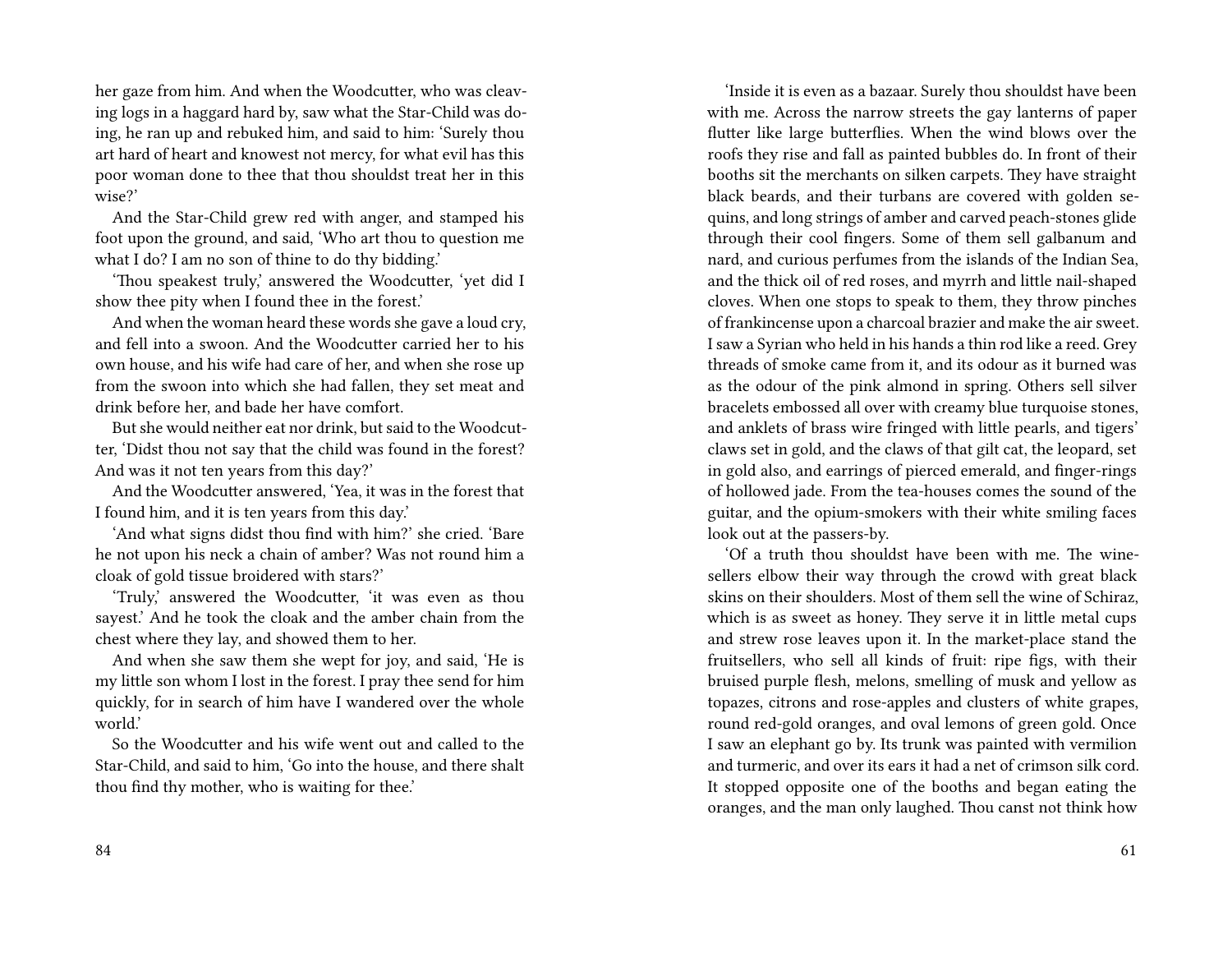strange a people they are. When they are glad they go to the bird-sellers and buy of them a caged bird, and set it free that their joy may be greater, and when they are sad they scourge themselves with thorns that their sorrow may not grow less.

'One evening I met some negroes carrying a heavy palanquin through the bazaar. It was made of gilded bamboo, and the poles were of vermilion lacquer studded with brass peacocks. Across the windows hung thin curtains of muslin embroidered with beetles' wings and with tiny seed-pearls, and as it passed by a pale-faced Circassian looked out and smiled at me. I followed behind, and the negroes hurried their steps and scowled. But I did not care. I felt a great curiosity come over me.

'At last they stopped at a square white house. There were no windows to it, only a little door like the door of a tomb. They set down the palanquin and knocked three times with a copper hammer. An Armenian in a caftan of green leather peered through the wicket, and when he saw them he opened, and spread a carpet on the ground, and the woman stepped out. As she went in, she turned round and smiled at me again. I had never seen any one so pale.

'When the moon rose I returned to the same place and sought for the house, but it was no longer there. When I saw that, I knew who the woman was, and wherefore she had smiled at me.

'Certainly thou shouldst have been with me. On the feast of the New Moon the young Emperor came forth from his palace and went into the mosque to pray. His hair and beard were dyed with rose-leaves, and his cheeks were powdered with a fine gold dust. The palms of his feet and hands were yellow with saffron.

'At sunrise he went forth from his palace in a robe of silver, and at sunset he returned to it again in a robe of gold. The people flung themselves on the ground and hid their faces, but I would not do so. I stood by the stall of a seller of dates and waited. When the Emperor saw me, he raised his painted eyesummer, when the winds were still, he would lie by the well in the priest's orchard and look down at the marvel of his own face, and laugh for the pleasure he had in his fairness.

Often did the Woodcutter and his wife chide him, and say: 'We did not deal with thee as thou dealest with those who are left desolate, and have none to succour them. Wherefore art thou so cruel to all who need pity?'

Often did the old priest send for him, and seek to teach him the love of living things, saying to him: 'The fly is thy brother. Do it no harm. The wild birds that roam through the forest have their freedom. Snare them not for thy pleasure. God made the blind-worm and the mole, and each has its place. Who art thou to bring pain into God's world? Even the cattle of the field praise Him.'

But the Star-Child heeded not their words, but would frown and flout, and go back to his companions, and lead them. And his companions followed him, for he was fair, and fleet of foot, and could dance, and pipe, and make music. And wherever the Star-Child led them they followed, and whatever the Star-Child bade them do, that did they. And when he pierced with a sharp reed the dim eyes of the mole, they laughed, and when he cast stones at the leper they laughed also. And in all things he ruled them, and they became hard of heart even as he was.

Now there passed one day through the village a poor beggarwoman. Her garments were torn and ragged, and her feet were bleeding from the rough road on which she had travelled, and she was in very evil plight. And being weary she sat her down under a chestnut-tree to rest.

But when the Star-Child saw her, he said to his companions, 'See! There sitteth a foul beggar-woman under that fair and green-leaved tree. Come, let us drive her hence, for she is ugly and ill-favoured.'

So he came near and threw stones at her, and mocked her, and she looked at him with terror in her eyes, nor did she move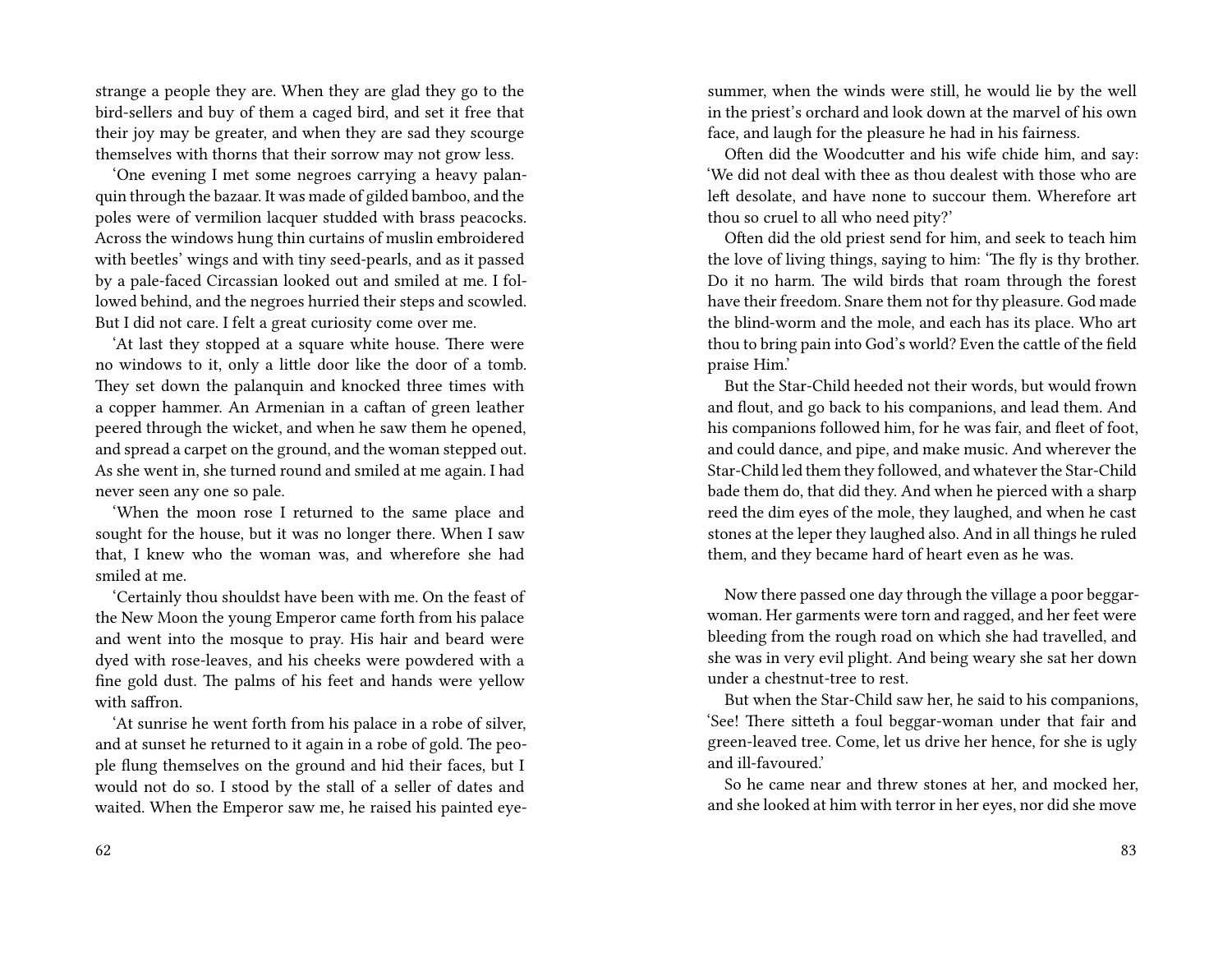'Wilt thou not close the door? There cometh a bitter wind into the house, and I am cold.'

'Into a house where a heart is hard cometh there not always a bitter wind?' he asked. And the woman answered him nothing, but crept closer to the fire.

And after a time she turned round and looked at him, and her eyes were full of tears. And he came in swiftly, and placed the child in her arms, and she kissed it, and laid it in a little bed where the youngest of their own children was lying. And on the morrow the Woodcutter took the curious cloak of gold and placed it in a great chest, and a chain of amber that was round the child's neck his wife took and set it in the chest also.

So the Star-Child was brought up with the children of the Woodcutter, and sat at the same board with them, and was their playmate. And every year he became more beautiful to look at, so that all those who dwelt in the village were filled with wonder, for, while they were swarthy and black-haired, he was white and delicate as sawn ivory, and his curls were like the rings of the daffodil. His lips, also, were like the petals of a red flower, and his eyes were like violets by a river of pure water, and his body like the narcissus of a field where the mower comes not.

Yet did his beauty work him evil. For he grew proud, and cruel, and selfish. The children of the Woodcutter, and the other children of the village, he despised, saying that they were of mean parentage, while he was noble, being sprang from a Star, and he made himself master over them, and called them his servants. No pity had he for the poor, or for those who were blind or maimed or in any way afflicted, but would cast stones at them and drive them forth on to the highway, and bid them beg their bread elsewhere, so that none save the outlaws came twice to that village to ask for alms. Indeed, he was as one enamoured of beauty, and would mock at the weakly and illfavoured, and make jest of them; and himself he loved, and in

brows and stopped. I stood quite still, and made him no obeisance. The people marvelled at my boldness, and counselled me to flee from the city. I paid no heed to them, but went and sat with the sellers of strange gods, who by reason of their craft are abominated. When I told them what I had done, each of them gave me a god and prayed me to leave them.

'That night, as I lay on a cushion in the tea-house that is in the Street of Pomegranates, the guards of the Emperor entered and led me to the palace. As I went in they closed each door behind me, and put a chain across it. Inside was a great court with an arcade running all round. The walls were of white alabaster, set here and there with blue and green tiles. The pillars were of green marble, and the pavement of a kind of peach-blossom marble. I had never seen anything like it before.

'As I passed across the court two veiled women looked down from a balcony and cursed me. The guards hastened on, and the butts of the lances rang upon the polished floor. They opened a gate of wrought ivory, and I found myself in a watered garden of seven terraces. It was planted with tulip-cups and moonflowers, and silver-studded aloes. Like a slim reed of crystal a fountain hung in the dusky air. The cypress-trees were like burnt-out torches. From one of them a nightingale was singing.

'At the end of the garden stood a little pavilion. As we approached it two eunuchs came out to meet us. Their fat bodies swayed as they walked, and they glanced curiously at me with their yellow-lidded eyes. One of them drew aside the captain of the guard, and in a low voice whispered to him. The other kept munching scented pastilles, which he took with an affected gesture out of an oval box of lilac enamel.

'After a few moments the captain of the guard dismissed the soldiers. They went back to the palace, the eunuchs following slowly behind and plucking the sweet mulberries from the trees as they passed. Once the elder of the two turned round, and smiled at me with an evil smile.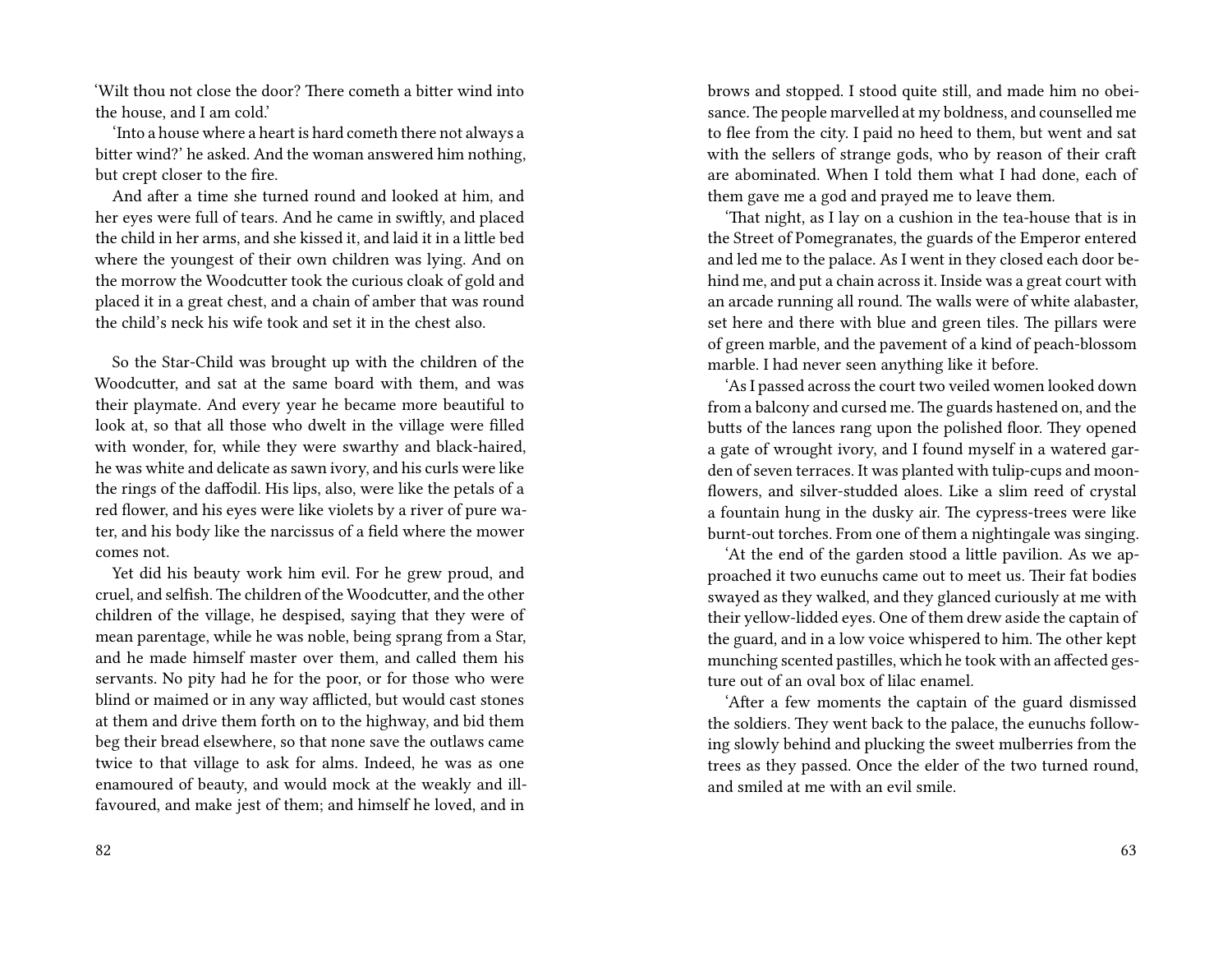'Then the captain of the guard motioned me towards the entrance of the pavilion. I walked on without trembling, and drawing the heavy curtain aside I entered in.

'The young Emperor was stretched on a couch of dyed lion skins, and a gerfalcon perched upon his wrist. Behind him stood a brass-turbaned Nubian, naked down to the waist, and with heavy earrings in his split ears. On a table by the side of the couch lay a mighty scimitar of steel.

'When the Emperor saw me he frowned, and said to me, "What is thy name? Knowest thou not that I am Emperor of this city?" But I made him no answer.

'He pointed with his finger at the scimitar, and the Nubian seized it, and rushing forward struck at me with great violence. The blade whizzed through me, and did me no hurt. The man fell sprawling on the floor, and when he rose up his teeth chattered with terror and he hid himself behind the couch.

'The Emperor leapt to his feet, and taking a lance from a stand of arms, he threw it at me. I caught it in its flight, and brake the shaft into two pieces. He shot at me with an arrow, but I held up my hands and it stopped in mid-air. Then he drew a dagger from a belt of white leather, and stabbed the Nubian in the throat lest the slave should tell of his dishonour. The man writhed like a trampled snake, and a red foam bubbled from his lips.

'As soon as he was dead the Emperor turned to me, and when he had wiped away the bright sweat from his brow with a little napkin of purfled and purple silk, he said to me, "Art thou a prophet, that I may not harm thee, or the son of a prophet, that I can do thee no hurt? I pray thee leave my city to-night, for while thou art in it I am no longer its lord."

'And I answered him, "I will go for half of thy treasure. Give me half of thy treasure, and I will go away."

'He took me by the hand, and led me out into the garden. When the captain of the guard saw me, he wondered. When

And when they came to the village, his comrade said to him, 'Thou hast the child, therefore give me the cloak, for it is meet that we should share.'

But he answered him: 'Nay, for the cloak is neither mine nor thine, but the child's only,' and he bade him Godspeed, and went to his own house and knocked.

And when his wife opened the door and saw that her husband had returned safe to her, she put her arms round his neck and kissed him, and took from his back the bundle of faggots, and brushed the snow off his boots, and bade him come in.

But he said to her, 'I have found something in the forest, and I have brought it to thee to have care of it,' and he stirred not from the threshold.

'What is it?' she cried. 'Show it to me, for the house is bare, and we have need of many things.' And he drew the cloak back, and showed her the sleeping child.

'Alack, goodman!' she murmured, 'have we not children of our own, that thou must needs bring a changeling to sit by the hearth? And who knows if it will not bring us bad fortune? And how shall we tend it?' And she was wroth against him.

'Nay, but it is a Star-Child,' he answered; and he told her the strange manner of the finding of it.

But she would not be appeased, but mocked at him, and spoke angrily, and cried: 'Our children lack bread, and shall we feed the child of another? Who is there who careth for us? And who giveth us food?'

'Nay, but God careth for the sparrows even, and feedeth them,' he answered.

'Do not the sparrows die of hunger in the winter?' she asked. 'And is it not winter now?'

And the man answered nothing, but stirred not from the threshold.

And a bitter wind from the forest came in through the open door, and made her tremble, and she shivered, and said to him: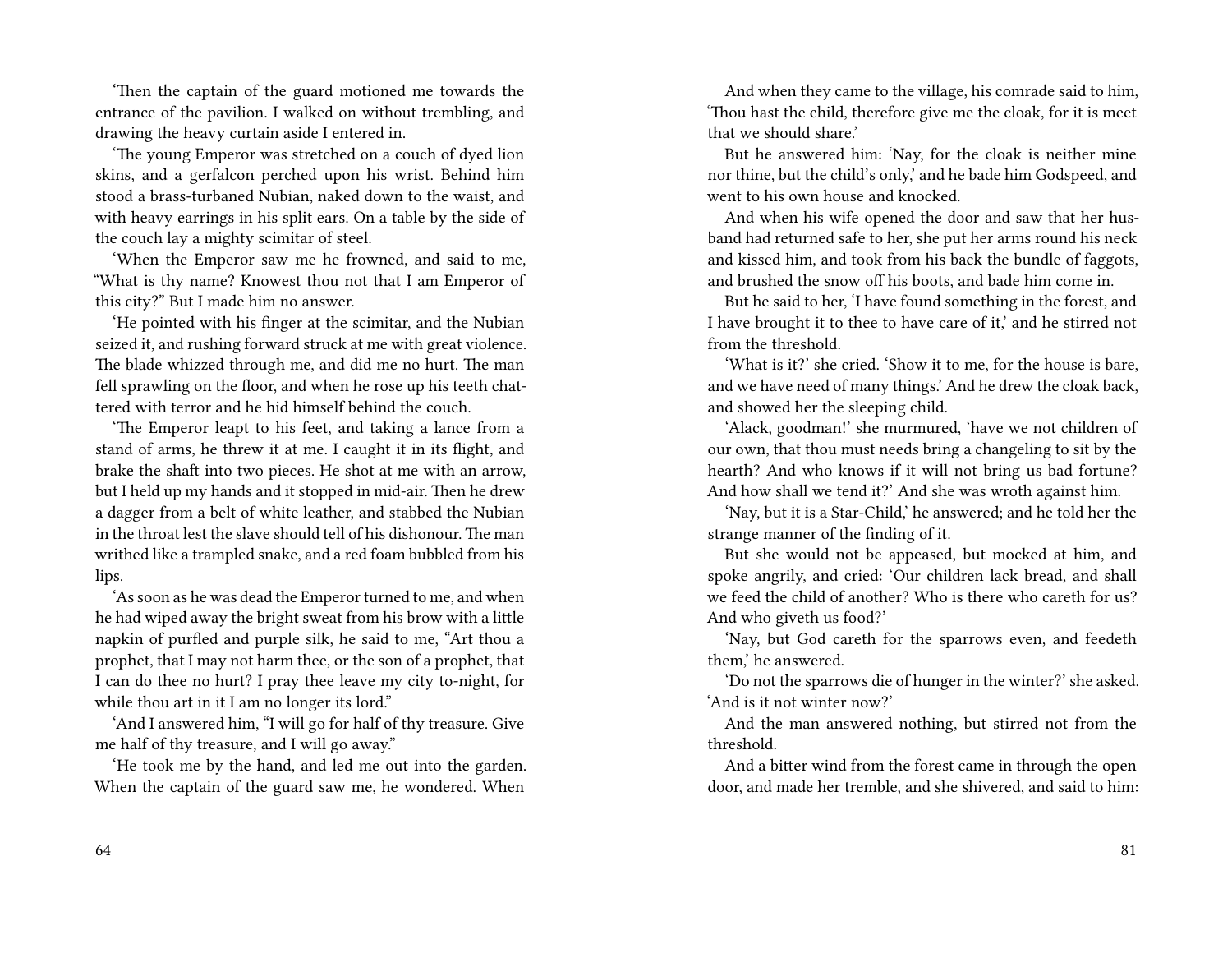But as they were bewailing their misery to each other this strange thing happened. There fell from heaven a very bright and beautiful star. It slipped down the side of the sky, passing by the other stars in its course, and, as they watched it wondering, it seemed to them to sink behind a clump of willow-trees that stood hard by a little sheepfold no more than a stone'sthrow away.

'Why! there is a crook of gold for whoever finds it,' they cried, and they set to and ran, so eager were they for the gold.

And one of them ran faster than his mate, and outstripped him, and forced his way through the willows, and came out on the other side, and lo! there was indeed a thing of gold lying on the white snow. So he hastened towards it, and stooping down placed his hands upon it, and it was a cloak of golden tissue, curiously wrought with stars, and wrapped in many folds. And he cried out to his comrade that he had found the treasure that had fallen from the sky, and when his comrade had come up, they sat them down in the snow, and loosened the folds of the cloak that they might divide the pieces of gold. But, alas! no gold was in it, nor silver, nor, indeed, treasure of any kind, but only a little child who was asleep.

And one of them said to the other: 'This is a bitter ending to our hope, nor have we any good fortune, for what doth a child profit to a man? Let us leave it here, and go our way, seeing that we are poor men, and have children of our own whose bread we may not give to another.'

But his companion answered him: 'Nay, but it were an evil thing to leave the child to perish here in the snow, and though I am as poor as thou art, and have many mouths to feed, and but little in the pot, yet will I bring it home with me, and my wife shall have care of it.'

So very tenderly he took up the child, and wrapped the cloak around it to shield it from the harsh cold, and made his way down the hill to the village, his comrade marvelling much at his foolishness and softness of heart.

the eunuchs saw me, their knees shook and they fell upon the ground in fear.

'There is a chamber in the palace that has eight walls of red porphyry, and a brass-sealed ceiling hung with lamps. The Emperor touched one of the walls and it opened, and we passed down a corridor that was lit with many torches. In niches upon each side stood great wine-jars filled to the brim with silver pieces. When we reached the centre of the corridor the Emperor spake the word that may not be spoken, and a granite door swung back on a secret spring, and he put his hands before his face lest his eyes should be dazzled.

'Thou couldst not believe how marvellous a place it was. There were huge tortoise-shells full of pearls, and hollowed moonstones of great size piled up with red rubies. The gold was stored in coffers of elephant-hide, and the gold-dust in leather bottles. There were opals and sapphires, the former in cups of crystal, and the latter in cups of jade. Round green emeralds were ranged in order upon thin plates of ivory, and in one corner were silk bags filled, some with turquoise-stones, and others with beryls. The ivory horns were heaped with purple amethysts, and the horns of brass with chalcedonies and sards. The pillars, which were of cedar, were hung with strings of yellow lynx-stones. In the flat oval shields there were carbuncles, both wine-coloured and coloured like grass. And yet I have told thee but a tithe of what was there.

'And when the Emperor had taken away his hands from before his face he said to me: "This is my house of treasure, and half that is in it is thine, even as I promised to thee. And I will give thee camels and camel drivers, and they shall do thy bidding and take thy share of the treasure to whatever part of the world thou desirest to go. And the thing shall be done to-night, for I would not that the Sun, who is my father, should see that there is in my city a man whom I cannot slay."

'But I answered him, "The gold that is here is thine, and the silver also is thine, and thine are the precious jewels and the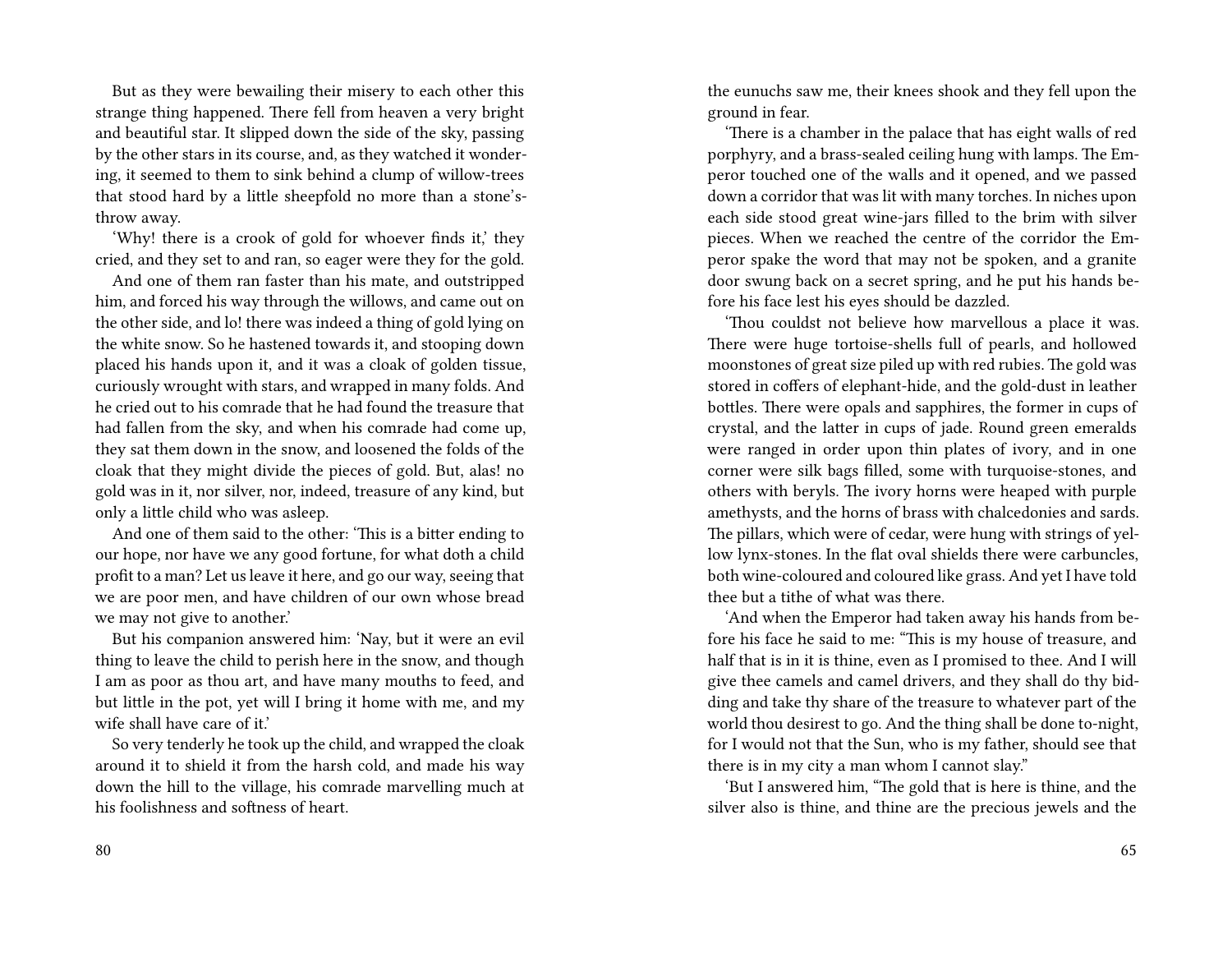things of price. As for me, I have no need of these. Nor shall I take aught from thee but that little ring that thou wearest on the finger of thy hand."

'And the Emperor frowned. "It is but a ring of lead," he cried, "nor has it any value. Therefore take thy half of the treasure and go from my city."

'"Nay," I answered, "but I will take nought but that leaden ring, for I know what is written within it, and for what purpose."

'And the Emperor trembled, and besought me and said, "Take all the treasure and go from my city. The half that is mine shall be thine also."

'And I did a strange thing, but what I did matters not, for in a cave that is but a day's journey from this place have, I hidden the Ring of Riches. It is but a day's journey from this place, and it waits for thy coming. He who has this Ring is richer than all the kings of the world. Come therefore and take it, and the world's riches shall be thine.'

But the young Fisherman laughed. 'Love is better than Riches,' he cried, 'and the little Mermaid loves me.'

'Nay, but there is nothing better than Riches,' said the Soul.

'Love is better,' answered the young Fisherman, and he plunged into the deep, and the Soul went weeping away over the marshes.

And after the third year was over, the Soul came down to the shore of the sea, and called to the young Fisherman, and he rose out of the deep and said, 'Why dost thou call to me?'

And the Soul answered, 'Come nearer, that I may speak with thee, for I have seen marvellous things.'

So he came nearer, and couched in the shallow water, and leaned his head upon his hand and listened.

And the Soul said to him, 'In a city that I know of there is an inn that standeth by a river. I sat there with sailors who drank of two different-coloured wines, and ate bread made of barley,

Terribly cold it certainly was. The little Squirrels, who lived inside the tall fir-tree, kept rubbing each other's noses to keep themselves warm, and the Rabbits curled themselves up in their holes, and did not venture even to look out of doors. The only people who seemed to enjoy it were the great horned Owls. Their feathers were quite stiff with rime, but they did not mind, and they rolled their large yellow eyes, and called out to each other across the forest, 'Tu-whit! Tu-whoo! Tu-whit! Tu-whoo! what delightful weather we are having!'

On and on went the two Woodcutters, blowing lustily upon their fingers, and stamping with their huge iron-shod boots upon the caked snow. Once they sank into a deep drift, and came out as white as millers are, when the stones are grinding; and once they slipped on the hard smooth ice where the marsh-water was frozen, and their faggots fell out of their bundles, and they had to pick them up and bind them together again; and once they thought that they had lost their way, and a great terror seized on them, for they knew that the Snow is cruel to those who sleep in her arms. But they put their trust in the good Saint Martin, who watches over all travellers, and retraced their steps, and went warily, and at last they reached the outskirts of the forest, and saw, far down in the valley beneath them, the lights of the village in which they dwelt.

So overjoyed were they at their deliverance that they laughed aloud, and the Earth seemed to them like a flower of silver, and the Moon like a flower of gold.

Yet, after that they had laughed they became sad, for they remembered their poverty, and one of them said to the other, 'Why did we make merry, seeing that life is for the rich, and not for such as we are? Better that we had died of cold in the forest, or that some wild beast had fallen upon us and slain us.'

'Truly,' answered his companion, 'much is given to some, and little is given to others. Injustice has parcelled out the world, nor is there equal division of aught save of sorrow.'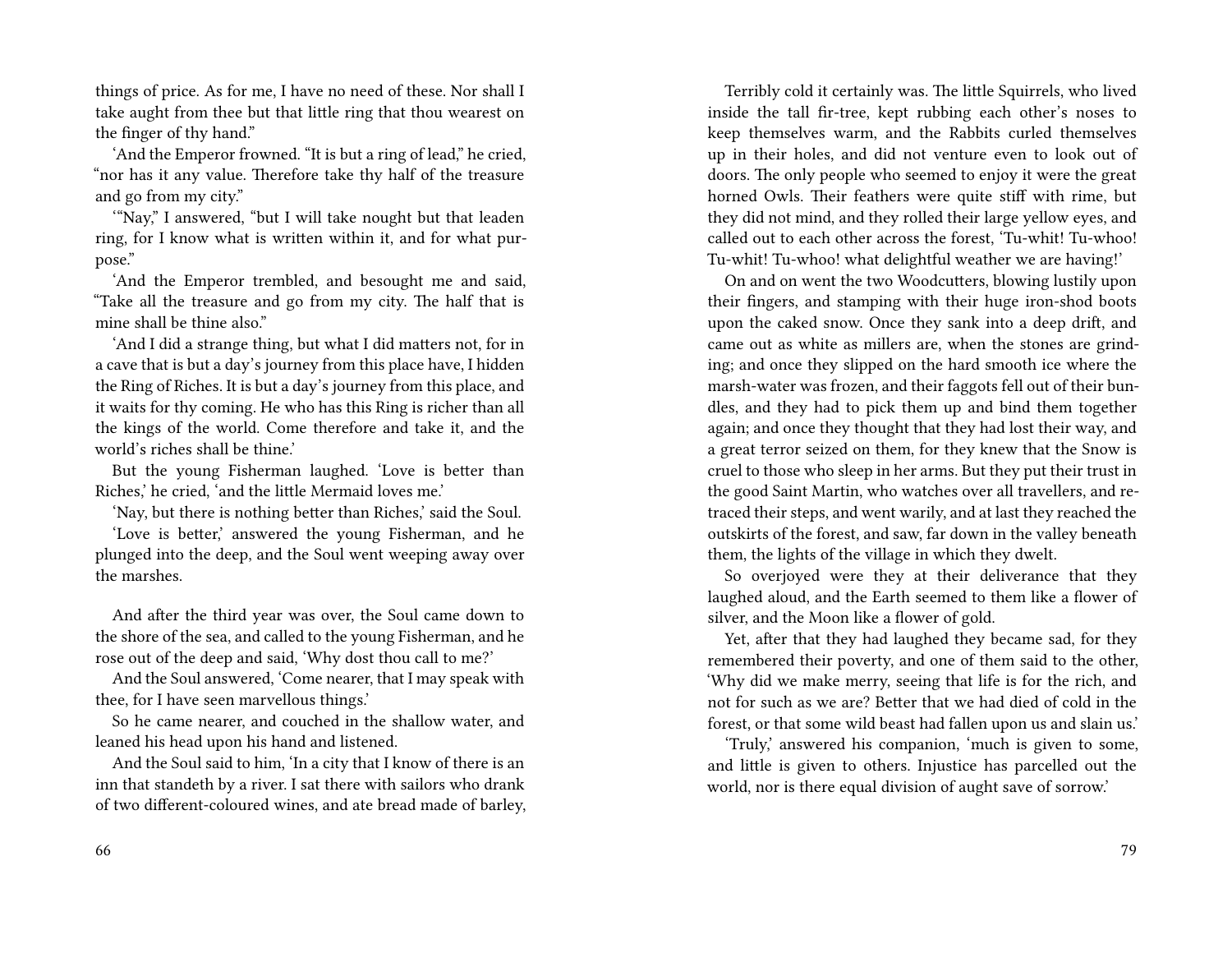## **The Star-Child**

### TO MISS MARGOT TENNANT [MRS. ASQUITH]

Once upon a time two poor Woodcutters were making their way home through a great pine-forest. It was winter, and a night of bitter cold. The snow lay thick upon the ground, and upon the branches of the trees: the frost kept snapping the little twigs on either side of them, as they passed: and when they came to the Mountain-Torrent she was hanging motionless in air, for the Ice-King had kissed her.

So cold was it that even the animals and the birds did not know what to make of it.

'Ugh!' snarled the Wolf, as he limped through the brushwood with his tail between his legs, 'this is perfectly monstrous weather. Why doesn't the Government look to it?'

'Weet! weet! weet!' twittered the green Linnets, 'the old Earth is dead and they have laid her out in her white shroud.'

'The Earth is going to be married, and this is her bridal dress,' whispered the Turtle-doves to each other. Their little pink feet were quite frost-bitten, but they felt that it was their duty to take a romantic view of the situation.

'Nonsense!' growled the Wolf. 'I tell you that it is all the fault of the Government, and if you don't believe me I shall eat you.' The Wolf had a thoroughly practical mind, and was never at a loss for a good argument.

'Well, for my own part,' said the Woodpecker, who was a born philosopher, 'I don't care an atomic theory for explanations. If a thing is so, it is so, and at present it is terribly cold.'

and little salt fish served in bay leaves with vinegar. And as we sat and made merry, there entered to us an old man bearing a leathern carpet and a lute that had two horns of amber. And when he had laid out the carpet on the floor, he struck with a quill on the wire strings of his lute, and a girl whose face was veiled ran in and began to dance before us. Her face was veiled with a veil of gauze, but her feet were naked. Naked were her feet, and they moved over the carpet like little white pigeons. Never have I seen anything so marvellous; and the city in which she dances is but a day's journey from this place.'

Now when the young Fisherman heard the words of his Soul, he remembered that the little Mermaid had no feet and could not dance. And a great desire came over him, and he said to himself, 'It is but a day's journey, and I can return to my love,' and he laughed, and stood up in the shallow water, and strode towards the shore.

And when he had reached the dry shore he laughed again, and held out his arms to his Soul. And his Soul gave a great cry of joy and ran to meet him, and entered into him, and the young Fisherman saw stretched before him upon the sand that shadow of the body that is the body of the Soul.

And his Soul said to him, 'Let us not tarry, but get hence at once, for the Sea-gods are jealous, and have monsters that do their bidding.'

So they made haste, and all that night they journeyed beneath the moon, and all the next day they journeyed beneath the sun, and on the evening of the day they came to a city.

And the young Fisherman said to his Soul, 'Is this the city in which she dances of whom thou didst speak to me?'

And his Soul answered him, 'It is not this city, but another. Nevertheless let us enter in.' So they entered in and passed through the streets, and as they passed through the Street of the Jewellers the young Fisherman saw a fair silver cup set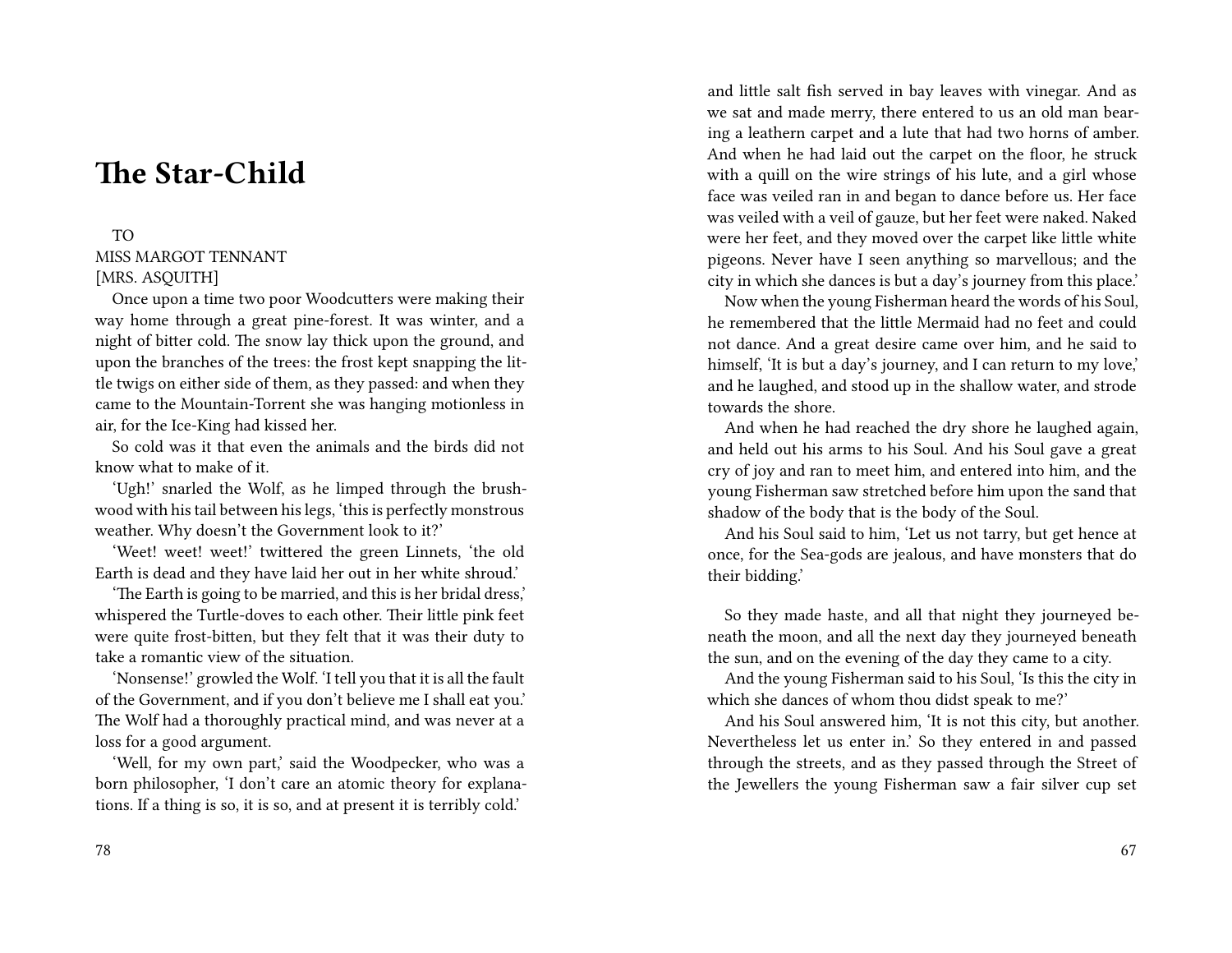forth in a booth. And his Soul said to him, 'Take that silver cup and hide it.'

So he took the cup and hid it in the fold of his tunic, and they went hurriedly out of the city.

And after that they had gone a league from the city, the young Fisherman frowned, and flung the cup away, and said to his Soul, 'Why didst thou tell me to take this cup and hide it, for it was an evil thing to do?'

But his Soul answered him, 'Be at peace, be at peace.'

And on the evening of the second day they came to a city, and the young Fisherman said to his Soul, 'Is this the city in which she dances of whom thou didst speak to me?'

And his Soul answered him, 'It is not this city, but another. Nevertheless let us enter in.' So they entered in and passed through the streets, and as they passed through the Street of the Sellers of Sandals, the young Fisherman saw a child standing by a jar of water. And his Soul said to him, 'Smite that child.' So he smote the child till it wept, and when he had done this they went hurriedly out of the city.

And after that they had gone a league from the city the young Fisherman grew wroth, and said to his Soul, 'Why didst thou tell me to smite the child, for it was an evil thing to do?'

But his Soul answered him, 'Be at peace, be at peace.'

And on the evening of the third day they came to a city, and the young Fisherman said to his Soul, 'Is this the city in which she dances of whom thou didst speak to me?'

And his Soul answered him, 'It may be that it is in this city, therefore let us enter in.'

So they entered in and passed through the streets, but nowhere could the young Fisherman find the river or the inn that stood by its side. And the people of the city looked curiously at him, and he grew afraid and said to his Soul, 'Let us go hence, for she who dances with white feet is not here.'

But his Soul answered, 'Nay, but let us tarry, for the night is dark and there will be robbers on the way.'

their odour was sweet in his nostrils, and there came another word into his lips, and he spake not of the wrath of God, but of the God whose name is Love. And why he so spake, he knew not.

And when he had finished his word the people wept, and the Priest went back to the sacristy, and his eyes were full of tears. And the deacons came in and began to unrobe him, and took from him the alb and the girdle, the maniple and the stole. And he stood as one in a dream.

And after that they had unrobed him, he looked at them and said, 'What are the flowers that stand on the altar, and whence do they come?'

And they answered him, 'What flowers they are we cannot tell, but they come from the corner of the Fullers' Field.' And the Priest trembled, and returned to his own house and prayed.

And in the morning, while it was still dawn, he went forth with the monks and the musicians, and the candle-bearers and the swingers of censers, and a great company, and came to the shore of the sea, and blessed the sea, and all the wild things that are in it. The Fauns also he blessed, and the little things that dance in the woodland, and the bright-eyed things that peer through the leaves. All the things in God's world he blessed, and the people were filled with joy and wonder. Yet never again in the corner of the Fullers' Field grew flowers of any kind, but the field remained barren even as before. Nor came the Seafolk into the bay as they had been wont to do, for they went to another part of the sea.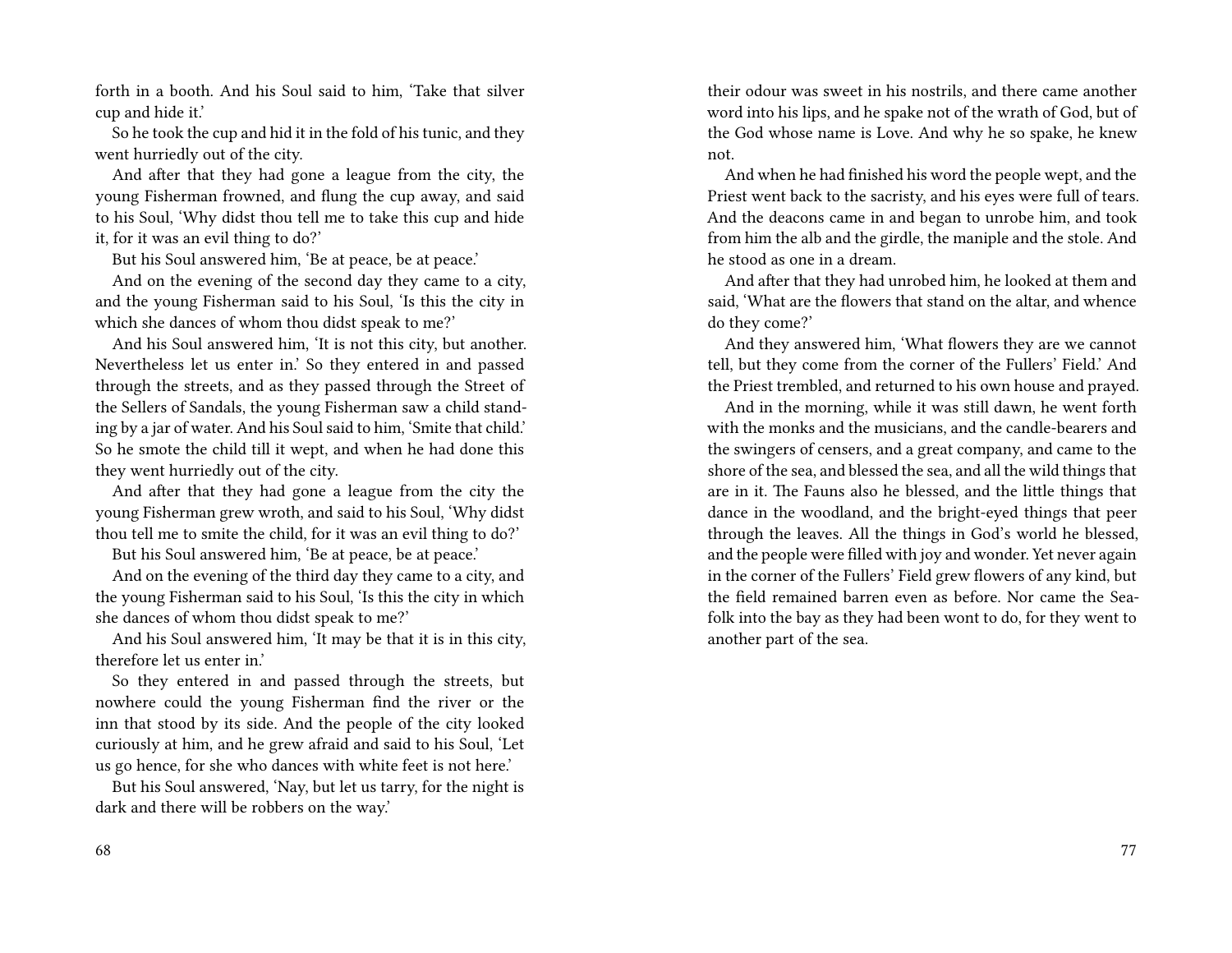And in the morning the Priest went forth to bless the sea, for it had been troubled. And with him went the monks and the musicians, and the candle-bearers, and the swingers of censers, and a great company.

And when the Priest reached the shore he saw the young Fisherman lying drowned in the surf, and clasped in his arms was the body of the little Mermaid. And he drew back frowning, and having made the sign of the cross, he cried aloud and said, 'I will not bless the sea nor anything that is in it. Accursed be the Sea-folk, and accursed be all they who traffic with them. And as for him who for love's sake forsook God, and so lieth here with his leman slain by God's judgment, take up his body and the body of his leman, and bury them in the corner of the Field of the Fullers, and set no mark above them, nor sign of any kind, that none may know the place of their resting. For accursed were they in their lives, and accursed shall they be in their deaths also.'

And the people did as he commanded them, and in the corner of the Field of the Fullers, where no sweet herbs grew, they dug a deep pit, and laid the dead things within it.

And when the third year was over, and on a day that was a holy day, the Priest went up to the chapel, that he might show to the people the wounds of the Lord, and speak to them about the wrath of God.

And when he had robed himself with his robes, and entered in and bowed himself before the altar, he saw that the altar was covered with strange flowers that never had been seen before. Strange were they to look at, and of curious beauty, and their beauty troubled him, and their odour was sweet in his nostrils. And he felt glad, and understood not why he was glad.

And after that he had opened the tabernacle, and incensed the monstrance that was in it, and shown the fair wafer to the people, and hid it again behind the veil of veils, he began to speak to the people, desiring to speak to them of the wrath of God. But the beauty of the white flowers troubled him, and

So he sat him down in the market-place and rested, and after a time there went by a hooded merchant who had a cloak of cloth of Tartary, and bare a lantern of pierced horn at the end of a jointed reed. And the merchant said to him, 'Why dost thou sit in the market-place, seeing that the booths are closed and the bales corded?'

And the young Fisherman answered him, 'I can find no inn in this city, nor have I any kinsman who might give me shelter.'

'Are we not all kinsmen?' said the merchant. 'And did not one God make us? Therefore come with me, for I have a guestchamber.'

So the young Fisherman rose up and followed the merchant to his house. And when he had passed through a garden of pomegranates and entered into the house, the merchant brought him rose-water in a copper dish that he might wash his hands, and ripe melons that he might quench his thirst, and set a bowl of rice and a piece of roasted kid before him.

And after that he had finished, the merchant led him to the guest-chamber, and bade him sleep and be at rest. And the young Fisherman gave him thanks, and kissed the ring that was on his hand, and flung himself down on the carpets of dyed goat's-hair. And when he had covered himself with a covering of black lamb's-wool he fell asleep.

And three hours before dawn, and while it was still night, his Soul waked him and said to him, 'Rise up and go to the room of the merchant, even to the room in which he sleepeth, and slay him, and take from him his gold, for we have need of it.'

And the young Fisherman rose up and crept towards the room of the merchant, and over the feet of the merchant there was lying a curved sword, and the tray by the side of the merchant held nine purses of gold. And he reached out his hand and touched the sword, and when he touched it the merchant started and awoke, and leaping up seized himself the sword and cried to the young Fisherman, 'Dost thou return evil for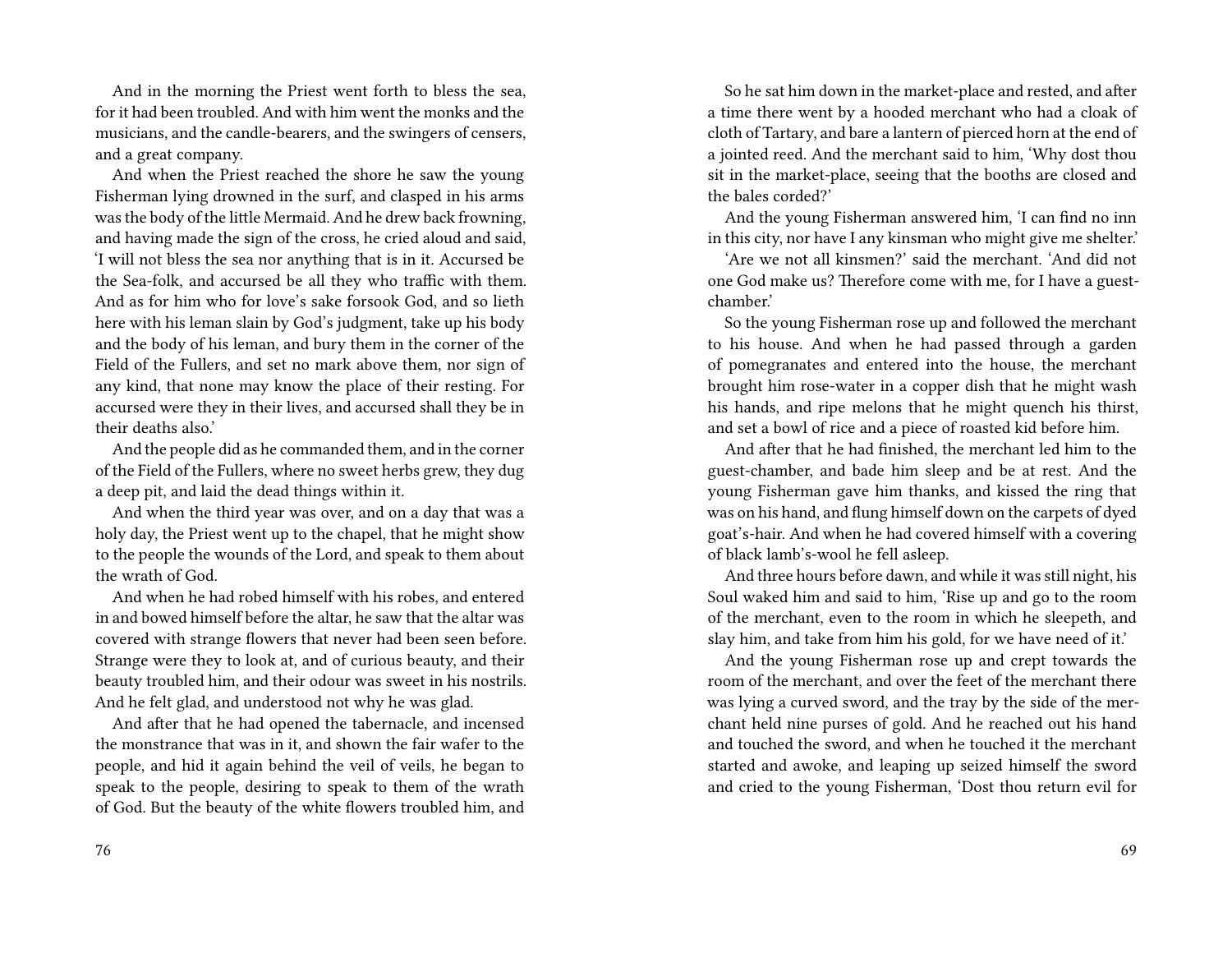good, and pay with the shedding of blood for the kindness that I have shown thee?'

And his Soul said to the young Fisherman, 'Strike him,' and he struck him so that he swooned and he seized then the nine purses of gold, and fled hastily through the garden of pomegranates, and set his face to the star that is the star of morning.

And when they had gone a league from the city, the young Fisherman beat his breast, and said to his Soul, 'Why didst thou bid me slay the merchant and take his gold? Surely thou art evil.'

But his Soul answered him, 'Be at peace, be at peace.'

'Nay,' cried the young Fisherman, 'I may not be at peace, for all that thou hast made me to do I hate. Thee also I hate, and I bid thee tell me wherefore thou hast wrought with me in this wise.'

And his Soul answered him, 'When thou didst send me forth into the world thou gavest me no heart, so I learned to do all these things and love them.'

'What sayest thou?' murmured the young Fisherman.

'Thou knowest,' answered his Soul, 'thou knowest it well. Hast thou forgotten that thou gavest me no heart? I trow not. And so trouble not thyself nor me, but be at peace, for there is no pain that thou shalt not give away, nor any pleasure that thou shalt not receive.'

And when the young Fisherman heard these words he trembled and said to his Soul, 'Nay, but thou art evil, and hast made me forget my love, and hast tempted me with temptations, and hast set my feet in the ways of sin.'

And his Soul answered him, 'Thou hast not forgotten that when thou didst send me forth into the world thou gavest me no heart. Come, let us go to another city, and make merry, for we have nine purses of gold.'

But the young Fisherman took the nine purses of gold, and flung them down, and trampled on them.

And to the dead thing he made confession. Into the shells of its ears he poured the harsh wine of his tale. He put the little hands round his neck, and with his fingers he touched the thin reed of the throat. Bitter, bitter was his joy, and full of strange gladness was his pain.

The black sea came nearer, and the white foam moaned like a leper. With white claws of foam the sea grabbled at the shore. From the palace of the Sea-King came the cry of mourning again, and far out upon the sea the great Tritons blew hoarsely upon their horns.

'Flee away,' said his Soul, 'for ever doth the sea come nigher, and if thou tarriest it will slay thee. Flee away, for I am afraid, seeing that thy heart is closed against me by reason of the greatness of thy love. Flee away to a place of safety. Surely thou wilt not send me without a heart into another world?'

But the young Fisherman listened not to his Soul, but called on the little Mermaid and said, 'Love is better than wisdom, and more precious than riches, and fairer than the feet of the daughters of men. The fires cannot destroy it, nor can the waters quench it. I called on thee at dawn, and thou didst not come to my call. The moon heard thy name, yet hadst thou no heed of me. For evilly had I left thee, and to my own hurt had I wandered away. Yet ever did thy love abide with me, and ever was it strong, nor did aught prevail against it, though I have looked upon evil and looked upon good. And now that thou art dead, surely I will die with thee also.'

And his Soul besought him to depart, but he would not, so great was his love. And the sea came nearer, and sought to cover him with its waves, and when he knew that the end was at hand he kissed with mad lips the cold lips of the Mermaid, and the heart that was within him brake. And as through the fulness of his love his heart did break, the Soul found an entrance and entered in, and was one with him even as before. And the sea covered the young Fisherman with its waves.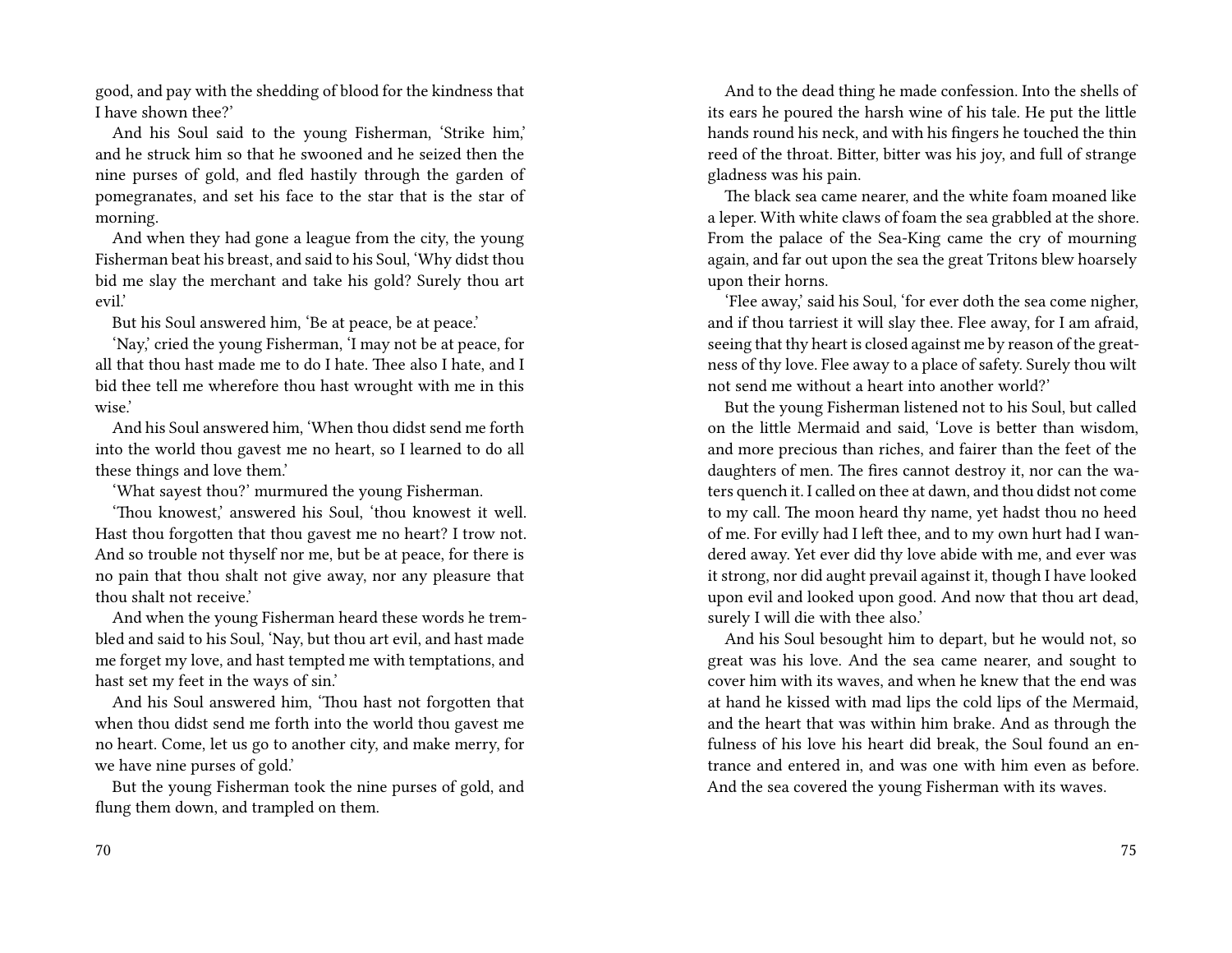him, nor in any place of the sea could he find her, though he sought for her in the rivers of the sea, and in the valleys that are under the waves, in the sea that the night makes purple, and in the sea that the dawn leaves grey.

And after the second year was over, the Soul said to the young Fisherman at night-time, and as he sat in the wattled house alone, 'Lo! now I have tempted thee with evil, and I have tempted thee with good, and thy love is stronger than I am. Wherefore will I tempt thee no longer, but I pray thee to suffer me to enter thy heart, that I may be one with thee even as before.'

'Surely thou mayest enter,' said the young Fisherman, 'for in the days when with no heart thou didst go through the world thou must have much suffered.'

'Alas!' cried his Soul, 'I can find no place of entrance, so compassed about with love is this heart of thine.'

'Yet I would that I could help thee,' said the young Fisherman.

And as he spake there came a great cry of mourning from the sea, even the cry that men hear when one of the Sea-folk is dead. And the young Fisherman leapt up, and left his wattled house, and ran down to the shore. And the black waves came hurrying to the shore, bearing with them a burden that was whiter than silver. White as the surf it was, and like a flower it tossed on the waves. And the surf took it from the waves, and the foam took it from the surf, and the shore received it, and lying at his feet the young Fisherman saw the body of the little Mermaid. Dead at his feet it was lying.

Weeping as one smitten with pain he flung himself down beside it, and he kissed the cold red of the mouth, and toyed with the wet amber of the hair. He flung himself down beside it on the sand, weeping as one trembling with joy, and in his brown arms he held it to his breast. Cold were the lips, yet he kissed them. Salt was the honey of the hair, yet he tasted it with a bitter joy. He kissed the closed eyelids, and the wild spray that lay upon their cups was less salt than his tears.

'Nay,' he cried, 'but I will have nought to do with thee, nor will I journey with thee anywhere, but even as I sent thee away before, so will I send thee away now, for thou hast wrought me no good.' And he turned his back to the moon, and with the little knife that had the handle of green viper's skin he strove to cut from his feet that shadow of the body which is the body of the Soul.

Yet his Soul stirred not from him, nor paid heed to his command, but said to him, 'The spell that the Witch told thee avails thee no more, for I may not leave thee, nor mayest thou drive me forth. Once in his life may a man send his Soul away, but he who receiveth back his Soul must keep it with him for ever, and this is his punishment and his reward.'

And the young Fisherman grew pale and clenched his hands and cried, 'She was a false Witch in that she told me not that.'

'Nay,' answered his Soul, 'but she was true to Him she worships, and whose servant she will be ever.'

And when the young Fisherman knew that he could no longer get rid of his Soul, and that it was an evil Soul and would abide with him always, he fell upon the ground weeping bitterly.

And when it was day the young Fisherman rose up and said to his Soul, 'I will bind my hands that I may not do thy bidding, and close my lips that I may not speak thy words, and I will return to the place where she whom I love has her dwelling. Even to the sea will I return, and to the little bay where she is wont to sing, and I will call to her and tell her the evil I have done and the evil thou hast wrought on me.'

And his Soul tempted him and said, 'Who is thy love, that thou shouldst return to her? The world has many fairer than she is. There are the dancing-girls of Samaris who dance in the manner of all kinds of birds and beasts. Their feet are painted with henna, and in their hands they have little copper bells. They laugh while they dance, and their laughter is as clear as